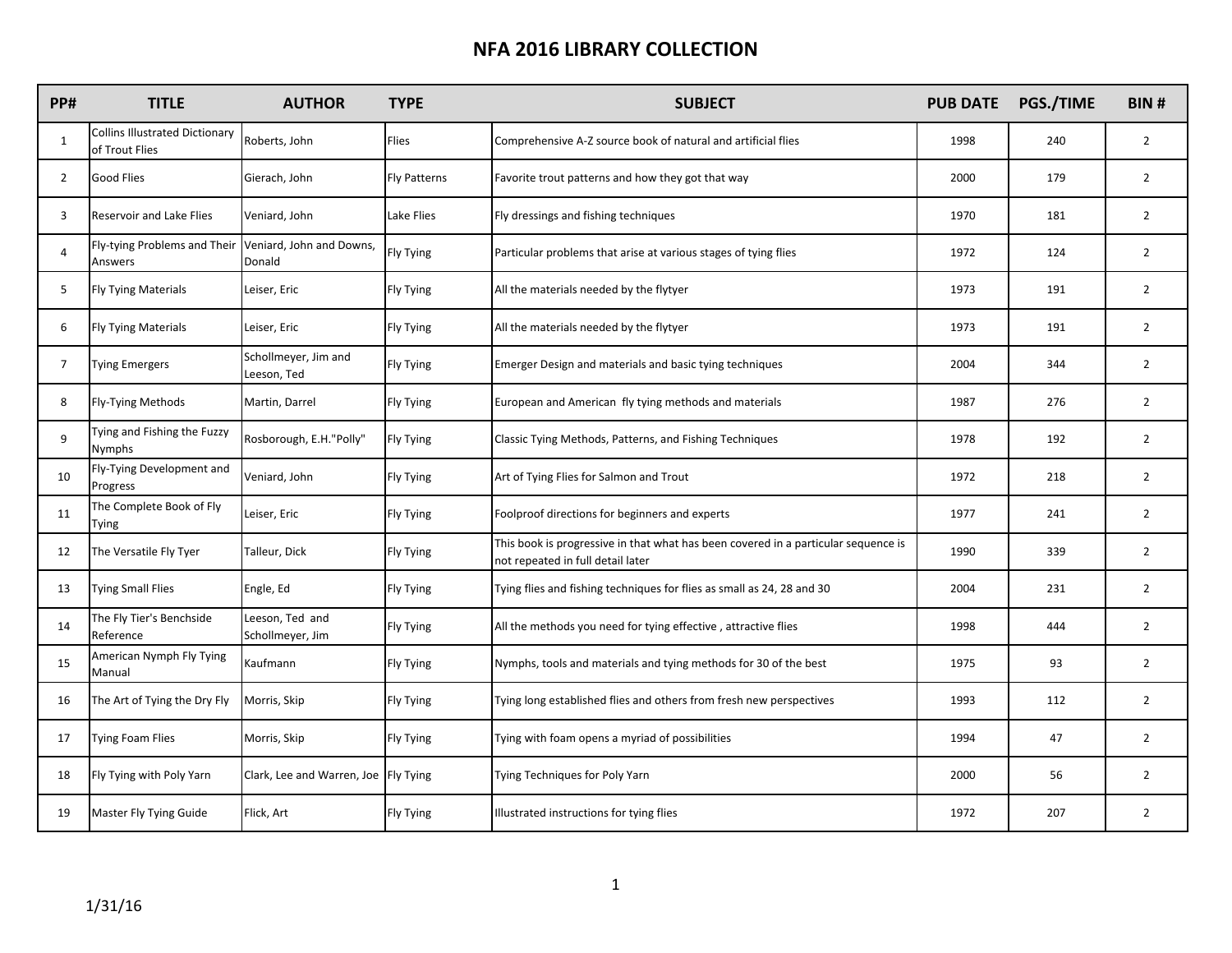| <b>PP#</b> | <b>TITLE</b>                                       | <b>AUTHOR</b>                           | <b>TYPE</b>              | <b>SUBJECT</b>                                                    | <b>PUB DATE</b> | PGS./TIME | <b>BIN#</b>    |
|------------|----------------------------------------------------|-----------------------------------------|--------------------------|-------------------------------------------------------------------|-----------------|-----------|----------------|
| 20         | <b>Western Trout Fly Tying</b><br>Manual Volume II | Dennis, Jack                            | <b>Fly Tying</b>         | Fly tying methods for the Rocky Mountain West                     | 1974            | 258       | $\overline{2}$ |
| 21         | Stoneflies for the Angler                          | Leiser, Eric and Boyle<br>Robert H      | <b>Stoneflies</b>        | Everything you need to know about stoneflies                      | 1982            | 176       | $\overline{2}$ |
| 22         | The Dry Fly - New Angles                           | LaFontaine, Gary                        | Dry Fly Fishing          | How to choose the right dry fly or emerger for every trout stream | 1990            | 307       | $\overline{2}$ |
| 23         | <b>Steelhead Water</b>                             | Arnold, Bob                             | <b>Fishing Stories</b>   | 30 years of fishing stories with friends                          | 1993            | 296       | $\overline{2}$ |
| 24         | Flies The Best One Thousand Stetzer, Randle Scott  |                                         | <b>Types of Flies</b>    | 1000 fly patterns for the North American fly tier                 | 1992            | 127       | $\overline{2}$ |
| 25         | <b>Western Trout Fly Tying</b><br>Manual Volume II | Dennis, Jack                            | Fly Tying                | New and successful fly patterns                                   | 1980            | 320       | $\overline{2}$ |
| 26         | Fly Patterns for the Pacific<br>Northwest          | Probasco, Steve                         | <b>Types of Flies</b>    | Step-by-step tying guide for Pacific Northwest Patterns           | 1986            | 160       | $\overline{2}$ |
| 27         | Patterns of the Masters<br><b>Volume Six</b>       | Hosfield, J. David "Skip"               | <b>Fly Tying</b>         | FFF used photographs for each stage in the process                | 1999            | 238       | $\overline{2}$ |
| 28         | Patterns of the Masters                            | Nelson, David Lincoln                   | <b>Fly Tying</b>         | FFF 55 fly tyers and over 135 fly patterns                        | 1989            | 178       | $\overline{2}$ |
| 29         | Alagnak Acrobats                                   | Watt, Jim                               | <b>Fly Fishing</b>       | Fishing on Alagnak River, Alaska                                  | 1987            | 60 min    | 21             |
| 30         | Belize - A Fly Fishing Fantasy Watt, Jim           |                                         | Fly Fishing Fantasy      | Barracuda                                                         | 1987            | 50 min    | 21             |
| 31         | Sailfish, Costa Rica                               | Watt, Jim                               | <b>Fly Fishing</b>       | Fishing for game fish in Costa Rica                               | 1990            | 50 min    | 21             |
| 32         | Lliaska Rainbow & Grayling                         | Watt, Jim                               | <b>Fly Fishing</b>       | Gerken                                                            | 1990            | 50 min    | 21             |
| 33         | The Trout Bun Diaries Vol 1                        | Not known                               | Patagonia<br>Adventure   | 5 month fly fishing expedition across Patagonia                   | not known       | 99 min    | 21             |
| 34         | Trout Bum Diaries Vol 2                            | Camo, Kiwi                              | New Zealand<br>Adventure | Pure fly fishing for backcountry brown trout                      | 2007            | 75 min    | 21             |
| 35         | Tying Copper John's Favorite<br>Flies              | Barr, John and Dennis, Jack Tying Flies |                          | 12 original John Barr fly patterns and a range of other patterns  | not known       | 240 min   | 21             |
| 36         | Fly Fishing For Pacific<br>Steelhead               | Waller, Lani                            | Fly fishing              | <b>Advanced Fly Fishing</b>                                       | not known       | 55 min    | 21             |
| 37         | Saltwater Flyfishing Offshore Rajeff, Steve        |                                         |                          | Saltwater Flyfishing Saltwater Fly Fishing                        | not known       | 37 min    | 21             |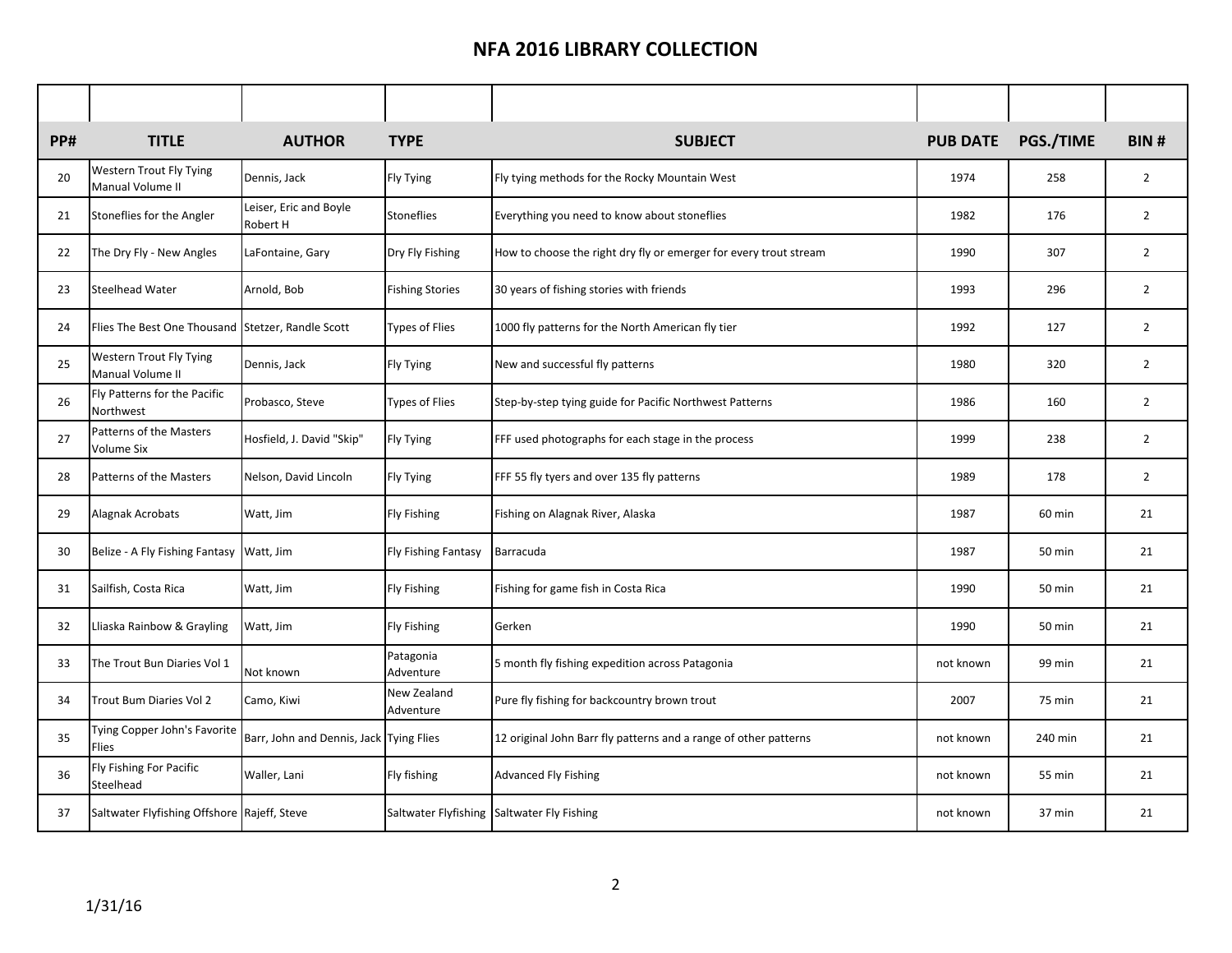| 38  | <b>Argentina Trout</b>                                         | Watt, Jim and Kelly                                 | fly Fishing                              | Fly fishing Patagonia Region                                                                                            | 1990            | 50 min    | 21   |
|-----|----------------------------------------------------------------|-----------------------------------------------------|------------------------------------------|-------------------------------------------------------------------------------------------------------------------------|-----------------|-----------|------|
|     |                                                                |                                                     |                                          |                                                                                                                         |                 |           |      |
| PP# | <b>TITLE</b>                                                   | <b>AUTHOR</b>                                       | <b>TYPE</b>                              | <b>SUBJECT</b>                                                                                                          | <b>PUB DATE</b> | PGS./TIME | BIN# |
| 39  | <b>Catching More Steelhead</b>                                 | Teeny, Jim                                          | Steelhead                                | <b>Steelhead Fishing</b>                                                                                                | not known       | 60 min    | 21   |
| 40  | San Juan And Dolores Trout                                     | Watt, Jim & Kelly                                   | <b>Fly Fishing</b>                       | Fly fishing in New Mexico and Colorado                                                                                  | 1991            | 60 min    | 21   |
| 41  | <b>Tying Tiny Flies</b>                                        | Best, A.K.                                          | <b>Tiny Flies</b>                        | <b>Flying Trico flies</b>                                                                                               | not known       | 55 min    | 21   |
| 42  | Tarpon, Snook & Guapote                                        | Watt, Jim & Kelly                                   | <b>Fly Fishing</b>                       | Angling in Costa Rica                                                                                                   | 1990            | 50 min    | 21   |
| 43  | <b>Advanced Fly Casting</b>                                    | Swisher, Doug                                       | <b>Fly Casting</b>                       | Techniques and principles to be able to fish effectively in every fishing situation                                     | 2005            | 68 min    | 21   |
| 44  | A Casting Approach To<br><b>Nymphing Tactics</b>               | Humphreys, Joe                                      | Casting                                  | Intense instruction and illustration of nymphing                                                                        | 1995            | 60 min    | 21   |
| 45  | The Essence Of Flycasting II<br>And The Essence Of Spey        | Krieger, Mel                                        | Flycasting                               | Advanced flycasting instruction and a definitive manual of Spey casting                                                 | 2003            | 50 min    | 21   |
| 46  | <b>Steelhead Flies Tying Classics</b>                          | Hogan, Dec, and Howard,<br>Marty                    | <b>Steelhead Flies</b>                   | Step by step process of how to create classic steelhead flies                                                           | 2008            | 120 min   | 21   |
| 47  | Sierra Fly Fishing Vol 1                                       | Jeans, Guy                                          | lympning, αriπ,<br>and streamer          | Fly fishing in the Sierra Nevada mountains                                                                              | 2006            | 29 min    | 21   |
| 48  | Sierra Fly Fishing Vol 2                                       | Jeans, Guy                                          | Fly Fishing<br>Techniques                | The Kern River in the golden trout wilderness                                                                           | 2008            | 75 min    | 21   |
| 49  | Top 85 Tips On Fly Fishing<br>For Trout                        | Marsh, James and Angie                              | Fly Fishing Tips                         | Methods, strategies and flies that catch more trout                                                                     | 2004            | 120 min   | 21   |
| 50  | Tying Lies That Catch Fish                                     | Kreh, Lefty and Clouser,<br>Bob                     | <b>Tying Flies</b>                       | Saltwater flies also used in fresh water                                                                                | 2007            | 85 min    | 21   |
| 51  | <b>Saltwater Fly Casting Secrets</b><br><b>Bonefish School</b> | Pate, Billy                                         | Bonefish                                 | Saltwater fly fishing and casting instruction                                                                           | 2002            | 120 min   | 21   |
| 52  | Spey To Z                                                      | Pearson, Greg, Browne,<br>Topher and Yin, M.D., Way | <b>Spey Casting</b>                      | Understanding traditional, Scandinavian and Skagit style spey casting with a single<br>and double-handed rod            | 2006            | not known | 21   |
| 53  | Tales Of The One Fly                                           | not known                                           | <b>Fly Fishing</b>                       | A compilation of footage gleaned from Television, video and films of the Jackson<br>Hole One Fly over the last 20 years | 1985-2005       | 60 min    | 21   |
| 54  | Twenty Places You Should Fly<br>Fish Before You Died           | Dennis, Jack                                        | Fly Fishing Locations Places to fly fish |                                                                                                                         | not known       | 60 min    | 21   |
| 55  | Introduction To Tube Flies                                     | Beatty, Al                                          | <b>Tube Flies</b>                        | Tube Flies                                                                                                              | not known       | 60        | 21   |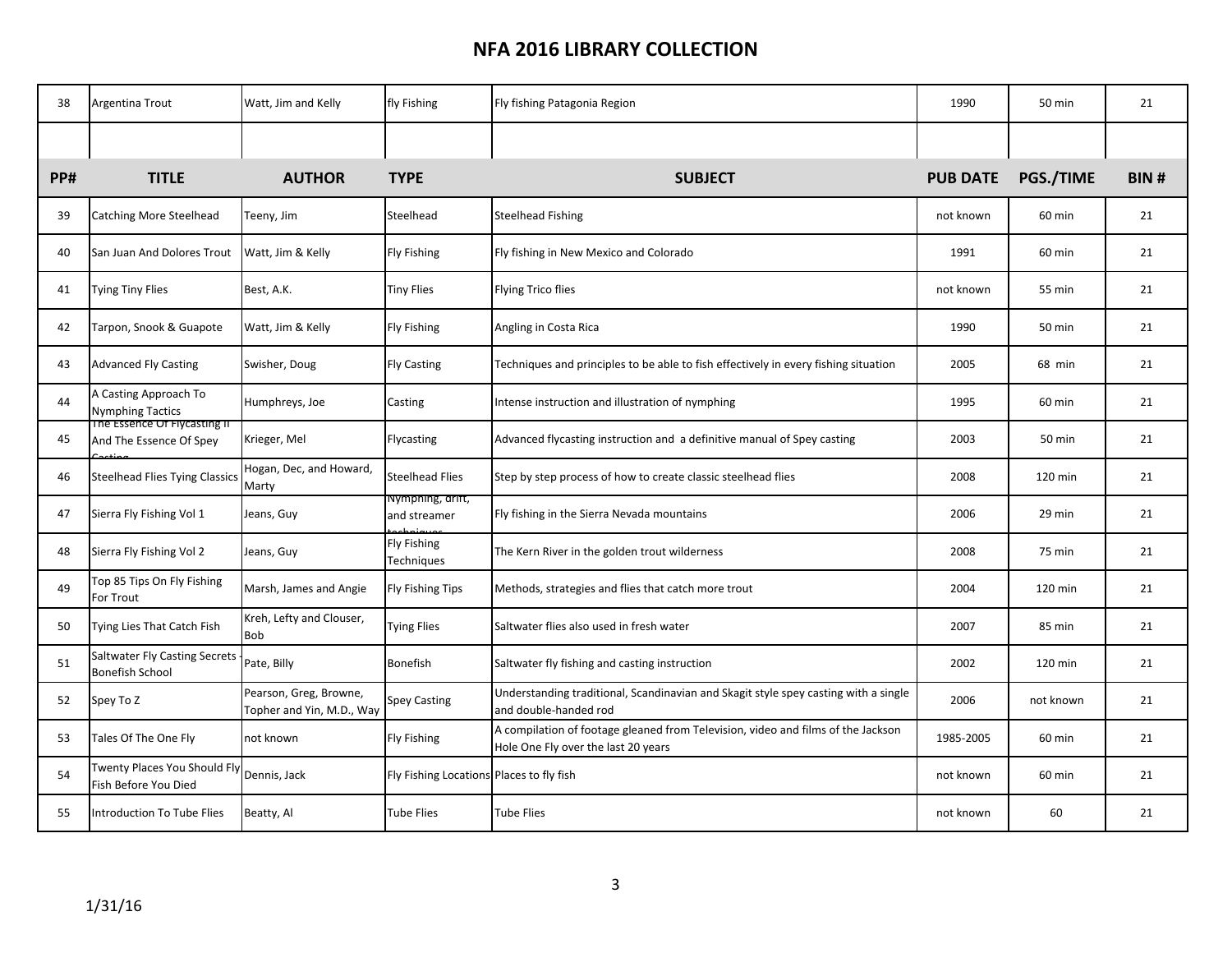| 56  | Stoneflies And The Big Hole                           | Grunko Films                    | <b>Stoneflies</b>                     | The Big Hole                                                                     | 1985            | 50 min    | 21          |
|-----|-------------------------------------------------------|---------------------------------|---------------------------------------|----------------------------------------------------------------------------------|-----------------|-----------|-------------|
| 57  | Lefty's Tips, Tactics &<br>Techniques For Fly Fishing | Kreh, Lefty                     | <b>Fly Fishing Tips</b>               | Fly fishing                                                                      | not known       | 60 min    | 21          |
|     |                                                       |                                 |                                       |                                                                                  |                 |           |             |
| PP# | <b>TITLE</b>                                          | <b>AUTHOR</b>                   | <b>TYPE</b>                           | <b>SUBJECT</b>                                                                   | <b>PUB DATE</b> | PGS./TIME | <b>BIN#</b> |
| 58  | Learning To Tie Flies With<br>Dick Talleur: Step 2    | Talleur, Dick                   | <b>Tying Flies</b>                    | Fly tying                                                                        | not known       | 60 min    | 21          |
| 59  | Masters Of Fly Tying:<br><b>Patterns That Produce</b> | Clouser, Bob and Kreh,<br>Lefty | Fly Tying                             | Fly tying                                                                        | not known       | 120min    | 21          |
| 60  | Improving Your Fly Casting                            | Dennis, Jack                    | Casting                               | <b>Fly Casting Improvement</b>                                                   | not known       | 60 min    | 21          |
| 61  | <b>Currents Of Belize</b>                             | Beesley, Bradley                | <b>Fly Fishing</b>                    | <b>Belize</b>                                                                    | 2010            | 26 min    | 21          |
| 62  | Montana Trout & The Nature<br>Conservancy             | Watt, Jim                       | Montana Trout &<br>Nature Conservancy | Spring float down Missouri and Yellowstone rivers                                | 1987            | 50 min    | 21          |
| 63  | Saltwater Fly Tying                                   | Kreh, Lefty                     | Saltwater fly tying                   | Various kinds of salt water flies                                                | 1994            | 50 min    | 21          |
| 64  | <b>Advanced Strategies For</b><br>Selective Trout     | Swisher, Doug                   | <b>Fly Fishing</b>                    | <b>Selective Trout</b>                                                           | not known       | 60 MIN    | 21          |
| 65  | African Sailfish & NY Striped<br>Bass                 | Watt, Jim                       | <b>Fly Fishing</b>                    | Fishing in Dakar, Senegal and NY Harbor                                          | not known       | 60 min    | 21          |
| 66  | <b>Atlantic Salmon</b>                                | Watt, Jim & Kelly               | <b>Fly Fishing</b>                    | Fly fishing in Kola Peninsula, Russia                                            | not known       | 50 min    | 21          |
| 67  | Beyond The Basics And<br><b>Reading Water</b>         | Marts, Bill                     | and reading water                     | Casting, entomology Basic and advance fly casting, entomology, and reading water | 2002            | not known | 21          |
| 68  | <b>Dynamics Of Fly Casting</b>                        | Wulff, Joan                     | Casting                               | Solid basics to advanced fly casting techniques                                  | not known       | 90 min    | 21          |
| 69  | <b>Reel Adventures Fishing</b>                        | Dennis, Jack                    | i v Samurai<br>Sportsman Fantasy      | Fly fishing                                                                      | not known       | 120 min   | 21          |
| 70  | Utah's Green River Trout                              | Watt, Jim                       | <b>Fly Fishing</b>                    | Nymph and dry fly fishing on Green River, UT                                     | 1991            | 50 min    | 21          |
| 71  | Kamchatka's Russian<br>Rainbows                       | Teeny, Jim & Donna              | <b>Fly Fishing</b>                    | Rainbow and steelhead in Kamchatka, Russia                                       | not known       | 60 min    | 21          |
| 72  | Steelhead Guide                                       | Butorac, Joseph Gordon          | <b>Fly Fishing</b>                    | Pacific NW Steelheading                                                          | not known       | 50 min    | 21          |
| 73  | Learning To Tie Flies With<br>Dick Talleur: Step 1    | Talleur, Dick                   | <b>Tying Flies</b>                    | Fly tying                                                                        | not known       | 60 min    | 21          |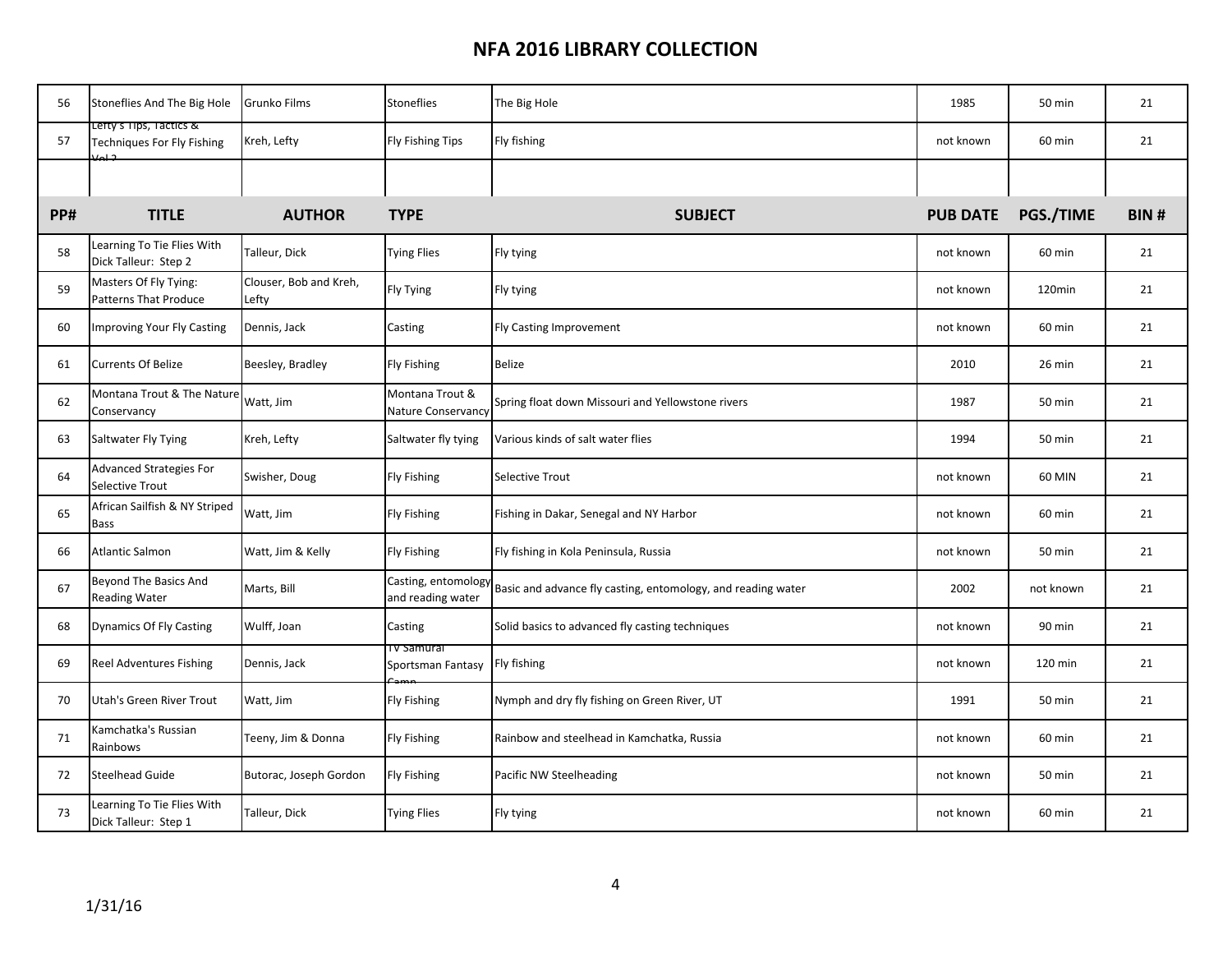| 74  | Lefty's Tips, Tactics &<br>Techniques For Fly Fishing   | Kreh, Lefty                                  | <b>Fly Fishing Tips</b>                  | tips on fly fishing                                                       | not known       | 60 min    | 21             |
|-----|---------------------------------------------------------|----------------------------------------------|------------------------------------------|---------------------------------------------------------------------------|-----------------|-----------|----------------|
| 75  | Tips From The Traveling Fly<br>Fisherman                | Dennis, Jack, Gary and<br><b>Mike</b>        | <b>Fly Fishing</b>                       | fly Fishing                                                               | not known       | 60 min    | 21             |
| 76  | Cabela's Getting Started Fly<br>Fishing                 | not known                                    | <b>Fly Fishing</b>                       | Beginning fly fishing                                                     | 2005            | 120 min   | 21             |
|     |                                                         |                                              |                                          |                                                                           |                 |           |                |
| PP# | <b>TITLE</b>                                            | <b>AUTHOR</b>                                | <b>TYPE</b>                              | <b>SUBJECT</b>                                                            | <b>PUB DATE</b> | PGS./TIME | BIN#           |
| 77  | Cabela's Improving Your Fly<br>Fishing                  | not known                                    | <b>Fly Fishing</b>                       | fly Fishing Improvement                                                   | not known       | 60 min    | 21             |
| 78  | <b>Fly Tying Basics</b>                                 | Dennis, Jack                                 | Fly Tying                                | Basics of Fly tying                                                       | not known       | 120 min   | 21             |
| 79  | Improving Your Fly Fishing                              | Dennis, Jack                                 | <b>Fly Fishing</b>                       | Fly Fishing Improvement                                                   | not known       | 120 min   | 21             |
| 80  | <b>Tying Western Trout Flies</b>                        | Dennis, Jack                                 | <b>Tying Flies</b>                       | <b>Western Trout</b>                                                      | not known       | 120 min   | 21             |
| 81  | Strategies For Selective Trout Swisher, Doug            |                                              | <b>Fishing Strategies</b>                | <b>Trout Fishing</b>                                                      | not known       | 120 min   | 21             |
| 82  | Tying Mayflies                                          | Stalcup, Shane                               | <b>Mayflies</b>                          | <b>Tying</b>                                                              | not known       | 120 min   | 21             |
| 83  | Women & Fly Fishing: An<br>Introduction                 | Olsson, Jennifer                             | Introduction                             | Fly fishing for women                                                     | not known       | 60 min    | 21             |
| 84  | <b>Bugs For Beginners</b>                               | Buchner, Jay                                 | Entomology                               | An introduction to entomology for fly fishers                             | 2004            | 60 min    | 21             |
| 85  | <b>Tying Cripples And Spinners</b>                      | Gallop, Kelly                                | <b>Surface Flies</b>                     | Tie imitations of the most important surface flies, cripples and spinners | not known       | 120 min   | 21             |
| 86  | Nymphing By The Numbers                                 | Gallop, Kelly                                | Nymphing                                 | A complete and systemic approach to nymphing with lessons on presentation | 2007            | 120 min   | 21             |
| 87  | The Lost World Of Mr. Hardy                             | Heathcote, Andy and<br>Bacheler, Heike       | Angling In Another<br>Country            | The best in angling for 135 years                                         | 2008            | 97 min    | 21             |
| 88  | cabela s and Umpqua Our<br>Favorite Flies & How To Fish | Barr, John, Dennis, Jack<br>and Lawson, Mike | Flies                                    | Fly tying                                                                 | 2005            | 130 min   | 21             |
| 89  | Fly Fishing Strategies For<br>Stillwaters Vol 2         | Chan, Brian                                  | <b>Fly Fishing</b><br><b>Stillwaters</b> | <b>Stillwater Fly Fishing</b>                                             | not known       | 60 min    | 21             |
| 90  | <b>Improving Your Fly Casting</b><br>The Cabela's Way   | not known                                    | <b>Fly Casting</b>                       | Fly casting                                                               | 2005            | 120 min   | 21             |
| 91  | Backroad Mapbook Volume<br>VI Central B.C.              | Mussio, Wesley and Russell<br>Mussio         | Maps and guides                          | Information needed to plan the perfect outdoor retreat                    | 1997            | 54        | $\overline{4}$ |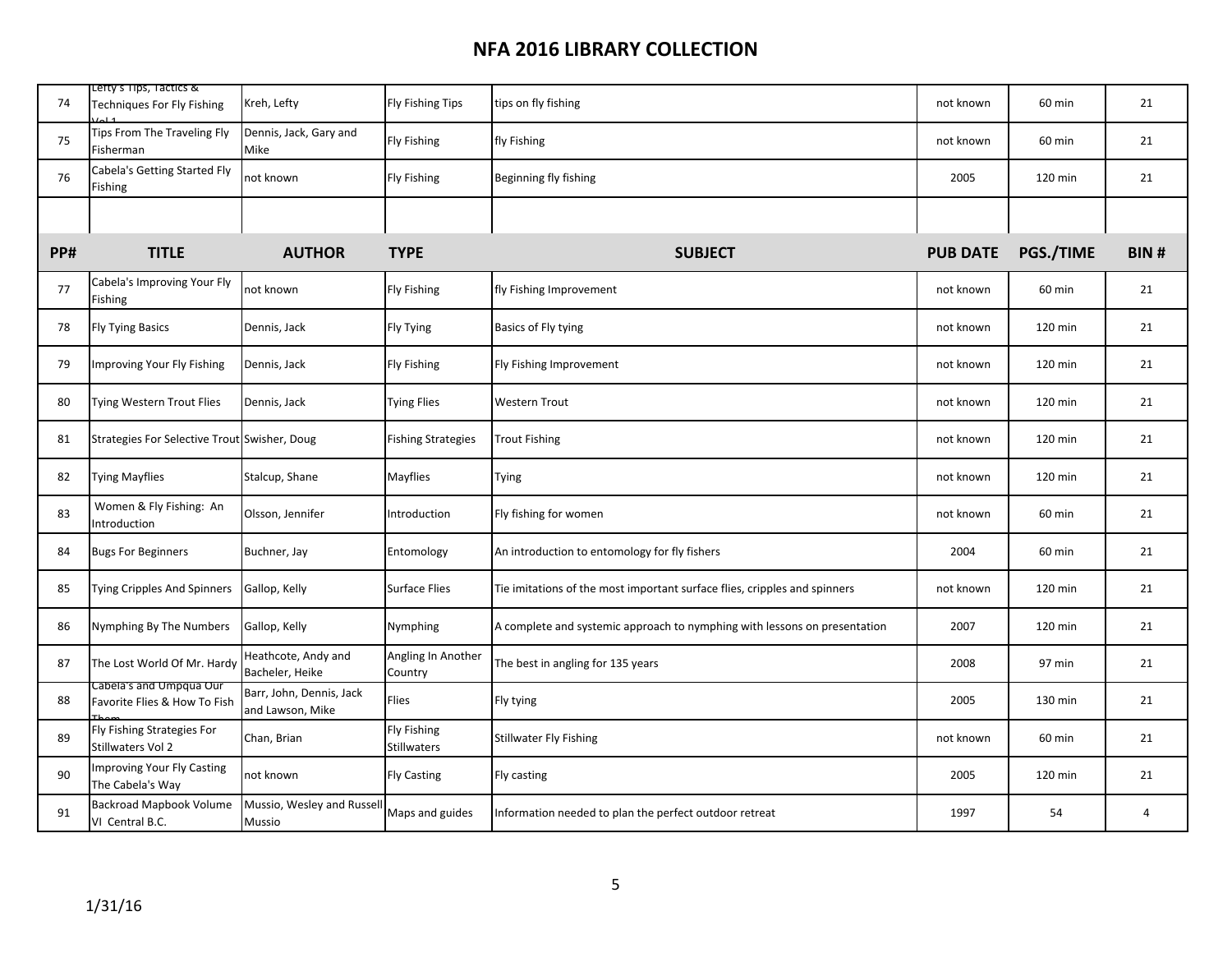| 92  | Matching The Hatch                                        | Schwiebert Jr, Ernest G             | Eastern and<br>Western rout                   | 46 May flies, 19 stone flies and 20 caddises with basic data on structure, water<br>type, season and hour of emergence | 1972            | 221       | 4              |
|-----|-----------------------------------------------------------|-------------------------------------|-----------------------------------------------|------------------------------------------------------------------------------------------------------------------------|-----------------|-----------|----------------|
| 93  | <b>Matching The Hatch</b>                                 | Schwiebert Jr, Ernest G             | <del>L'ástern and</del><br>Western rout       | 46 May flies, 19 stone flies and 20 caddises with basic data on structure, water<br>type, season and hour of emergence | 1972            | 221       | 4              |
| 94  | western iviayfly Hatches<br>from the Rockies to the       | Hafele, Rick and Hughes,<br>Dave    | Mayflies                                      | Recognizing mayflies, selecting fly patterns and presentation methods                                                  | 2004            | 267       | 4              |
| 95  | Trout                                                     | Bergman, Ray                        | <b>Trout Fishing</b>                          | 500 wet, dry, streamer and nymph lures for fly rod and spinner                                                         | 1970            | 482       | 4              |
|     |                                                           |                                     |                                               |                                                                                                                        |                 |           |                |
| PP# | <b>TITLE</b>                                              | <b>AUTHOR</b>                       | <b>TYPE</b>                                   | <b>SUBJECT</b>                                                                                                         | <b>PUB DATE</b> | PGS./TIME | BIN#           |
| 96  | The Caddis and the Angler                                 | Solomon, Larry and Leiser,<br>Eric  | Flies                                         | Caddis entomology, behavior, fishing techniques, and tying steps                                                       | 1977            | 224       | $\overline{4}$ |
| 97  | <b>Brook Tout</b>                                         | Karas, Nick                         | <b>Brook Trout -</b><br>Salvelinus fontinalis | History, biology and angling possibilities of North America's great native trout                                       | 1997            | 371       | $\overline{4}$ |
| 98  | McClane's Standard Fishing<br>Encyclopedia and            | McClane, A.J.                       | Encyclopedia                                  | Definitions from A to Z on Fishing                                                                                     | 1965            | 1057      | 4              |
| 99  | Fly-Fishing for Pacific Salmon Johnson, Les and Ferguson, | <b>Bruce</b>                        | Pacific Salmon                                | History, finding salmon in salt and fresh water, fishing techniques, flies, and future<br>prospects                    | 2008            | 224       | $\overline{4}$ |
| 100 | <b>Washington Fishing Holes</b><br>Annual No 3            | Thomas, John                        | Guide                                         | Guide and 75 detailed maps                                                                                             | 1976            | 194       | 4              |
| 101 | Fly-Fishing Coastal Cutthroat<br>Trout                    | Johnson, Les                        | Flies, Techniques,<br>Conservation            | Life history of coastal cutthroat, range, fly patterns and methods of presenting the<br>fly                            | 2004            | 144       | 4              |
| 102 | The Orvis Fly-Fishing Guide                               | Rosenbauer, Tom                     | Fly Fishing Guide                             | Various elements and kinds of fly-fishing including tackle, casting, flies,<br>presentation and tactics                | 1984            | 246       | 4              |
| 103 | Nymphs                                                    | Schwiebert, Ernest                  | Flies                                         | A complete guide to naturals and imitations                                                                            | 1973            | 339       | 4              |
| 104 | <b>Emergers</b>                                           | Swisher, Doug and<br>Richards, Carl | Flies                                         | Mayflies, Caddis flies, Stoneflies, and other trout stream insects with fly patterns<br>and fishing techniques         | 1991            | 120       | $\overline{4}$ |
| 105 | The Living River                                          | Brooks, Charles E                   | A Fisherman's<br>Intimate Profile             | The Madison River Watershed - Its History, Ecology, Lore, and Angling<br>Opportunities                                 | 1979            | 207       | 4              |
| 106 | Backroad Mapbook Volume<br>II Vancouver Island            | Mussio, Wesley and Russel<br>Mussio | Maps and guides                               | Information needed to plan the perfect outdoor retreat                                                                 | 2001            | 72        | 4              |
| 107 | Hatches                                                   | Caucci, Al and Nastasi, Bob         | Insect hatches                                | A complete guide to fishing the hatches of North American trout streams                                                | 1957            | 320       | 4              |
| 108 | The Treasury of Angling                                   | Koller, Larry                       | Angling                                       | A master angler's authoritative and extraordinary pictures of fresh water fishing in<br>North America                  | 1963            | 251       | $\overline{4}$ |
| 109 | <b>Matching Mayflies</b>                                  | Hughes, Dave                        | Flies                                         | Everything you need to know to match any may you'll encounter                                                          | 2001            | 83        | $\overline{a}$ |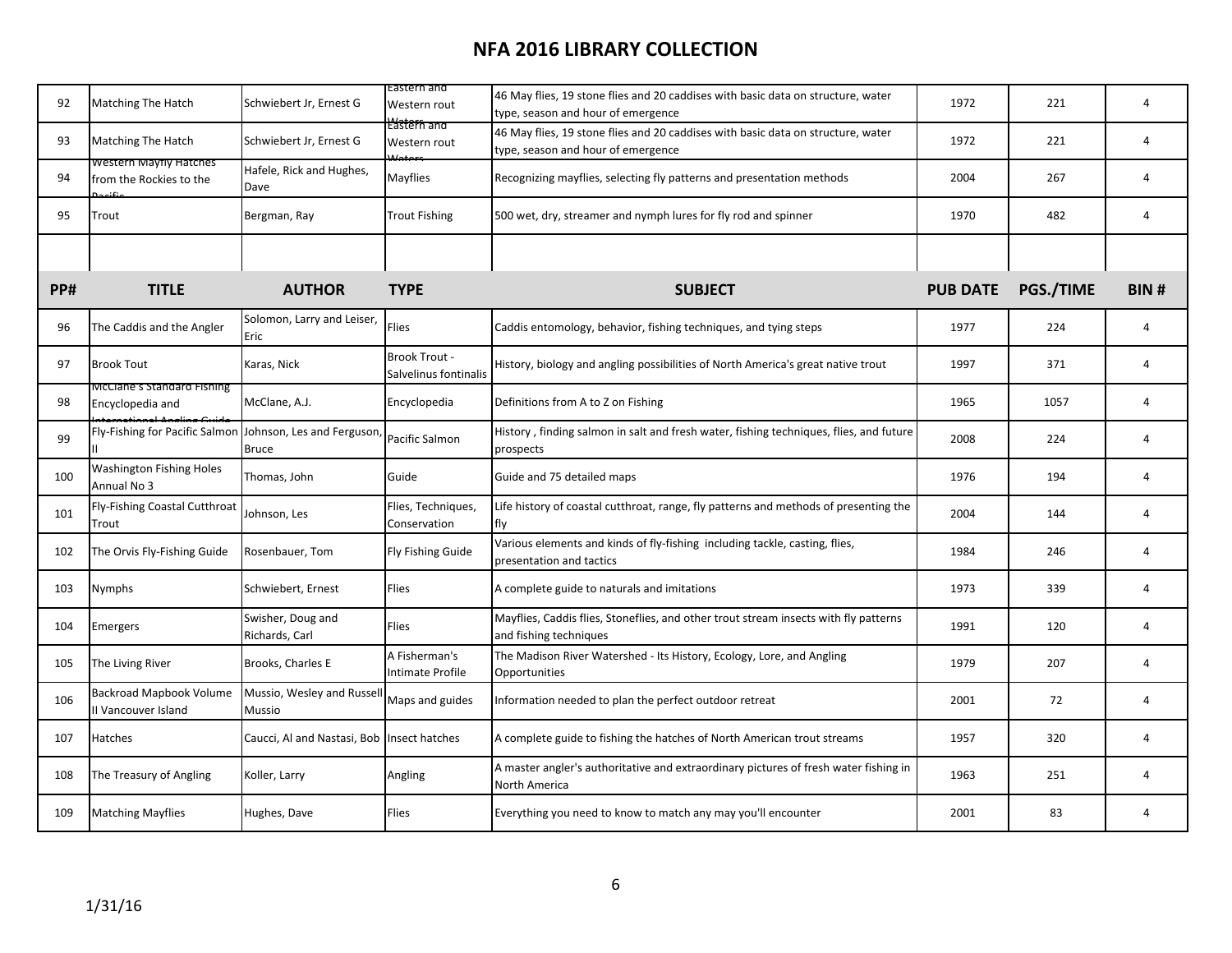| 110 | Pacific Salmon and Steelhead Childerhose, R.J. and Trim,<br>Trout | Marj                                | Six species of Pacific<br>Salmon    | The history, biology, environment and enhancement of salmon                                                            | 1981            | 158          | 4              |
|-----|-------------------------------------------------------------------|-------------------------------------|-------------------------------------|------------------------------------------------------------------------------------------------------------------------|-----------------|--------------|----------------|
| 111 | <b>Western Hatches</b>                                            | Hafele, Rick and Hughes,<br>Dave    | Flies                               | An Angler's entomology and fly pattern guide                                                                           | 1981            | 223          | 4              |
| 112 | Metsker's King County Map                                         | Map                                 | <b>Detailed County</b><br>map       | <b>King County</b>                                                                                                     | 0               | $\mathbf{1}$ | 4              |
| 113 | North Cascades National<br>Park                                   | Map                                 | Detailed National<br>Park map       | Lake Chelan and Ross Lake                                                                                              | $\mathbf 0$     | 1            | 4              |
| 114 | Metsker's Snohomish County<br>Map                                 | Map                                 | <b>Detailed County</b><br>map       | Snohomish County                                                                                                       | $\mathbf 0$     | $\mathbf{1}$ | 4              |
|     |                                                                   |                                     |                                     |                                                                                                                        |                 |              |                |
| PP# | <b>TITLE</b>                                                      | <b>AUTHOR</b>                       | <b>TYPE</b>                         | <b>SUBJECT</b>                                                                                                         | <b>PUB DATE</b> | PGS./TIME    | <b>BIN#</b>    |
| 115 | Metsker's Skagit County Map Map                                   |                                     | <b>Detailed County</b><br>map       | <b>Skagit County</b>                                                                                                   | 0               | $\mathbf{1}$ | 4              |
| 116 | Metsker's Okanogan County<br>Map                                  | Map                                 | <b>Detailed County</b><br>map       | Okanogan County                                                                                                        | $\pmb{0}$       | $\mathbf{1}$ | $\overline{4}$ |
| 117 | Metsker's Chelan County<br>Map                                    | Map                                 | <b>Detailed County</b><br>map       | Chelan County                                                                                                          | $\pmb{0}$       | $\mathbf{1}$ | 4              |
| 118 | Metsker's Kittitas County<br>Map                                  | Map                                 | <b>Detailed County</b><br>map       | Kittitas County                                                                                                        | $\mathbf 0$     | $\mathbf{1}$ | $\overline{4}$ |
| 119 | Guide to Aquatic Trout Foods Whitlock, Dave                       |                                     | Aquatic Foods                       | Basic techniques to recognize, study and match all aquatic trout foods                                                 | 1982            | 216          | 4              |
| 120 | The Pocket Gille Flyfishing<br>Essentials                         | Richmond, Scott                     | Fly Fishing Guide                   | Where to fish, which fly to use and best presentation of the fly                                                       | 1992            | 217          | 4              |
| 121 | 2011 IGFA World Record<br><b>Games Fishes</b>                     | Kramer, Rob                         | World Records                       | World record game fishes for freshwater, saltwater and fly-fishing                                                     | 2011            | 424          | $\overline{7}$ |
| 122 | Steelhead Fly Tying Guide                                         | Helvie, H. Kent                     | <b>Steelhead Flies</b>              | Guide to wet, spey, imitator, and dry flies for steelhead                                                              | 1994            | 95           | $\overline{7}$ |
| 136 | Fly Fishing Strategy                                              | Swisher, Doug and<br>Richards, Carl | Casting                             | Casting techniques, fishing methods, tackle and stream entomology                                                      | 1975            | 184          | 5              |
| 137 | Float Tube Fly Fishing                                            | Meyer, Deke                         | <b>Float Tubing</b>                 | Pointers for shopping for a float tube, advice on fins and waders and step by step<br>instructions to launch your tube | 1989            | 125          | 5              |
| 138 | Solving Fly-Casting Problems Kreh, lefty                          |                                     | Casting                             | Cast farther, more accurately, tame tailing, loops, cast under branches and more                                       | 2000            | 89           | 5              |
| 139 | Kamloops                                                          | Raymond, Steve                      | Kamloops Trout                      | History, resource, food, fly patterns, tackle and techniques for Kamloops trout                                        | 1980            | 252          | 5              |
| 140 | <b>Nymphing Strategies</b>                                        | Tullis, Larry                       | Nymphing And Wet<br>Fly Instruction | Indicator fishing provides a means of achieving a drag-free drift beneath the water                                    | 1976            | 151          | 5              |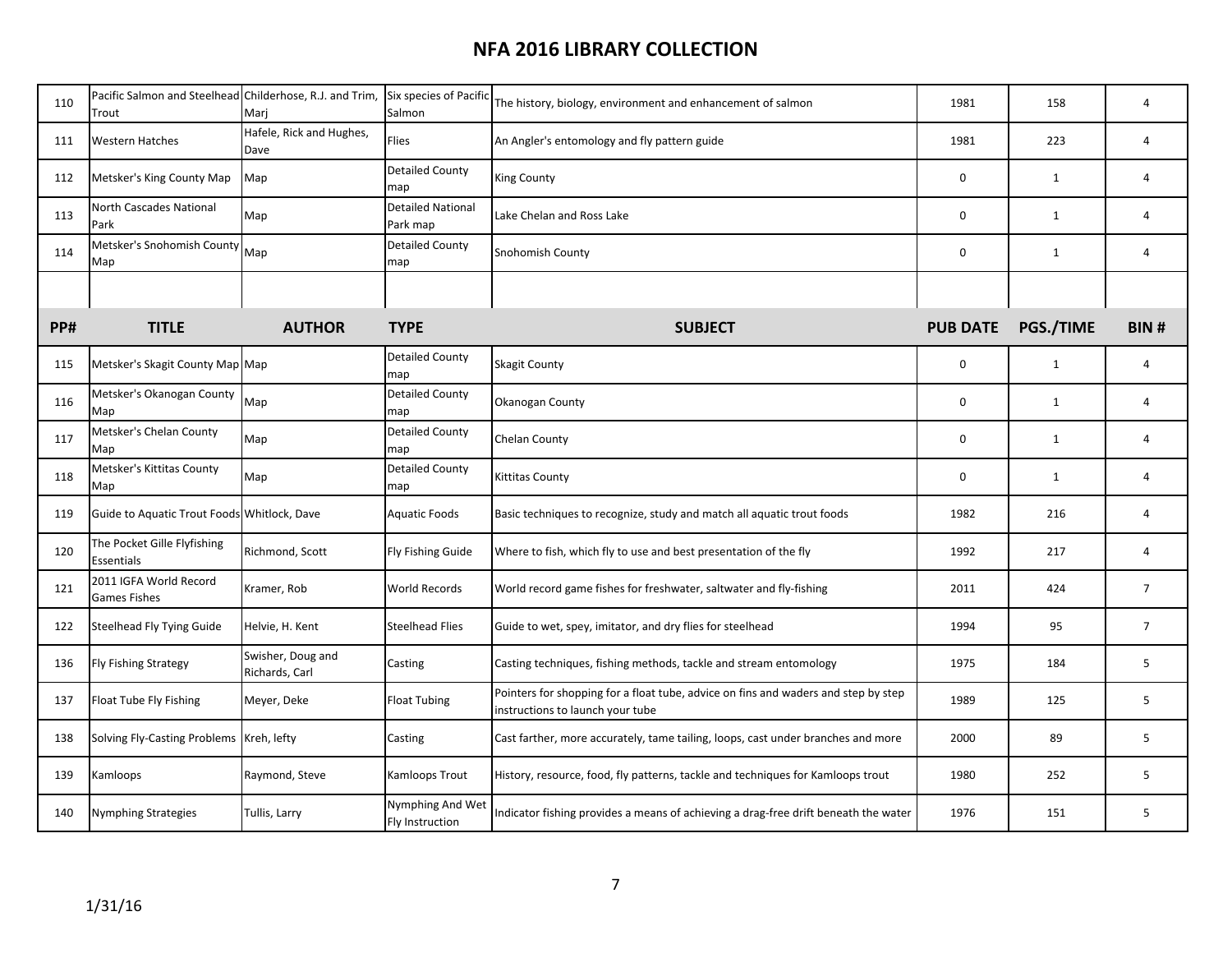| 169        | The Field & Stream Fishing<br>Knots Handbook       | Owen, Peter                                       | Knots                                 | Important fishing knots                                                                                         | 2006            | 107       | 5           |
|------------|----------------------------------------------------|---------------------------------------------------|---------------------------------------|-----------------------------------------------------------------------------------------------------------------|-----------------|-----------|-------------|
| 141        | The Essentials Of Fly Casting Gammel, Bill and Jay |                                                   | Casting                               | Master five very straightforward, logical essentials to cast successfully                                       | 1993            | 24        | 5           |
| 142        | <b>Fly Tackle</b>                                  | Henkin, Harmon                                    | <b>Fly Tackle</b>                     | An exhaustive examination of fly fishing tackle                                                                 | 1976            | 240       | 5           |
| 143        | <b>Strategies For Stillwater</b>                   | Hughes, Dave                                      | <b>Fishing Lakes And</b><br>Ponds     | The tackle, techniques and flies for taking trout in lakes and ponds                                            | 1991            | 246       | 5           |
| 144        | <b>Fly Fishing The Tailwaters</b>                  | Engle, Ed                                         | Fishing The<br>Tailwater Or           | Successful techniques for fishing tailwaters and flies                                                          | 1991            | 159       | 5           |
| 145        | A Primer Of Fly-Fishing                            | Haig-Brown, Roderick                              | <b>Fly Fishing</b>                    | Basic introduction to fly-fishing                                                                               | 1964            | 189       | 5           |
|            |                                                    |                                                   |                                       |                                                                                                                 |                 |           |             |
| <b>PP#</b> | <b>TITLE</b>                                       | <b>AUTHOR</b>                                     | <b>TYPE</b>                           | <b>SUBJECT</b>                                                                                                  | <b>PUB DATE</b> | PGS./TIME | <b>BIN#</b> |
| 146        | L.L.Bean Fly-Casting<br>Handbook                   | Lord, Macauley                                    | <b>Fly Casting</b>                    | Guide to casting farther and more accurately                                                                    | 2000            | 126       | 5           |
| 147        | <b>Trout Fishing</b>                               | Brooks, Joe                                       | <b>Fly Fishing</b>                    | History, trout, tackle, casting techniques, fly fishing, how to play and land, wade or<br>lake, Trout flies     | 1972            | 302       | 5           |
| 148        | The Eddie Bauer Guide To<br>FlyFishing             | Sigler, Cam and Berry, Don Fly Fishing            |                                       | Guide to select gear, read water, cast and tips for overnight trips                                             | 1985            | 198       | 5           |
| 149        | <b>Tactic On Trout</b>                             | Ovington, Ray                                     | <b>Fishing Trout Pools</b>            | How to read trout waters, to wade, cast and fish out each of 33 different trout<br>pools                        | 1969            | 327       | 5           |
| 150        | The Trout And The Stream                           | Brooks, Charles E                                 | <b>Fly Fishing</b>                    | Fishing flies, steam ecology, water chemistry, trout habitat, stream and habitat<br>management and conservation | 1974            | 216       | 5           |
| 151        | The Trout Fisherman's Bible                        | Holland, Dan                                      | Bait and Fly Fishing                  | Guide to all kinds of trout, equipment and skills                                                               | 1979            | 208       | 5           |
| 152        | <b>Fly Fishing For Dummies</b>                     | Kamisky, Peter                                    | <b>Fly Fishing</b><br>Fundamentals    | What every fly rodder needs to know                                                                             | 1998            | 354       | 5           |
| 153        | Night Fishing For Trout                            | Bashline, Jim                                     | Night Fishing For<br><b>Big Trout</b> | Fish and night fishing covering patterns, places practices and people                                           | 1987            | 157       | 5           |
| 154        | Flyfishing                                         | Petralia, Joseph F                                | <b>Fly Fishing Guide</b>              | Everything you need to know from equipment, casting, flies, techniques, and<br>reading the water                | 1994            | 245       | 5           |
| 155        | <b>Fishing Dry Flies</b>                           | Tieszen, David, Randolph,<br>John and Kreh, Lefty | <b>Fly Fishing</b>                    | Understanding trout and their environment, presentation basics and techniques,<br>and hooking and landing trout | 1998            | 96        | 5           |
| 156        | In The Ring Of The Rise                            | Marinaro, Vincent C                               | <b>Rise forms</b>                     | Rise forms made by trout and usually during a major hatch                                                       | 1976            | 184       | 5           |
| 157        | Dry Fly Fishing                                    | Hughes, Dave                                      | Dry Fly Fishing                       | Dry Fly selection, casting, environments, hatches and patterns                                                  | 1994            | 56        | 5           |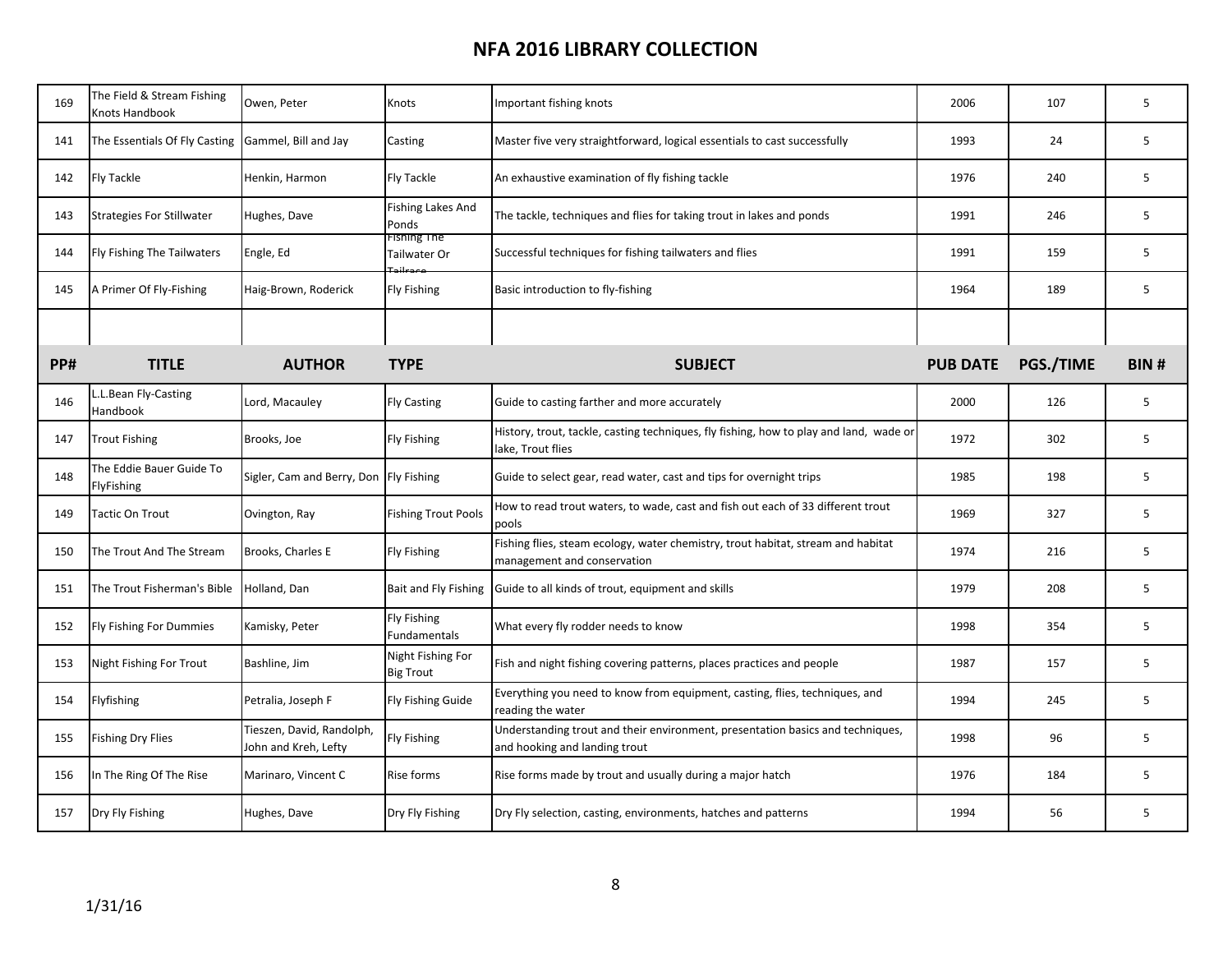| 158 | <b>Modern Midges</b>                                             | Takahashi, Rick and Hubka,<br>Jerry                | Midges                                         | Tying and fishing midges and index of fly patterns                                                       | 2009            | 282       | 5           |
|-----|------------------------------------------------------------------|----------------------------------------------------|------------------------------------------------|----------------------------------------------------------------------------------------------------------|-----------------|-----------|-------------|
| 159 | <b>Fly Casting</b>                                               | Amato, Frank and<br>Schollmeyer, Jim               | <b>Fly Casting</b>                             | Tackle, preparation, roll cast, basic casts, specialty casts and presentation                            | 1993            | 47        | 5           |
| 160 | Fly Fisherman's Fly Fishing<br>Tactics                           | Whitlock, Dave                                     | Fly Fishing Guide                              | Best fly fishing tips, techniques, and tackle for trout, bass, pan fish and saltwater                    | 1994            | 48        | 5           |
| 161 | Catch that Fish                                                  | Gathercole, Peter                                  | <b>Fly Fishing Tactics</b>                     | The essential guide to when o fish, where to fish, and how to match the fly                              | 1999            | 128       | 5           |
| 162 | The Masters On The Dry Fly                                       | Migel, Michael                                     | Dry Fly Fishing                                | Private lessons in dry fly fishing by 18 masters                                                         | 1977            | 246       | 5           |
| 163 | Fly-Fishing Pressured Water                                      | Gonzales, Lloyd                                    | <b>Flies</b>                                   | Fly tying tactics with innovative strategies and fly designs                                             | 2005            | 222       | 5           |
| 164 | Mastering The Spring Creeks                                      | Shewey, John                                       |                                                | Spring Creek Fishing Spring creek defined, flies and a guide to the famous Western spring creeks         | 1994            | 144       | 5           |
|     |                                                                  |                                                    |                                                |                                                                                                          |                 |           |             |
| PP# | <b>TITLE</b>                                                     | <b>AUTHOR</b>                                      | <b>TYPE</b>                                    | <b>SUBJECT</b>                                                                                           | <b>PUB DATE</b> | PGS./TIME | <b>BIN#</b> |
| 165 | Fly Fishing Trout Lakes                                          | Morris, Skip and Chan,<br><b>Brian</b>             |                                                | Fly Fishing On Lakes Techniques, flies, reading the water, casting, knots, tackle, entomology and safety | 1999            | 94        | 5           |
| 166 | Northwest Fly Fishing                                            | Shewey, John                                       | <b>Trout and Beyond</b>                        | Trout, steelhead to surfperch fly fishing in Idaho, Oregon and Washington                                | 1992            | 111       | 5           |
| 167 | Fly Fishing Equipment &<br>Skills                                | Van Vliet, John, Randolph,<br>John, Tieszen, David | <b>Fly Fishing</b>                             | Fly Fishing equipment needed and skills in knots and fly casting                                         | 1996            | 144       | 5           |
| 168 | <b>Fishing Rivers and Streams</b>                                | Sternberg, Dick                                    | Understanding and<br><b>Fishing Rivers and</b> | North American Rivers and Streams                                                                        | 1990            | 160       | 5           |
| 173 | <b>Constructing Cane Rods</b>                                    | Gould, Ray                                         | <b>Bamboo Fly Rods</b>                         | Secrets and craft of the bamboo fly rod                                                                  | 1998            | 84        | 6           |
| 170 | Upstream Fly Fishing In The<br>American West                     | Lindsay, Charles and<br>McGuane, Thomas            | Photographs                                    | Photographs beneath the water's surface and around the rivers                                            | 2000            | 96        | 6           |
| 171 | Art Of Angling Journal Winter<br>2001                            | Schmookler, Paul and Sils,<br>Ingrid               | Fly Fishing                                    | Various articles on fly fishing                                                                          | 2001            | 160       | 6           |
| 172 | Lighting's Tale - The Story Of<br>A Wild Trout                   | Campbell, Hugh                                     | Story Of The Life Of<br>A Trout                | Lightning's story of life                                                                                | 1994            | 38        | 6           |
| 174 | Cane Rods - Tips And Tapers                                      | Gould, Ray                                         | <b>Bamboo Fly Rods</b>                         | Methods, devices and techniques for cane rod making or repairing                                         | 2005            | 95        | 6           |
| 175 | Art Of Angling Journal Spring Schmookler, Paul and Sils,<br>2002 | Ingrid                                             | Fly Fishing                                    | Various articles on fly fishing                                                                          | 2002            | 176       | 6           |
| 176 | <b>Backcasts</b>                                                 | Raymond, Steve                                     | Washington Fly<br><b>Fishing Club</b>          | A history of the Washington Fly Fishing Club 1939-1989                                                   | 1989            | 143       | 6           |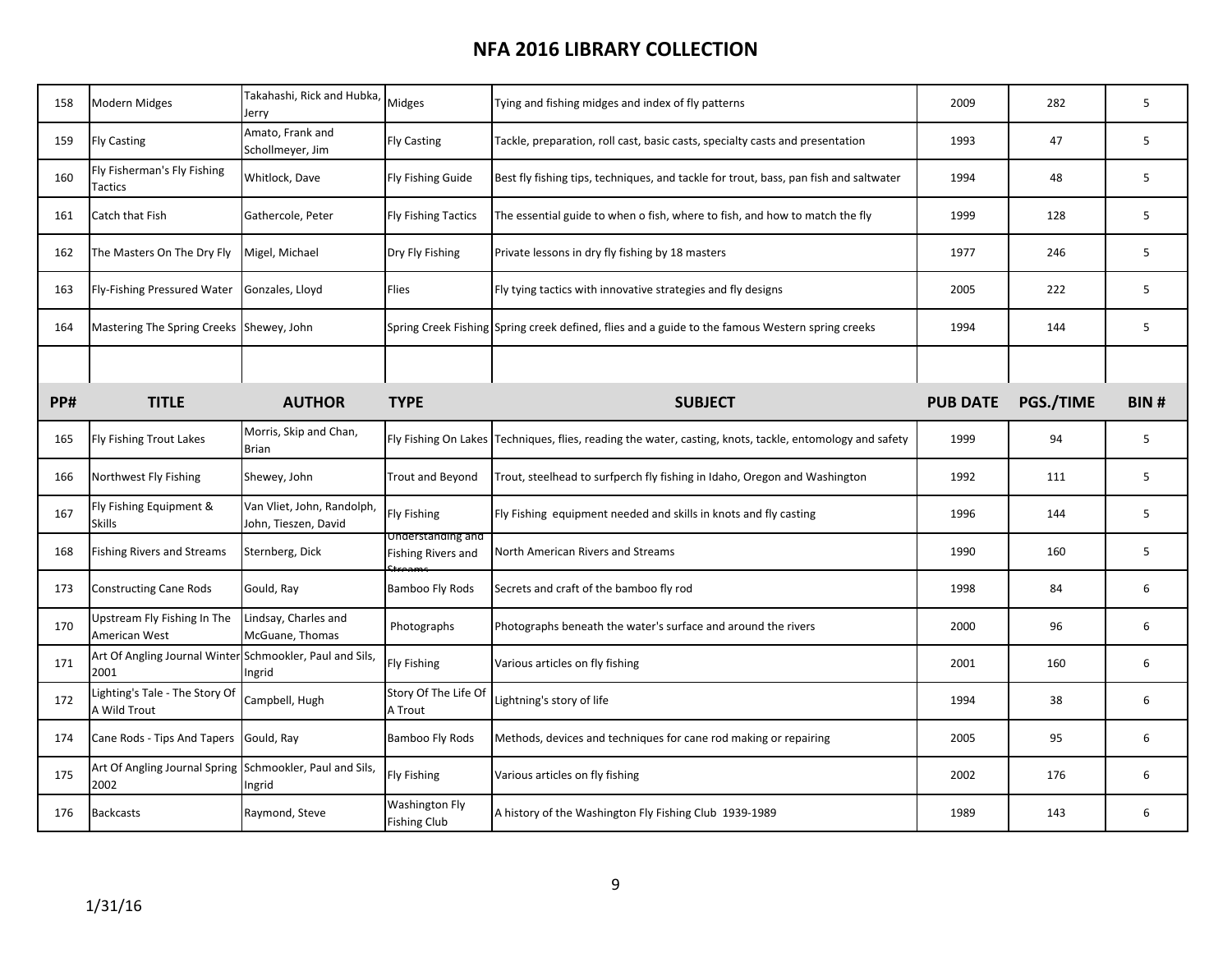| 177 | Kayakfishing: The Revolution Daubert, Ken          |                                      | Fish By Kayak                 | Tips on kayak fishing from an expert                                                                           | 2001            | 256       | 6           |
|-----|----------------------------------------------------|--------------------------------------|-------------------------------|----------------------------------------------------------------------------------------------------------------|-----------------|-----------|-------------|
| 178 | <b>First Cast</b>                                  | Genova, Phil                         | Fish                          | Teaching Kids To Fly $\bigg _{\mathsf{A}}$ unique program, field tested system to teach youngsters to fly-fish | 1998            | 320       | 6           |
| 179 | The NFA's First 25 Years                           | Bottcher, Dana and<br>Giguere, Dee   | Northwest Fly<br>Anglers      | A history of the Northwest Fly Anglers 1972 to 1997                                                            | 1997            | 130       | 6           |
| 180 | Woody's World                                      | Holm, John                           | Cartoons                      | Cartoons on Fishing and camping                                                                                | 1971            | 64        | 6           |
| 181 | Western Steelhead Fishing<br>Guide                 | Keizer, Milt                         | <b>Steelhead Fishing</b>      | Tackle, methods and best rivers in BC, Washington and Oregon                                                   | 1988            | 147       | 6           |
| 182 | Fly Fishing For Summer<br>Steelhead                | Shewey, John and<br>Maxwell, Forrest | Summer Steelhead<br>Fishing   | Tackle, flies and techniques for summer steelhead fishing                                                      | 1996            | 47        | 6           |
| 183 | The Nature Of Fly-Fishing                          | Meyers, Steven J                     | <b>Fly Fishing</b>            | Essays on casting, flies, tackle and the behavior of trout                                                     | 1991            | 143       | 6           |
| 184 | How To Make Bamboo Fly<br>Roads                    | Barnes, George W                     | <b>Bamboo Fly Rods</b>        | Guide on choosing bamboo, tools and equipment needed and step by step<br>descriptions                          | 1977            | 110       | 6           |
|     |                                                    |                                      |                               |                                                                                                                |                 |           |             |
| PP# | <b>TITLE</b>                                       | <b>AUTHOR</b>                        | <b>TYPE</b>                   | <b>SUBJECT</b>                                                                                                 | <b>PUB DATE</b> | PGS./TIME | <b>BIN#</b> |
|     |                                                    |                                      |                               |                                                                                                                |                 |           |             |
| 185 | <b>Advanced Custom Rod</b><br><b>Building</b>      | Clemens, Dale P                      | Custom Rod<br><b>Building</b> | Rod handcrafted for individual preferences and idiosyncrasies                                                  | 1978            | 354       | 6           |
| 186 | <b>Fiberglass Rod Making</b>                       | Clemens, Dale P                      | Fiberglass Rod<br>Making      | How to make a custom rod, judge quality and experiment with variables                                          | 1974            | 189       | 6           |
| 187 | The Fly Paper                                      | Unknown                              | <b>Fly Paper</b>              | The Fly Paper issues January 1984-November 1989                                                                | 1989            | 0         | 6           |
| 188 | The Fly Paper                                      | Shuey, Ben                           | <b>Fly Paper</b>              | The Fly Paper issues January 1978-Novembr 1983                                                                 | 1983            | 0         | 6           |
| 189 | Northwest Fly Anglers 2010<br><b>Annual Report</b> | Unknown                              | Annual                        | 2010 Report                                                                                                    | 2010            | 37        | 6           |
| 190 | Fly-Fishing With Children                          | Brunquell, M.D., Philip              |                               | Children Fly Fishing A guide to teaching children to fly fish                                                  | 1994            | 197       | 6           |
| 191 | The Flypaper                                       | Kovatch, Mary                        | <b>Fly Paper</b>              | The Fly Paper issues January 1995-March 1996                                                                   | 1996            | 0         | 6           |
| 192 | The Flypaper                                       | Bronson, Jerry and<br>Deborah        | <b>Fly Paper</b>              | Fly Paper issues January 1990-Octobe 1994                                                                      | 1994            | 0         | 6           |
| 193 | Northwest Fly Anglers                              | Holbrook, Dawn                       | <b>Fly Paper</b>              | Fly Paper issues October 1972-November 1977                                                                    | 1977            | 0         | 6           |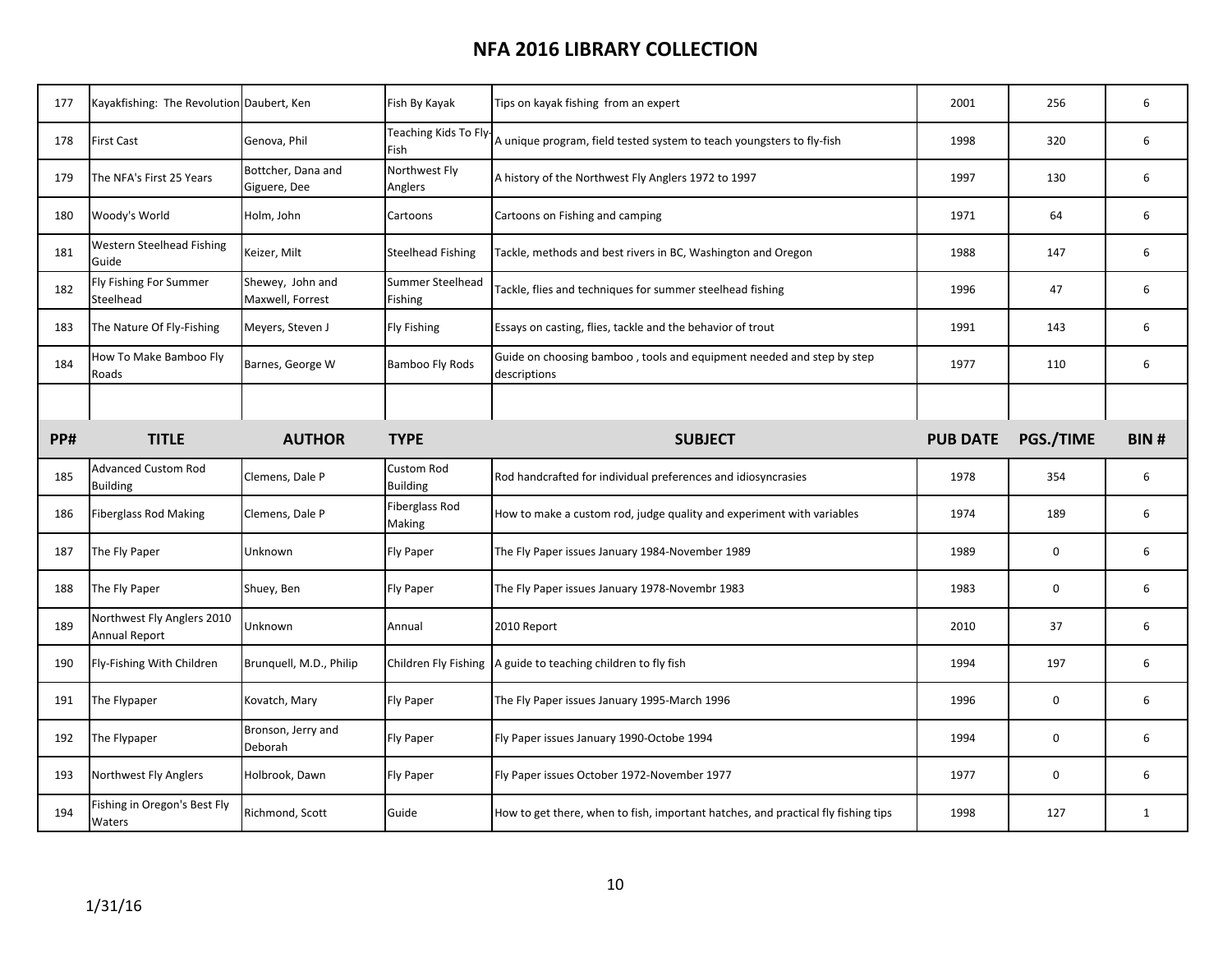| 195 | Fishing in Oregon's Best Fly<br>Waters                | Richmond, Scott                                  | Guide       | How to get there, when to fish, important hatches, and practical fly fishing tips                                                              | 1998            | 127       | $\mathbf{1}$ |
|-----|-------------------------------------------------------|--------------------------------------------------|-------------|------------------------------------------------------------------------------------------------------------------------------------------------|-----------------|-----------|--------------|
| 196 | Handbook to the Deschutes<br><b>River Canyon</b>      | Quinn, James M, Quinn,<br>James W, King, James G | Guide       | Experience of professional guides who make their livelihoods from the rivers                                                                   | 1979            | 148       | $\mathbf{1}$ |
| 197 | <b>Fishing Yellowstone Waters</b>                     | Brooks, Charles E                                | Guide       | 2000 miles of trout streams, 1,00 lie in Yellowstone Park and 90 percent are public<br>waters                                                  | 1984            | 160       | $\mathbf{1}$ |
| 198 | Oregon Blue-Ribbon Fly<br><b>Fishing Guide</b>        | Shewey, John                                     | Guide       | Oregon locations, species, timing, hatches, fly patterns and techniques                                                                        | 1998            | 94        | $\mathbf{1}$ |
| 199 | <b>River Journal Silver Creek</b>                     | Joyem W. David                                   | Journal     | Fishing Silver Creel in Idaho                                                                                                                  | 1993            | 48        | $\mathbf{1}$ |
| 200 | <b>River Journal Madison</b>                          | Holt, John                                       | Journal     | Fishing on the Madison River in Wyoming and Montana                                                                                            | 1993            | 48        | $\mathbf{1}$ |
| 201 | Wyoming Fishing Guide                                 | Knapp, Ken                                       | Guide       | Maps, guest ranches, tackle ships, guide service, lodges, outfitters in each county                                                            | 1978            | 191       | $\mathbf{1}$ |
| 202 | <b>River Journal Green River</b>                      | Tullis, Larry                                    | Journal     | Experience of 1000 days on the Green River, Wyoming                                                                                            | 1993            | 48        | $\mathbf{1}$ |
| 203 | River Journal Thompson<br>River                       | Lingren, Arthur J                                | Journal     | History and steelhead fishing on the Thompson River B.C.                                                                                       | 1994            | 48        | $\mathbf{1}$ |
|     |                                                       |                                                  |             |                                                                                                                                                |                 |           |              |
|     |                                                       |                                                  |             |                                                                                                                                                |                 |           |              |
| PP# | <b>TITLE</b>                                          | <b>AUTHOR</b>                                    | <b>TYPE</b> | <b>SUBJECT</b>                                                                                                                                 | <b>PUB DATE</b> | PGS./TIME | BIN#         |
| 204 | The Montanan's Fishing<br>Guide Vol 2                 | Konizeski, Dave                                  | Guide       | Montana Waters West of Continental Divide                                                                                                      | 1970            | 359       | 1            |
| 205 | The Montanan's Fishing<br>Guide Vol 1                 | Konizeski, Dave                                  | Guide       | Montana Waters West of Continental Divide                                                                                                      | 1970            | 325       | $\mathbf{1}$ |
| 206 | Western Fly-Fishing<br>Vacations                      | Reynolds, Nanci & Kirk                           | Guide       | 80 plus of the very best fly-fishing lodges and ranches in California, Colorado,<br>Idaho, Montana, New Mexico, Oregon, Washington and Wyoming | 1988            | 224       | $\mathbf{1}$ |
| 207 | The Angler's Guide to Alaska                          | Swensen, Evan and<br>Margaret                    | Guide       | 100 plus of Alaska's hottest fishing spots from the Panhandle to the Yukon River                                                               | 1992            | 205       | $\mathbf{1}$ |
| 208 | Mt Rainier & South Cascades<br><b>Fishing Guide</b>   | Shorett, Dave                                    | Guide       | 55 streams, 165 lakes with 32 maps and over 55 photographs                                                                                     | 1998            | 144       | $\mathbf{1}$ |
| 209 | <b>Washington's Central</b><br>Cascades Fishing Guide | Shorett, Dave                                    | Guide       | 25 streams, 200 lakes with 14 maps and 40 photos                                                                                               | 2001            | 96        | $\mathbf{1}$ |
| 210 | <b>Washington's Central</b><br>Cascades Fishing Guide | Shorett, Dave                                    | Guide       | 25 streams, 200 lakes with 14 maps and 40 photos                                                                                               | 2001            | 96        | $\mathbf{1}$ |
| 211 | Flyfisher's Guide to Oregon                           | Huber, John                                      | Guide       | The rivers, creeks, lakes, reservoirs, maps, fly shops and accommodations                                                                      | 1998            | 316       | $\mathbf{1}$ |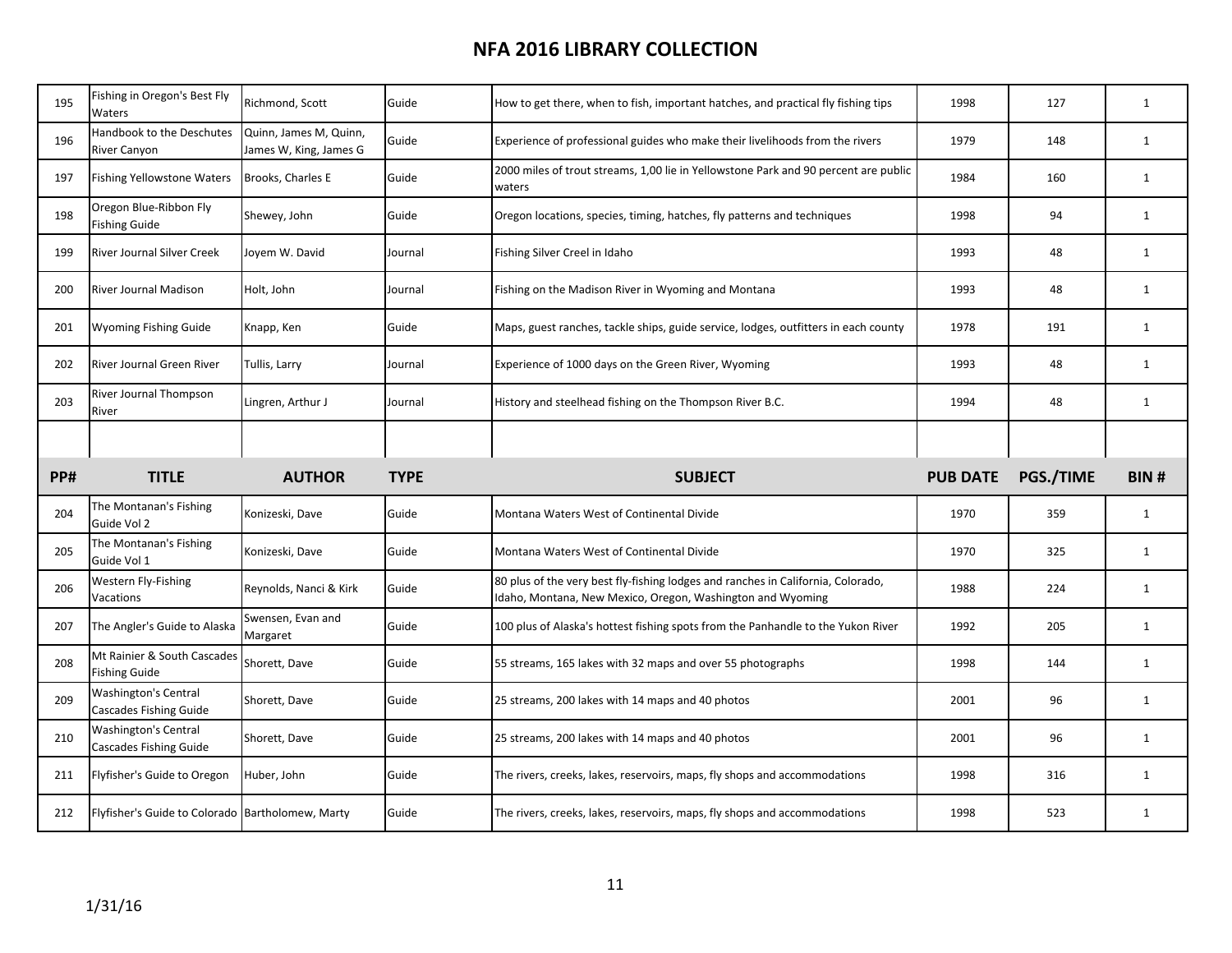| 213 | Flyfisher's Guide to Montana Thomas, Greg        |                                         | Guide                            | The rivers, creeks, lakes and maps, fly shops and accommodations                      | 1997            | 374       | $\mathbf{1}$   |
|-----|--------------------------------------------------|-----------------------------------------|----------------------------------|---------------------------------------------------------------------------------------|-----------------|-----------|----------------|
| 214 | Arizona Trout Streams and<br>Their Hatches       | Meck, Charles R and<br>Rohmer, John     | Guide                            | Fly fishing in the high deserts of Arizona and western New Mexico                     | 2005            | 207       | $\mathbf{1}$   |
| 215 | Washington State Fishing<br>Guide                | Sheely, Terry W                         | Guide                            | 2500 Fishing adventures in Washington                                                 | 2006            | 416       | $\mathbf{1}$   |
| 216 | Fly Fishing British Columbia                     | Bruhn, Karl                             | Guide                            | 15 main contributors with almost 500 years of B.C. fishing experience                 | 1999            | 207       | $\mathbf{1}$   |
| 217 | The Floater's Guide to<br>Montana                | Fischer, Hank                           | Guide                            | Basic information for floating Montana's rivers                                       | 1979            | 152       | $\mathbf{1}$   |
| 218 | The Floater's Guide to<br>Montana                | Fischer, Hank                           | Guide                            | Basic information for floating Montana's rivers                                       | 1979            | 152       | $\mathbf{1}$   |
| 123 | The Complete Book Of<br>Sportfishing             | Cederberg, Goran                        | <b>Writings About</b><br>Fishing | Ten authors writings about many types of fishing                                      | 1988            | 284       | $\overline{7}$ |
| 219 | Knee Deep in Montana's<br><b>Trout Streams</b>   | Holt, John                              | Guide                            | Information on the great rivers of Montana                                            | 1991            | 143       | $\mathbf{1}$   |
| 124 | <b>Steelhead Fly Tying Guide</b>                 | Helvie, H. Kent                         | <b>Steelhead Flies</b>           | Guide to wet, spey, imitator, and dry flies for steelhead                             | 1994            | 95        | $\overline{7}$ |
| 220 | Knee Deep in Montana's<br><b>Trout Streams</b>   | Holt, John                              | Guide                            | Information on the great rivers of Montana                                            | 1991            | 143       | $\mathbf{1}$   |
|     |                                                  |                                         |                                  |                                                                                       |                 |           |                |
|     |                                                  |                                         |                                  |                                                                                       |                 |           |                |
| PP# | <b>TITLE</b>                                     | <b>AUTHOR</b>                           | <b>TYPE</b>                      | <b>SUBJECT</b>                                                                        | <b>PUB DATE</b> | PGS./TIME | BIN#           |
| 125 | Dry Line Steelhead                               | McMillan, Bill                          | Dry Line Steelhead               | Fishing for steelhead with a dry line, effective flies and various fishing techniques | 1987            | 144       | $\overline{7}$ |
| 221 | <b>Fishing Alaska</b>                            | Swensen, Evan and<br>Margaret           | Guide                            | Valuable reference for anyone who wants to enjoy Alaska's fabulous fishing            | 1992            | 205       | $\mathbf{1}$   |
| 126 | <b>Striper Moon</b>                              | Abrames, J. Kenney                      | <b>Striped Bass</b>              | Fly fishing techniques and flies for striped bass in estuary, river, bay and surf     | 1994            | 48        | $\overline{7}$ |
| 222 | Montana Fishing                                  | Burk, Dale A                            | Guide                            | Helpful overview of fishing everywhere in Montana                                     | 1982            | 151       | $\mathbf{1}$   |
| 127 | <b>Saltwater Fly Patterns</b>                    | Kreh, Lefty                             | <b>Saltwater Flies</b>           | 350 plus saltwater fly patterns                                                       | 1995            | 211       | $\overline{7}$ |
| 223 | New Zealand's Top Trout<br><b>Fishing Waters</b> | Kent, John and Madsen,<br>Patti Magnano | Guide                            | Information on access, seasons, and bag limits                                        | 1997            | 187       | $\mathbf{1}$   |
| 128 | Steelhead River Journal<br>Skeena                | Brown, Rob                              | Keena River British<br>Columbia  | Experiences in fly fishing on the Skeena River and tributaries                        | 1996            | 48        | $\overline{7}$ |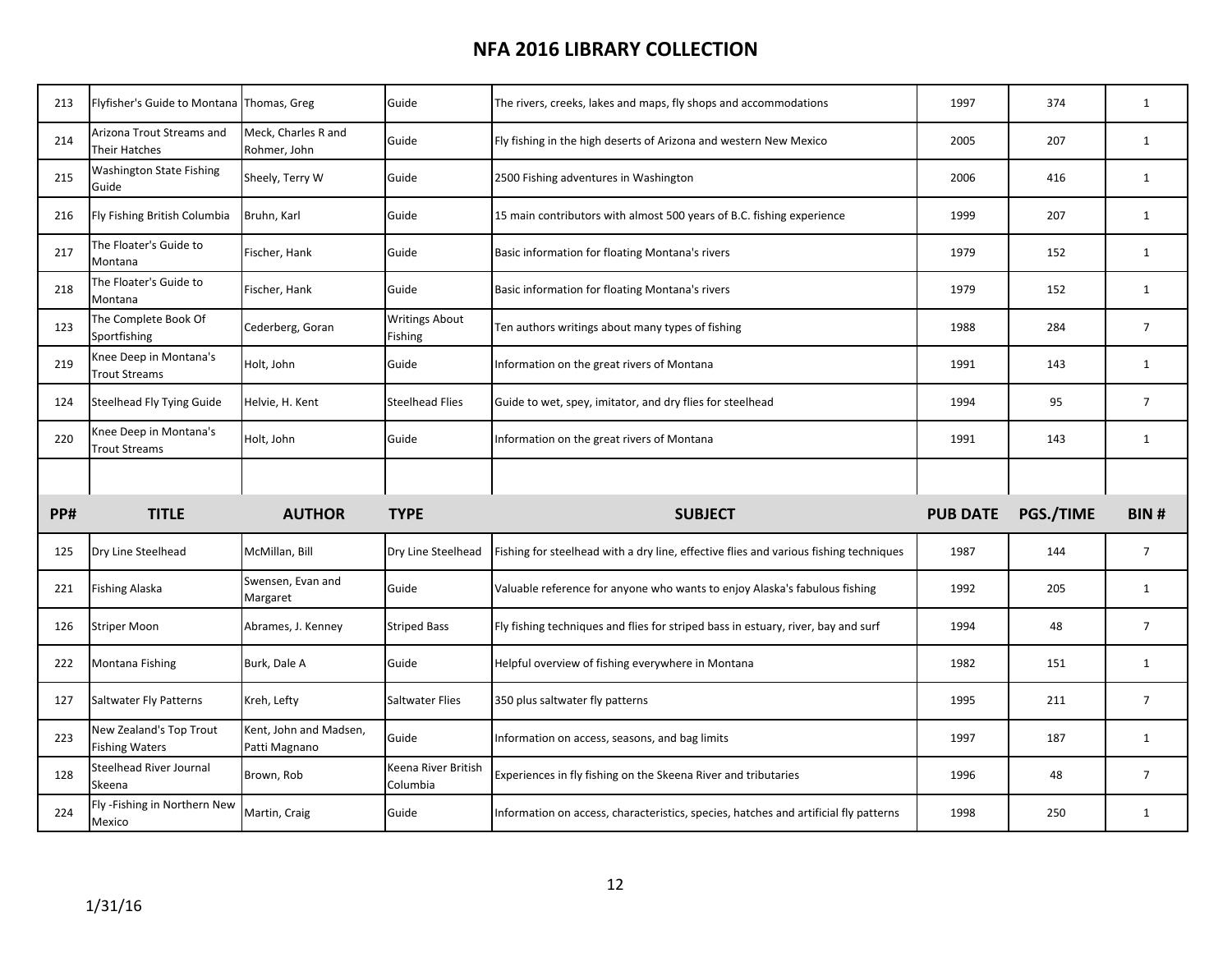| 129 | The Atlantic Salmon<br>Handbook                           | Bodo, Peter         | <b>Atlantic Salmon</b>       | Compact guide to all aspects of fly fishing for the king of game fish                                                  | 1997            | 196       | $\overline{7}$ |
|-----|-----------------------------------------------------------|---------------------|------------------------------|------------------------------------------------------------------------------------------------------------------------|-----------------|-----------|----------------|
| 225 | Smoking Salmon & Trout                                    | Whelan, Jack        | Manual                       | Instructions on smoking and recipes                                                                                    | 1982            | 230       | $\mathbf{1}$   |
| 130 | Mastering Largemouth Bass                                 | Larsen, Larry       | <b>Bass</b>                  | Understanding bass, where to find bass, how to catch bass and special situations                                       | 1989            | 260       | $\overline{7}$ |
| 226 | <b>Olympic Mountains Fishing</b><br>Guide                 | Shorett, Dave       | Guide                        | Olympic National Park and Olympic Peninsula lakes and streams                                                          | 1996            | 108       | $\mathbf{1}$   |
| 131 | Salmon Without Rivers                                     | Lichatowich, Jim    | <b>Pacific Salmon Crisis</b> | Evolutionary history of salmon, restoration efforts to protect and restore salmon<br>and why these efforts have failed | 1999            | 317       | $\overline{7}$ |
| 227 | Fly-Fishing California's North<br>Yuba River              | Klingelhofer, Ed    | Guide                        | Fly-Fishing the North Yuba River and its tributaries                                                                   | 1993            | 66        | $\mathbf{1}$   |
| 132 | <b>Steelhead Country - Angling</b><br>In Northwest Waters | Raymond, Steve      | Steelhead                    | Twenty-five years of steelhead fishing in the Northwest                                                                | 1994            | 206       | $\overline{7}$ |
| 228 | Flyfisher's Guide to Northern<br>California               | Norman, Seth        | Guide                        | Fly fishing in Northern California                                                                                     | 1997            | 303       | $\mathbf{1}$   |
| 229 | Flyfisher's Guide to Northern<br>California               | Norman, Seth        | Guide                        | Fly fishing in Northern California                                                                                     | 1997            | 303       | $\mathbf{1}$   |
| 133 | Salt Water Flies                                          | Bay, Kenneth E      | <b>Saltwater Flies</b>       | 50 popular patterns and tying instructions                                                                             | 1972            | 150       | $\overline{7}$ |
| 230 | Yellowstone Fishing Guide                                 | Charlton, Robert E  | Guide                        | A complete guide to the lakes and streams of Yellowstone National Park                                                 | 1990            | 104       | $\mathbf{1}$   |
|     |                                                           |                     |                              |                                                                                                                        |                 |           |                |
| PP# | <b>TITLE</b>                                              | <b>AUTHOR</b>       | <b>TYPE</b>                  | <b>SUBJECT</b>                                                                                                         | <b>PUB DATE</b> | PGS./TIME | <b>BIN#</b>    |
| 231 | Yellowstone Fishing Guide                                 | Charlton, Robert E  | Guide                        | A complete guide to the lakes and streams of Yellowstone National Park                                                 | 1990            | 104       | $\mathbf{1}$   |
| 134 | Instinctive Fly Fishing                                   | Streit, Taylor      | <b>Fly Fishing</b>           | A guide's guide to better fly fishing                                                                                  | 2003            | 213       | $\overline{7}$ |
| 232 | Oregon River Maps & Fishing<br>Guide                      | Amato, Frank        | Guide                        | Detailed fishing maps, including access, salmon and steelhead, insect hatches, flies,<br>techniques, knot, etc.        | 2004            | 47        | $\mathbf{1}$   |
| 233 | Even Brook Trout Get The<br><b>Blues</b>                  | Gierach, John       | <b>Fishing Stories</b>       | Fly-fishing way of life                                                                                                | 1992            | 223       | 3              |
| 135 | <b>Fly Fishing Bass Basics</b>                            | Pfeiffer, C. Boyd   | <b>Bass Fishing</b>          | Fly Fishing for bass                                                                                                   | 1997            | 168       | $\overline{7}$ |
| 234 | My Story As Told By Water                                 | Duncan, David James | <b>Personal Stories</b>      | Contemplative, activist and rhapsodic voices after three thousand river walks                                          | 2001            | 294       | 3              |
| 235 | Mist On The River:<br>Remembrances of Dan Bailey          | Waterman, Charles F | <b>Personal Memoirs</b>      | Story of a great sportsman and conservationist                                                                         | 1986            | 193       | 3              |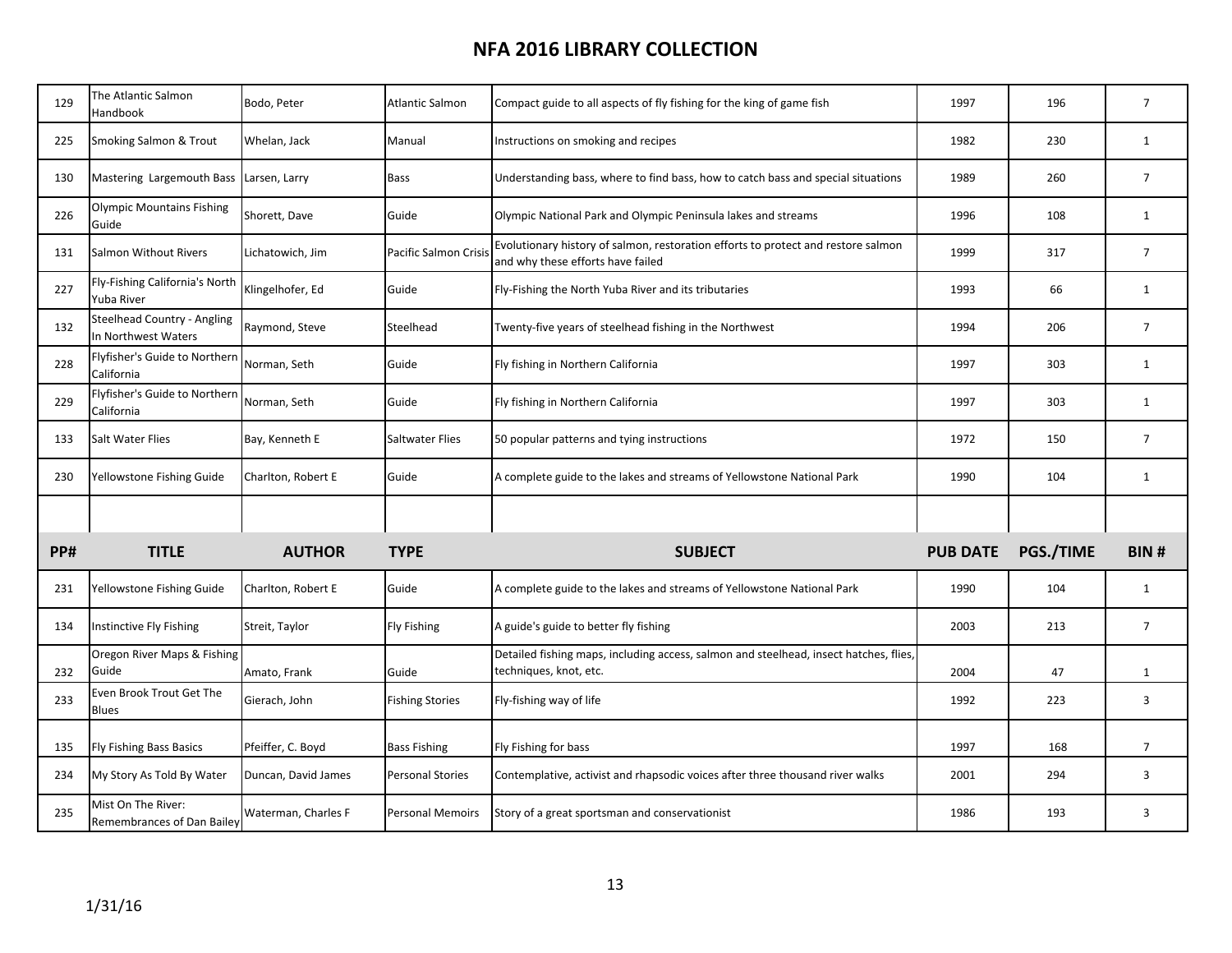| 236 | The American Sportsman<br>Treasury        | Knopf, Alfred A    | Collection of best<br>writing | Twenty extraordinary features from the American Sportsman                              | 1971            | 252       | 3              |
|-----|-------------------------------------------|--------------------|-------------------------------|----------------------------------------------------------------------------------------|-----------------|-----------|----------------|
| 237 | Dying to Fly Fish                         | Leitz, David       | Fiction                       | Though Vermont's Whitefork River is a casting dream, a murder runs through it          | 1996            | 292       | 3              |
| 238 | Real Ponies Don't Go Oink                 | McManus, Patrick F | <b>Personal Stories</b>       | Outdoor humor                                                                          | 1991            | 198       | $\mathbf{3}$   |
| 239 | A Fine And Pleasant Misery                | McManus, Patrick F | <b>Personal Stories</b>       | Outdoor humor                                                                          | 1981            | 209       | 3              |
| 240 | The Night The Bear Ate<br>Goombaw         | McManus, Patrick F | <b>Personal Stories</b>       | Outdoor humor                                                                          | 1989            | 184       | $\overline{3}$ |
| 241 | The Good Samaritan Strikes<br>Again       | McManus, Patrick F | <b>Personal Stories</b>       | Outdoor humor                                                                          | 1992            | 211       | $\mathbf{3}$   |
| 242 | Never Sniff A Gift Fish                   | McManus, Patrick F | <b>Personal Stories</b>       | Spoofing sportsmen                                                                     | 1983            | 217       | 3              |
| 243 | Dead Angler                               | Houston, Victoria  | <b>Fishing Mystery</b>        | In the Northwood's of Wisconsin, still waters run deep and dangerous                   | 2000            | 265       | $\overline{3}$ |
| 244 | Fly Fishing Small Streams                 | Gierach, John      | Personal<br>Experiences       | Tips on fly fishing in small streams                                                   | 1989            | 159       | 3              |
| 245 | <b>Trout Bum</b>                          | Gierach, John      | Personal<br>Experiences       | Fly fishing as a way of life                                                           | 1986            | 209       | 3              |
| 246 | The Grasshopper Trap                      | McManus, Patrick F | Outdoor Humor                 | Tales celebrating life in the great outdoors                                           | 1985            | 214       | 3              |
|     |                                           |                    |                               |                                                                                        |                 |           |                |
|     |                                           |                    |                               |                                                                                        |                 |           |                |
| PP# | <b>TITLE</b>                              | <b>AUTHOR</b>      | <b>TYPE</b>                   | <b>SUBJECT</b>                                                                         | <b>PUB DATE</b> | PGS./TIME | <b>BIN#</b>    |
| 247 | <b>Whatchagot Stew</b>                    | McManus, Patrick F | Recipes and<br>Commentaries   | Memoirs of an Idaho childhood                                                          | 1989            | 270       | $\mathbf{3}$   |
| 248 | Shupton's Fancy                           | Schullery, Paul    | Fiction                       | A tale of the Fly-Fishing Obsession                                                    | 1996            | 69        | 3              |
| 249 | <b>Well Cast Lines</b>                    | Merwin, John       | Quotations                    | The Fisherman's Quotation Book                                                         | 1995            | 158       | $\overline{3}$ |
| 250 | Fly Fishing Through The<br>Midlife Crisis | Raines, Howell     | <b>Personal Stories</b>       | Narrative of friendship, fathers and sons, aging and fishing                           | 1993            | 352       | $\mathbf{3}$   |
| 251 | Trout The Size of Footballs               | Anderson, Richard  | Personal<br>Experiences       | Fishing the wilds of the North American West                                           | 1990            | 145       | 3              |
| 252 | <b>Guide Wars</b>                         | Holt, John         | Personal<br>Experiences       | Adventures with an outrageous cast of friends on fishing expeditions across<br>America | 1997            | 168       | 3              |
|     |                                           |                    |                               |                                                                                        |                 |           |                |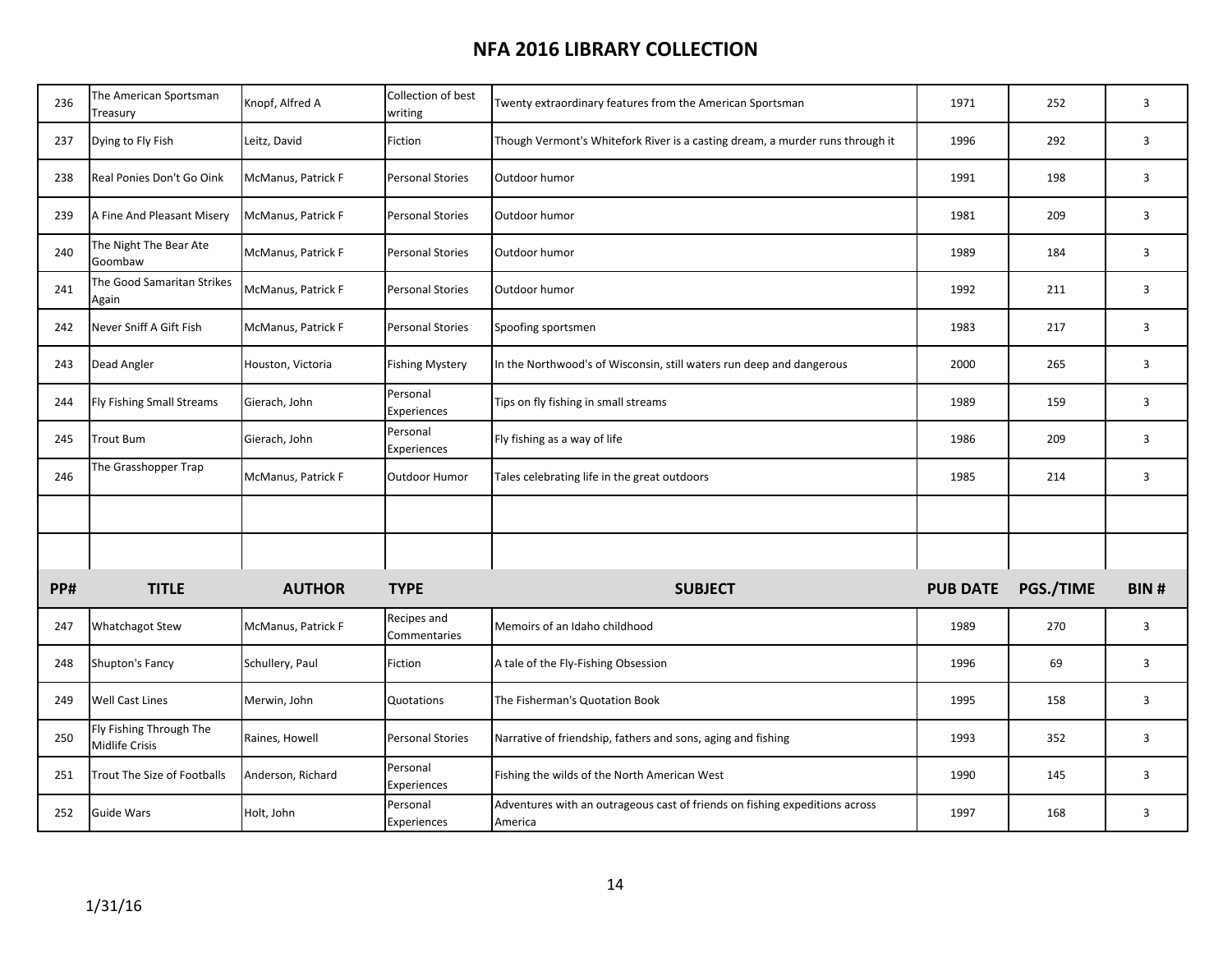| 253 | The Year of the Angler                                      | Raymond, Steve       | Personal<br><b>Experiences</b> | An award winning classic appreciated by a diverse fly fishing audience                        | 1973            | 205       | 3            |
|-----|-------------------------------------------------------------|----------------------|--------------------------------|-----------------------------------------------------------------------------------------------|-----------------|-----------|--------------|
| 254 | Pacific Rim Fly Fishing: The<br><b>Unrepentant Predator</b> | Repine, Jim          | Personal<br>Experiences        | Experience trout in many different beautiful and unusual settings                             | 1995            | 63        | 3            |
| 255 | The Habit of Rivers                                         | Leeson, Ted          | Personal<br>Experiences        | Insights into rivers, trout and fly fishing                                                   | 1994            | 178       | 3            |
| 256 | The Habit of Rivers                                         | Leeson, Ted          | Personal<br>Experiences        | Insights into rivers, trout and fly fishing                                                   | 1994            | 178       | 3            |
| 257 | A Trout and Salmon<br>Fisherman for 75 Years                | Hewitt, Edward R.    | Personal<br>Experiences        | Approaches fly fishing as a science as well as a sport                                        | 1972            | 338       | 3            |
| 258 | <b>Around The Next Bend</b>                                 | Shanks, Bob          | Personal<br>Experiences        | Adventures in fly fishing                                                                     | 2011            | 171       | 3            |
| 259 | Deeper Than a River                                         | Johansson, Teryl "T" | <b>Memoirs</b>                 | Adventures of a wandering fisherman                                                           | 2004            | 111       | 3            |
| 260 | Sex, Death, and Fly-Fishing                                 | Gierach, John        | <b>Personal Stories</b>        | Insights on mayflies and men, fishing and sport, life and love, and the meaning of it<br>lall | 1990            | 238       | 3            |
| 261 | Confessions of a Fly Fishing<br>Addict                      | Lyons, Nick          | Personal<br>Experiences        | A collection of stories and misadventures                                                     | 1989            | 220       | 3            |
| 262 | A River Runs Through it                                     | Maclean, Norman      | Personal stories               | The relationship with his brother and fly fishing                                             | 1976            | 217       | 3            |
| 263 | <b>Editors In the Stream</b>                                | Tolnay, Tom          | <b>Personal Stories</b>        | 11 Top Outdoor Editors on the purifying joys of fly fishing                                   | 1992            | 126       | 3            |
| 264 | A Place on the Water                                        | Dennis, Jerry        | Personal stories               | Most memorable experiences on the lakes and rivers of northern Michigan                       | 1993            | 224       | 3            |
|     |                                                             |                      |                                |                                                                                               |                 |           |              |
|     |                                                             |                      |                                |                                                                                               |                 |           |              |
|     |                                                             |                      |                                |                                                                                               |                 |           |              |
| PP# | <b>TITLE</b>                                                | <b>AUTHOR</b>        | <b>TYPE</b>                    | <b>SUBJECT</b>                                                                                | <b>PUB DATE</b> | PGS./TIME | <b>BIN#</b>  |
| 265 | <b>Fly Rodding Estuaries</b>                                | Mitchell, ED         | <b>Fly Rodding</b>             | How to fish salt ponds, coastal rivers, tidal creeks & backwaters                             | 2003            | 148       | 3            |
| 566 | Longer Fly Casting                                          | Kreh, Lefty          | <b>Fly Casting</b>             | Practical handbook to add 10 feet or more to your cast                                        | 1991            | 99        | 3            |
| 267 | The Olympic Peninsula Rivers<br>Guiide                      | Probasco, Steve      | Guide                          | Floating and fishing on the Peninsul's best streams                                           | 1999            | 143       | $\mathbf{1}$ |
| 268 | Angler's Guide To New<br>Zealand                            | Dennis, Jack         | Guide                          | <b>New Zealand Angling</b>                                                                    | not known       | 50 mins   | 21           |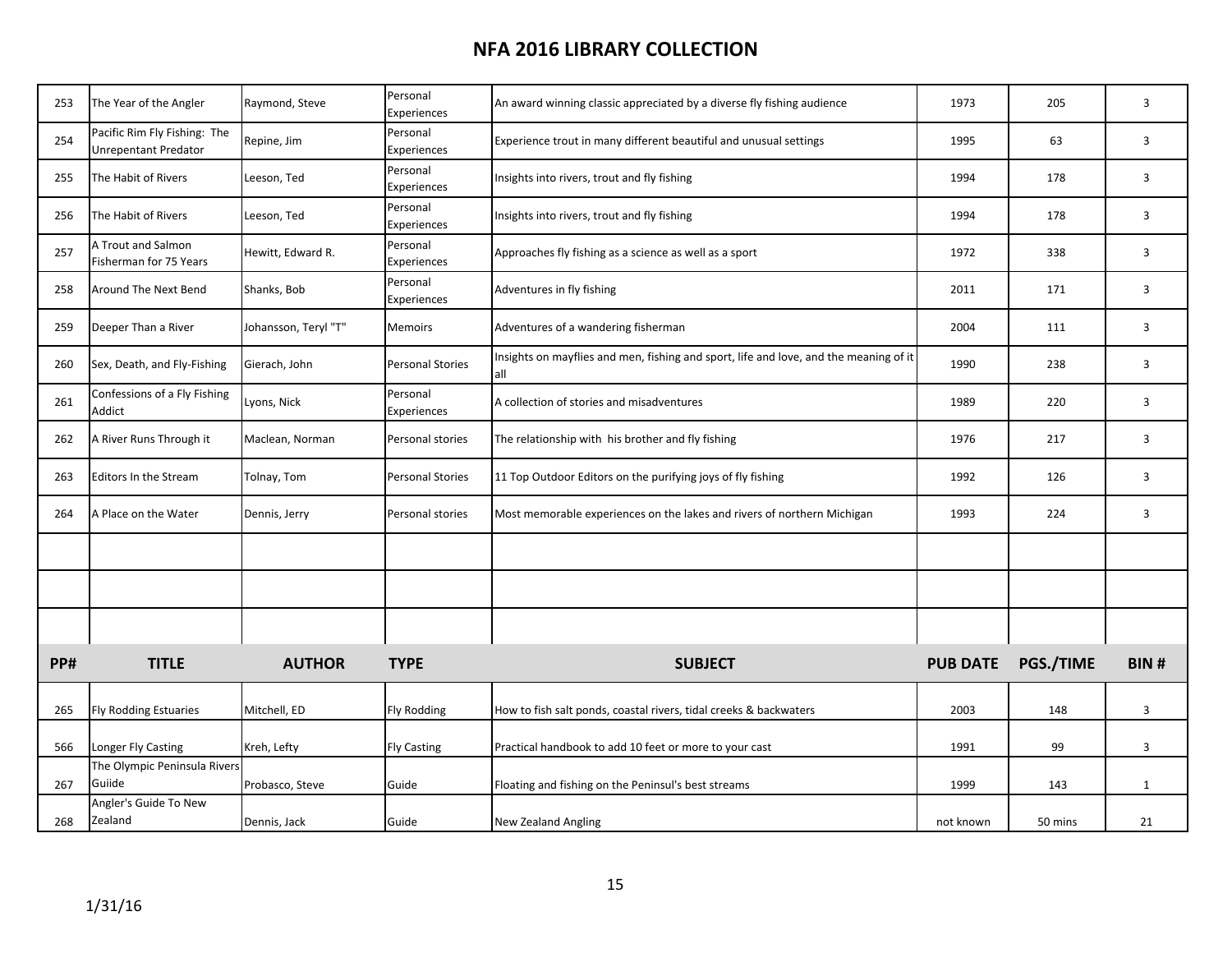| 269 | Steelhead Fly Fishing on the          |                           | Steelhead Fly        |                                                                                     |                 |               |                |
|-----|---------------------------------------|---------------------------|----------------------|-------------------------------------------------------------------------------------|-----------------|---------------|----------------|
|     | Olympic Peninsula                     | Rose, Doug                | Fishing              | Winter steeelhead Fly Fishing on the Olympic Peninsula                              | 2003            | 156           | 4              |
| 270 | Washington's Best Lake Fly            |                           |                      |                                                                                     |                 |               |                |
|     | Fishing                               | Caproni, Nathan           | Guide                | Washington's best lakes for fly fishing                                             | 1995            | 180           | $\mathbf{1}$   |
|     | Fly-Fishing Pioneers &                |                           | 23 NW pioneers       | Historical and modern time inventions, achievements and traditions of Western fly   |                 |               |                |
| 271 | Legends of the Northwest              | Berrymand, Jack W.        | and legends          | fishing                                                                             | 2006            | 206           | 3              |
|     | 101 Best Fishing Trips in             |                           |                      |                                                                                     |                 |               |                |
| 272 | Oregon                                | Holm, Don                 | Guide                | Maps and photographs of 101 best fishing trips in Oregon                            | 1970            | 207           | $\mathbf{1}$   |
|     |                                       |                           |                      |                                                                                     |                 |               |                |
| 273 | Flyfisher's Guide to Oregon           | Huber, John               | Guide                | Over 75 detailed river and lake maps, access, boat ramps, and campsites             | 1998            | 316           | $\mathbf{1}$   |
|     | Morris & Chan on Fly Fishing          |                           | Fly Fishng Trout     | Fishing techniques, productive flies, reading the water, casting, knots, entomology |                 |               |                |
| 274 | <b>Trout Lakes</b>                    | Morris, Skip & Chan Brian | Lakes                | and more                                                                            | 1999            | 94            | 3              |
|     | Guide to Fly Fishing Central          |                           |                      |                                                                                     |                 |               |                |
|     | & Southeastern Oregon                 |                           |                      | Learn about fly fishing 40 of Oregon's finest rivers, streams, lakes and reservoirs |                 |               |                |
| 275 |                                       | Teel, Harry               | Guide                |                                                                                     | 1993            | 53            | $\mathbf{1}$   |
| 276 | John Day Smallmouth Bass              | Watt, Jim & Kelly         | <b>Bass Fishing</b>  | Fishing for smallmouth bass in the John Day River                                   | not known       | 50 min        | 21             |
| 277 | The Essence of Spey Casting           | Krieger, Mel              | <b>Spey Casting</b>  | Tips for spey casting<br>Experiences fishing many different waters                  | Not known       | <b>50 min</b> | 21<br>6        |
| 279 | The Long Silence                      | McGuane, Thomas           | A life in fishing    |                                                                                     | 2001            | 280           |                |
| 278 | Alpine Angler                         | Shewey, John              | Guide                | A fly fisher's guide to the Western Wilderness                                      | 1995            | 79            | $\mathbf{1}$   |
|     | Peacock Bass & Other Fierce           |                           | Latin American       |                                                                                     |                 |               |                |
| 280 | Exotics                               | Larsen, Larry             | Fishing              | Where, when and how to catch Latin America's most exciting freshwater fish          | 1996            | 192           | 8              |
|     |                                       |                           | Campbell River       |                                                                                     |                 |               |                |
| 282 | Fisherman's Fall                      | Haig-Brown, Roderick L.   | migratory runs       | Fall migratory runs, life cycle of the Pacific salmon and steelheading              | 1975            | 279           | $\overline{7}$ |
|     | Northwest Bass and Panfish            |                           |                      |                                                                                     |                 |               |                |
| 283 | Guide                                 | Pauley, Dr. Gilbert       | Guide                | Help anglers interested in bass and panfish locate suitable waters                  | 1978            | 191           | $\overline{7}$ |
| 288 | Steelhead                             | Marshall, Mel             | Steelhead            | Pacific Coast and Great Lakes Steelhead fishing                                     | 1973            | 186           | $\overline{7}$ |
| 287 | The Master and His Fish               | Haig-Brown, Roderick      | Fly fishing          | World's best writer of the joys and challenges of fly fishing                       | 1981            | 200           | $\overline{7}$ |
|     | Fishing the Dry Fly as a Living       |                           |                      |                                                                                     |                 |               | $7^{\circ}$    |
| 286 | Insect<br>One Man's Steelhead Shangri | Wright, Jr, Leonard M.    | Dry fly fishing      | A thinking man's guide to trout angling in an unorthodox method                     | 1972            | 187           |                |
| 285 | La                                    | Wahl, Ralph               | <b>Fly Fishing</b>   | Shangri-La secret pools off the Skagit River                                        | 1989            | 119           | $\overline{7}$ |
|     |                                       |                           |                      |                                                                                     |                 |               |                |
| PP# | <b>TITLE</b>                          | <b>AUTHOR</b>             | <b>TYPE</b>          | <b>SUBJECT</b>                                                                      | <b>PUB DATE</b> | PGS./TIME     | <b>BIN#</b>    |
|     |                                       |                           |                      |                                                                                     |                 |               |                |
|     | Washington's Best Lake Fly            |                           |                      |                                                                                     |                 |               |                |
| 284 | Fishing                               | Caproni, Nathan           | Guide                | Washington's best lakes with maps                                                   | 1995            | 178           | $\overline{7}$ |
|     |                                       |                           |                      |                                                                                     |                 |               |                |
|     | Fly Fishing Desert & High             |                           | Desert and high arid |                                                                                     |                 |               |                |
|     | <b>Arid Lakes</b>                     |                           | lakes                |                                                                                     |                 |               |                |
| 289 |                                       | Probasco, Steve           |                      | Helpful insights about techniques and flies.                                        | 1995            | 56            | $\overline{7}$ |
|     | Washington Blue-Ribbon Fly            |                           |                      |                                                                                     |                 |               |                |
| 290 | <b>Fishing Guide</b>                  | Shewey, John              | Guide                | An accurate and useful guide to the many great fly fishing waters in Washington     | 1999            | 80            | $\overline{7}$ |
|     | Fishing the Sea-Run                   |                           |                      |                                                                                     |                 |               |                |
| 281 | <b>Cutthroat Trout</b>                | Johnson, Les              | Sea-Run Cutthroat    | An introduction to Pacific Coast sea-run cutthroat trout                            | 1971            | 60            | $\overline{7}$ |
| 291 | 2013 NFA Year in Review               | Deiter, Paul              | Pictures             | NFA Year in Review 2013                                                             | 2013            | min           | 21             |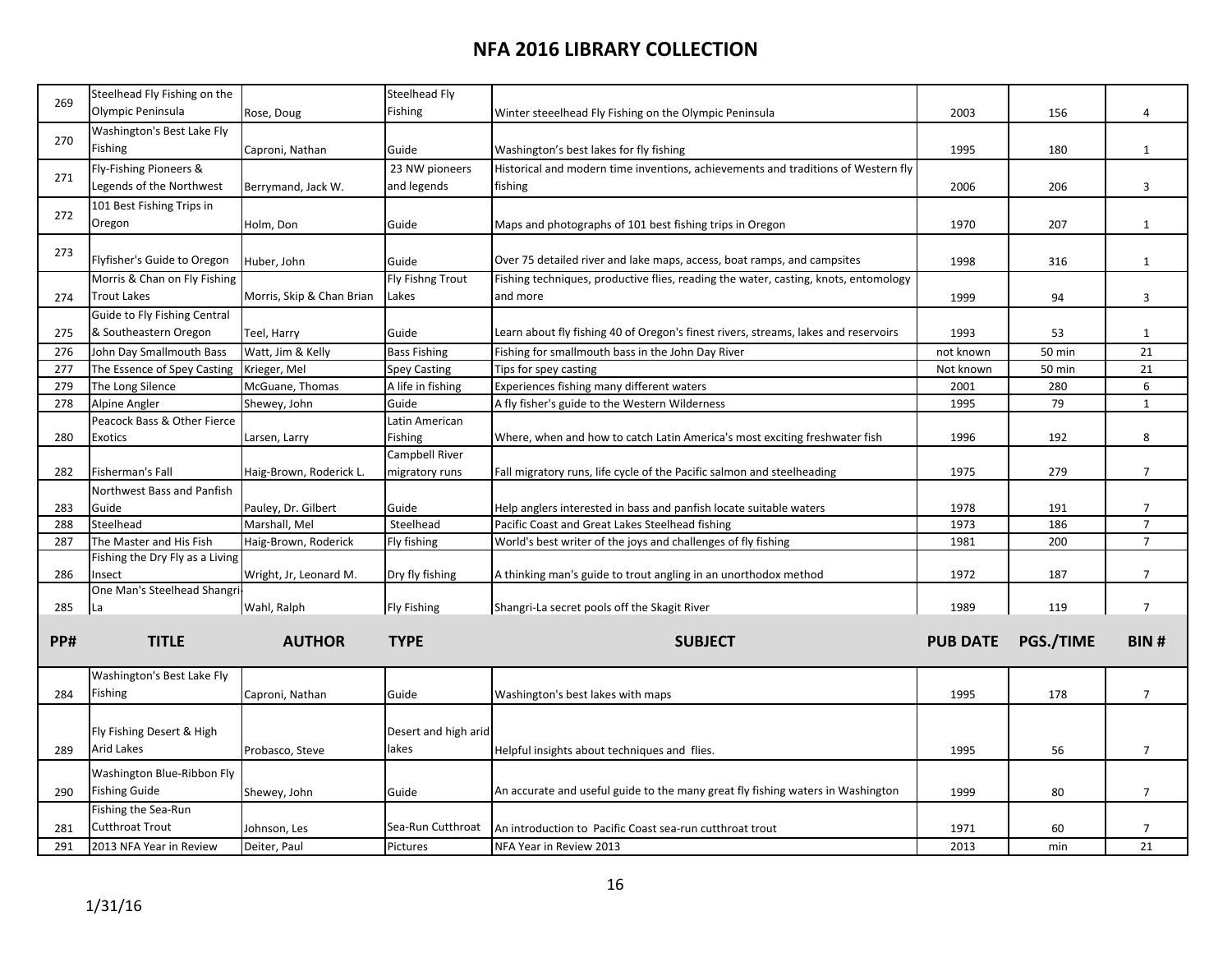| 292 | <b>Practical Fly Fishing</b>                  | Darrow, Bert            | <b>Fly Fishing</b>       | How to cast and fish naturally                                                                   | 2005            | 196       | 8              |
|-----|-----------------------------------------------|-------------------------|--------------------------|--------------------------------------------------------------------------------------------------|-----------------|-----------|----------------|
| 293 | <b>Trout Stream Fly Fishing</b>               | Murray, Harry           | <b>Fly Fishing</b>       | Preparations for trout stream fly fishing                                                        | 2003            | 103       | 8              |
|     | Fishing Dry Flies for Trout on                |                         |                          |                                                                                                  |                 |           |                |
| 294 | Rivers and Streams                            | Lee, Art                | <b>Fishing Dry Flies</b> | Fishing dry flies with more than a 100 drawings and diagrams                                     | 1982            | 283       | 8              |
| 295 | <b>Fly Fishing Basics</b>                     | Hughes, Dave            | <b>Fly Fishing</b>       | Basic information on fly fishing, knots, types of fish, water, and tying flies.                  | 1994            | 216       | 8              |
| 296 | Modern Fly Fishing                            | Casada, Jim             | <b>Fly Fishing</b>       | Tips and information to make fly fishing exciting                                                | 1993            | 234       | 8              |
| 297 | Nymphing For Trout                            | Fly Fisherman           | Nymphing                 | Modern nymphing techniques                                                                       | 2007            | 32        | 8              |
| 298 | <b>Fly Fishing Handbook</b>                   | Beck, Cathy             | Fly Fishing              | Fly selection, wading, hooking, fighting fish, choosing gear, tying knots, casting               | 2002            | 182       | 8              |
| 299 | <b>Fly Fishing</b>                            | Merwin, John            | A trailside guide        | Illustrated how-to-guide to the art of fly fishing                                               | 1996            | 192       | 8              |
| 300 | <b>Tactics For Trout</b>                      | Hughes, Dave            | Fly fishing for trout    | Full range of methods that work with dry flies, nymphs, wet flies and streamers.                 | 1990            | 224       | 8              |
| 301 | <b>Trout Strategies</b>                       | Schwiebert, Ernest      | <b>Fly Fishing Trout</b> | Fly casting, reading waters, and fishing flies, nymphs, bucktails, streamers and<br>terrestrials | 1983            | 242       | 8              |
|     |                                               |                         |                          | Skills you need to know about catching saltwater and freshwater fish with a fly rod              |                 |           |                |
| 302 | Fly Fishing for the Clueless                  | Henderson, Donald A.    | <b>Fly Fishing</b>       | and artificial fly                                                                               | 2001            | 178       | 8              |
| 303 | <b>Prospecting For Trout</b>                  | Rosenbauer, Tom         | Fly Fishing              | Secrets on how trout live and feed, and how to make them strike.                                 | 1993            | 271       | 8              |
| 304 | The Way of the Trout                          | Montgomery, M.R.        | <b>Fly Fishing</b>       | Latest casting techniques, fly design, and river reading                                         | 1993            | 270       | 8              |
| 305 | <b>Essential Fly Fishing</b>                  | Meade, Tom              | <b>Fly Fishing</b>       | Fundamentals of Fly Fishing                                                                      | 2002            | 142       | $\overline{7}$ |
| 306 | How to Fly-Fish                               | Hauptman, Cliff         | <b>Fly Fishing</b>       | What you need to start fly fishing                                                               | 2004            | 113       | 8              |
| 307 | The Essential Guide to Fly<br>Fishing         | Schaupmeyer, Clive      | <b>Fly Fishing</b>       | Everything you need to know for successful fly fishing                                           | 1997            | 288       | 8              |
|     |                                               |                         | Fly Fishing between      |                                                                                                  |                 |           |                |
| 308 | No Hatch to Match                             | Osthoff, Rich           | hatches                  | Strategies for most trout waters when there is no significant insect hatch                       | 2001            | 138       | 8              |
| 309 | <b>Flyfishing Still Waters</b>                | Roberts, Donald V.      | <b>Fly Fishing</b>       | Fly fishing techniques for still waters                                                          | 1978            | 74        | 8              |
| PP# | <b>TITLE</b>                                  | <b>AUTHOR</b>           | <b>TYPE</b>              | <b>SUBJECT</b>                                                                                   | <b>PUB DATE</b> | PGS./TIME | BIN#           |
| 310 | <b>Fish Flies</b>                             | Hellekson, Terry        | Flies                    | The encyclopedia of the Fly Tier's Art                                                           | 2005            | 719       | $\overline{7}$ |
|     | The Complete Book of Trout                    |                         |                          |                                                                                                  |                 |           |                |
| 311 | <b>Fly Fishing</b>                            | Cederberg, Goran        | <b>Trout Fly Fishing</b> | History, environments, trout flies, prey, equipment and trout fishing                            | 2002            | 191       | 8              |
| 312 | Fly Fishing for Trout                         | Talleur, Dick           |                          | Fly Fishing for Trout The classic guide for beginning and intermediate fly fisherman             | 1987            | 282       | 8              |
| 313 | Lefty Kreh's Ultimate Guide<br>to Fly Fishing | Kreh, Lefty             | <b>Fly Fishing</b>       | Everything anglers need to know by the world's foremost fly fishing expert.                      | 2003            | 406       | 8              |
| 314 | Getting Started in Fly Tying                  | Fly Fisherman           | Fly Tying                | Learn to tie 21 essential flies                                                                  | 2005            | 36        | 8              |
| 315 | Getting Started in Fly Fishing                | Fuller, Tom             | Fly Fishing              | The guide to fly fishing that lets you learn while you fish                                      | 2004            | 195       | 8              |
|     |                                               | Cordes, Ron & Kaufmann, |                          |                                                                                                  |                 |           |                |
| 316 | Lake Fishing with a Fly                       | Randall                 | Fly Fishing Lakes        | Fly fishing in stillwater fisheries                                                              | 1984            | 149       | 8              |
| 317 | <b>Essential Trout Flies</b>                  | Hughes, Dave            | Flies                    | Step-by-step tying instruction for 31 indispensable pattern styles and variations                | 2000            | 92        | 8              |
|     |                                               |                         |                          |                                                                                                  |                 |           |                |
|     | The New American Trout                        |                         |                          |                                                                                                  |                 |           |                |
| 318 | Fishing<br>Fly Fishing Learn from a           | Merwin, John            | Trout fly fishing        | Understanding trout, lines and leaders, flies, hatches and new fly rods                          | 1994            | 337       | 8              |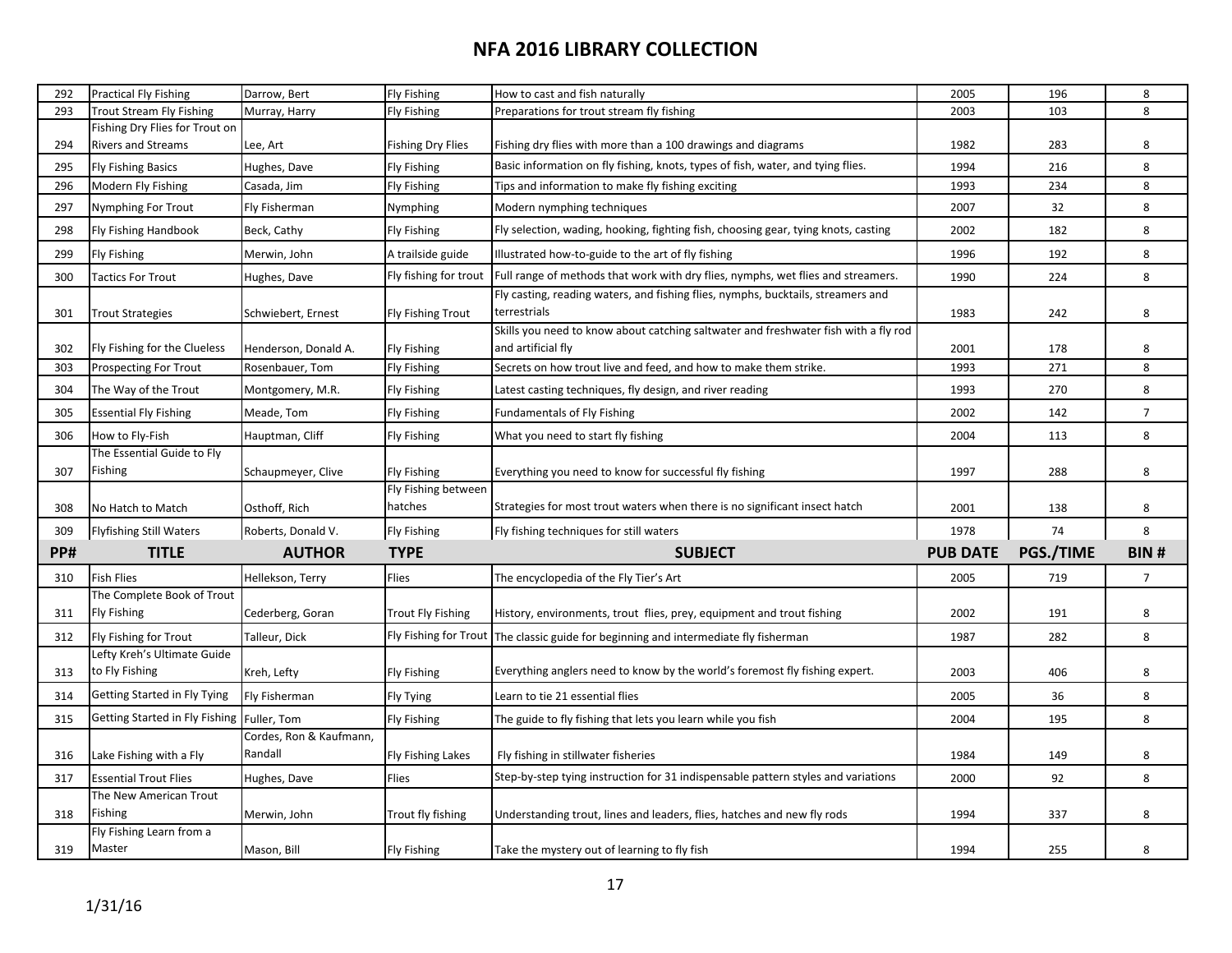| 320 | Improve Your Fly Casting         | Stevens, Lou                 | <b>Fly Casting</b>     | Principles and physical motions of casting to improve your casting skills             | 1995            | 63        | 8               |
|-----|----------------------------------|------------------------------|------------------------|---------------------------------------------------------------------------------------|-----------------|-----------|-----------------|
| 321 | Saltwater Salmon Angling         | Mottram, Bob                 | Salmon Fishing         | Salmon angling in Washington, Oregon and California                                   | 1989            | 160       | $\overline{7}$  |
|     | Fly-Fishing Pioneers &           |                              | 23 NW pioneers         | Historical and modern time inventions, achievements and traditions of Western fly     |                 |           |                 |
| 322 | Legends of the Northwest         | Berrymand, Jack W.           | and legends            | fishing                                                                               | 2006            | 206       | $\overline{3}$  |
| 323 | Longer Fly Casting               | Kreh, Lefty                  | <b>Fly Casting</b>     | The compact handbook that will add ten feet or more to your cast                      | 1991            | 101       | $7\overline{ }$ |
|     |                                  | Ferguson, Bruce,             | Fly Fishing Pacific    |                                                                                       |                 |           |                 |
| 324 | Fly Fishing for Pacific Salmon   | Johnson, Les, Trotter, Pat   | Salmon                 | History, feed, techniques, fly patterns and tackle for fly fishing Pacific salmon     | 1985            | 118       | $\overline{7}$  |
|     | Handcrafting a Graphite Fly      |                              |                        |                                                                                       |                 |           |                 |
| 325 | Rod                              | Garcia, L.A.                 | Graphite Fly Rod       | Information on the elements of graphite fly rods                                      | 1994            | 48        | $\overline{7}$  |
| 326 | Boats for Fishermen              | Earnhardt, Tom               | <b>Boats</b>           | A practical guide to the best boats for all kinds of fishing                          | 2000            | 254       | $\mathbf{1}$    |
| 327 | All Fisherman Are Liars          | Gierach, John                | <b>Fishing Stories</b> | Stories of travels from the Pacific Northwest to the Canadian Maritimes               | 2014            | 211       | 3               |
|     | Washington's Top Fishing         |                              |                        |                                                                                       |                 |           |                 |
| 328 | Maps                             | Amato, Frank                 | Maps                   | A collection of the most requested fishing map features                               | 2011            | 267       | 9               |
|     |                                  | Breining, Greg & Dick        |                        |                                                                                       |                 |           |                 |
| 329 | Fishing Tips & Tricks            | Sternberg                    | Guide-tested tips      | Over 300 guide-tested tips for catching more and bigger fish                          | 1990            | 160       | 9               |
|     | Bank Fishing for Steelhead &     |                              |                        | Comprehensive book to guide you to more successful and enjoyable bank fishing         |                 |           |                 |
| 330 | Salmon                           | Haugen, Scott                | <b>Bank Fishing</b>    | for steelhead and salmon                                                              | 2009            | 95        | 9               |
|     |                                  |                              |                        |                                                                                       |                 |           |                 |
| PP# | <b>TITLE</b>                     | <b>AUTHOR</b>                | <b>TYPE</b>            | <b>SUBJECT</b>                                                                        | <b>PUB DATE</b> | PGS./TIME | <b>BIN#</b>     |
|     |                                  |                              |                        |                                                                                       |                 |           |                 |
|     | Illustrated Rigging for          |                              |                        | Information gleaned from fellow anglers, fishing guides and m own experiences in      |                 |           |                 |
| 331 | Salmon, Steelhead & Trout        | Campbell, Robert H.          | <b>Rigging Tackle</b>  | over thrity years of fishing for salmon, trout and steelhead in the Pacific Northwest | 2007            | 143       | 9               |
|     | Jig Fishing for Steelhead &      |                              |                        | New techniques, new jigs and jig making materials, how to make jigs and how to        |                 |           |                 |
| 332 | Salmon                           |                              |                        | catch more salmon using jigs                                                          |                 |           |                 |
|     |                                  | Vedder, Dave                 | Jig Fishing            |                                                                                       | 2006            | 96        | 9               |
|     | Washington's Best Fishing        | <b>Wilderness Adventures</b> |                        |                                                                                       |                 |           |                 |
| 333 | Waters                           | Press                        | Guide                  |                                                                                       | 2005            | 159       | 9               |
|     | <b>Washington's Best Fishing</b> | <b>Wilderness Adventures</b> |                        |                                                                                       |                 |           |                 |
| 334 | Waters                           | Press                        | Guide                  | 159 Detailed Maps of 38 of the Best Rivers and Streams                                | 2007            | 159       | 5               |
|     | 300 Tips to more Steelhead       |                              |                        |                                                                                       |                 |           |                 |
| 335 | & Salmon                         | Haugen, Scott                | <b>Fishing Tips</b>    | Increase fishing time while on the river and expand your tactical approaches          | 2007            | 136       | 9               |
|     | <b>Color Guide to Steelhead</b>  |                              |                        |                                                                                       |                 |           |                 |
| 336 | Drift Fishing                    | Herzog, Bill                 | Guide                  |                                                                                       | 1994            | 80        | 9               |
| 337 | Spoon Fishing for Steelhead      | Herzog, Bill                 | Spoon Fishing          | Spoon fishing techniques for steelhead                                                | 1993            | 64        | 9               |
| 338 | River Journal Yakima River       | Probasco, Steve              | Guide                  | Yakima River from Keechelus Lake to Selah Bridge                                      | 1994            | 48        | 9               |
|     |                                  |                              |                        | A guide that provides all the essential fishing information and instruction on        |                 |           |                 |
| 339 | Guide to Fishing                 | Roth, Robert                 | Guide                  | methods and tricks                                                                    | 2001            | 320       | 9               |
| 340 | <b>Custom Rod Thread Art</b>     | Clemens, Dale P.             | Guide to Rod Art       | The classic guide to creating beautiful rod art for experienced rod makers            | 2008            | 221       | 9               |
|     | <b>Advanced Custom Rod</b>       |                              | Guide to Rod           | Invaluable advice on how to build all kinds of rods and how to choose the best        |                 |           |                 |
| 341 | <b>Building</b>                  | Clemens, Dale P.             | <b>Building</b>        | blanks, seats, handles, grips and guides.                                             | 2008            | 348       | 9               |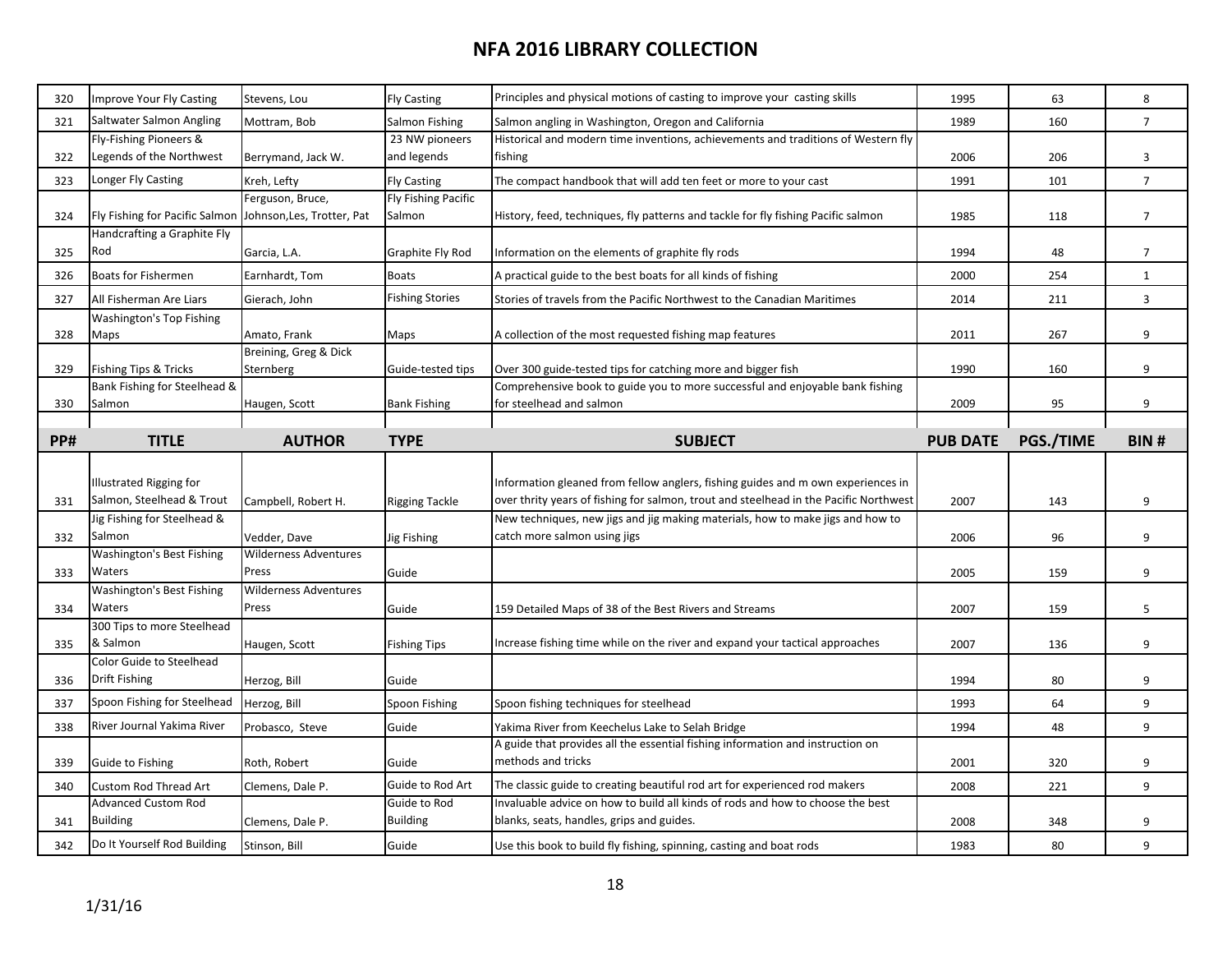| Encyclopedia<br>9<br>343<br>Gabrielson, Ira N. (Editor)<br>Guide<br>A complete guide to all types of fishing in all sections of the country<br>1954<br>730<br>The complete guide to the fish, tackle, and techniques of fresh and slatwater<br>The New Encyclopedia of<br>Fishing<br>angling<br>2001<br>288<br>9<br>344<br>Wood, Ian (Editor)<br>Guide<br>Helps you choose a rod and reel, tie knots, select a fishing spot, buy or catch bait,<br>The Everything Fishing Book<br>reel in a fish and cook and prepare a catch<br>2003<br>267<br>9<br>345<br>Garrison, Ronnie<br>Guide<br>718<br>9<br>Fishing<br>Bates, Jr, Joseph D.<br>Guide<br>not listed<br>346<br>An encyclopedic guide to tackle and tactics for fresh and salt water<br>The Complete Book of<br>Fundamental and successful techniques of fishing with 300 photographs and 250<br>Sportfishing<br>drawings<br>9<br>347<br>Bonanza Books<br>Guide<br>1988<br>284<br>The complete guide to fishing lakes, rivers, streams and the ocean in Washington<br><b>Washington Fishing</b><br>Rudnick, Terry<br>Guide<br>2005<br>539<br>9<br>348<br>Float Fishing for Steelhead<br>9<br>349<br>Vedder, Dave<br>Float Fishing<br>Techniques and tackle for float fishing for steelhead<br>1995<br>63<br><b>Steelhead Fishing Essentials</b><br>9<br>350<br>Davis, Marc<br>Guide<br>A complete guide to techniques and equipment for fishing for steelhead<br>2009<br>165<br>9<br><b>Fishing Knots Handbook</b><br>Guide<br>Details on knots that have been tried and tested<br>2006<br>107<br>351<br>Owen, Peter<br>PP#<br><b>TITLE</b><br><b>AUTHOR</b><br>PGS./TIME<br><b>TYPE</b><br><b>PUB DATE</b><br><b>SUBJECT</b><br>Tying Strong Fishing Knots<br>Guide<br>1995<br>48<br>9<br>352<br>Herzog, Bill<br>Detail and illustration of strong fishing knots<br><b>Washington's Central</b><br>Lakes and streams in North Bend, Snoqualmie Pass, Alpine Lakes Wilderness, Cle<br><b>Cascades Fishing Guide</b><br>Elum<br>9<br>353<br>Guide<br>2001<br>96<br>Shorett, Dave | The Fisherman's             |  |  |             |
|---------------------------------------------------------------------------------------------------------------------------------------------------------------------------------------------------------------------------------------------------------------------------------------------------------------------------------------------------------------------------------------------------------------------------------------------------------------------------------------------------------------------------------------------------------------------------------------------------------------------------------------------------------------------------------------------------------------------------------------------------------------------------------------------------------------------------------------------------------------------------------------------------------------------------------------------------------------------------------------------------------------------------------------------------------------------------------------------------------------------------------------------------------------------------------------------------------------------------------------------------------------------------------------------------------------------------------------------------------------------------------------------------------------------------------------------------------------------------------------------------------------------------------------------------------------------------------------------------------------------------------------------------------------------------------------------------------------------------------------------------------------------------------------------------------------------------------------------------------------------------------------------------------------------------------------------------------------------------------------------------------------------------------------|-----------------------------|--|--|-------------|
|                                                                                                                                                                                                                                                                                                                                                                                                                                                                                                                                                                                                                                                                                                                                                                                                                                                                                                                                                                                                                                                                                                                                                                                                                                                                                                                                                                                                                                                                                                                                                                                                                                                                                                                                                                                                                                                                                                                                                                                                                                       |                             |  |  |             |
|                                                                                                                                                                                                                                                                                                                                                                                                                                                                                                                                                                                                                                                                                                                                                                                                                                                                                                                                                                                                                                                                                                                                                                                                                                                                                                                                                                                                                                                                                                                                                                                                                                                                                                                                                                                                                                                                                                                                                                                                                                       |                             |  |  |             |
|                                                                                                                                                                                                                                                                                                                                                                                                                                                                                                                                                                                                                                                                                                                                                                                                                                                                                                                                                                                                                                                                                                                                                                                                                                                                                                                                                                                                                                                                                                                                                                                                                                                                                                                                                                                                                                                                                                                                                                                                                                       |                             |  |  |             |
|                                                                                                                                                                                                                                                                                                                                                                                                                                                                                                                                                                                                                                                                                                                                                                                                                                                                                                                                                                                                                                                                                                                                                                                                                                                                                                                                                                                                                                                                                                                                                                                                                                                                                                                                                                                                                                                                                                                                                                                                                                       |                             |  |  |             |
|                                                                                                                                                                                                                                                                                                                                                                                                                                                                                                                                                                                                                                                                                                                                                                                                                                                                                                                                                                                                                                                                                                                                                                                                                                                                                                                                                                                                                                                                                                                                                                                                                                                                                                                                                                                                                                                                                                                                                                                                                                       |                             |  |  |             |
|                                                                                                                                                                                                                                                                                                                                                                                                                                                                                                                                                                                                                                                                                                                                                                                                                                                                                                                                                                                                                                                                                                                                                                                                                                                                                                                                                                                                                                                                                                                                                                                                                                                                                                                                                                                                                                                                                                                                                                                                                                       |                             |  |  |             |
|                                                                                                                                                                                                                                                                                                                                                                                                                                                                                                                                                                                                                                                                                                                                                                                                                                                                                                                                                                                                                                                                                                                                                                                                                                                                                                                                                                                                                                                                                                                                                                                                                                                                                                                                                                                                                                                                                                                                                                                                                                       |                             |  |  |             |
|                                                                                                                                                                                                                                                                                                                                                                                                                                                                                                                                                                                                                                                                                                                                                                                                                                                                                                                                                                                                                                                                                                                                                                                                                                                                                                                                                                                                                                                                                                                                                                                                                                                                                                                                                                                                                                                                                                                                                                                                                                       |                             |  |  |             |
|                                                                                                                                                                                                                                                                                                                                                                                                                                                                                                                                                                                                                                                                                                                                                                                                                                                                                                                                                                                                                                                                                                                                                                                                                                                                                                                                                                                                                                                                                                                                                                                                                                                                                                                                                                                                                                                                                                                                                                                                                                       |                             |  |  |             |
|                                                                                                                                                                                                                                                                                                                                                                                                                                                                                                                                                                                                                                                                                                                                                                                                                                                                                                                                                                                                                                                                                                                                                                                                                                                                                                                                                                                                                                                                                                                                                                                                                                                                                                                                                                                                                                                                                                                                                                                                                                       |                             |  |  |             |
|                                                                                                                                                                                                                                                                                                                                                                                                                                                                                                                                                                                                                                                                                                                                                                                                                                                                                                                                                                                                                                                                                                                                                                                                                                                                                                                                                                                                                                                                                                                                                                                                                                                                                                                                                                                                                                                                                                                                                                                                                                       |                             |  |  |             |
|                                                                                                                                                                                                                                                                                                                                                                                                                                                                                                                                                                                                                                                                                                                                                                                                                                                                                                                                                                                                                                                                                                                                                                                                                                                                                                                                                                                                                                                                                                                                                                                                                                                                                                                                                                                                                                                                                                                                                                                                                                       |                             |  |  |             |
|                                                                                                                                                                                                                                                                                                                                                                                                                                                                                                                                                                                                                                                                                                                                                                                                                                                                                                                                                                                                                                                                                                                                                                                                                                                                                                                                                                                                                                                                                                                                                                                                                                                                                                                                                                                                                                                                                                                                                                                                                                       |                             |  |  | <b>BIN#</b> |
|                                                                                                                                                                                                                                                                                                                                                                                                                                                                                                                                                                                                                                                                                                                                                                                                                                                                                                                                                                                                                                                                                                                                                                                                                                                                                                                                                                                                                                                                                                                                                                                                                                                                                                                                                                                                                                                                                                                                                                                                                                       |                             |  |  |             |
|                                                                                                                                                                                                                                                                                                                                                                                                                                                                                                                                                                                                                                                                                                                                                                                                                                                                                                                                                                                                                                                                                                                                                                                                                                                                                                                                                                                                                                                                                                                                                                                                                                                                                                                                                                                                                                                                                                                                                                                                                                       |                             |  |  |             |
|                                                                                                                                                                                                                                                                                                                                                                                                                                                                                                                                                                                                                                                                                                                                                                                                                                                                                                                                                                                                                                                                                                                                                                                                                                                                                                                                                                                                                                                                                                                                                                                                                                                                                                                                                                                                                                                                                                                                                                                                                                       |                             |  |  |             |
|                                                                                                                                                                                                                                                                                                                                                                                                                                                                                                                                                                                                                                                                                                                                                                                                                                                                                                                                                                                                                                                                                                                                                                                                                                                                                                                                                                                                                                                                                                                                                                                                                                                                                                                                                                                                                                                                                                                                                                                                                                       | Cutthroat - Native Trout of |  |  |             |
| the West<br>2008<br>547<br>9<br>354<br>Trotter, Patrick<br>Cutthroat<br>The full story of the genuine native trout of the American West                                                                                                                                                                                                                                                                                                                                                                                                                                                                                                                                                                                                                                                                                                                                                                                                                                                                                                                                                                                                                                                                                                                                                                                                                                                                                                                                                                                                                                                                                                                                                                                                                                                                                                                                                                                                                                                                                               |                             |  |  |             |
| Till Death or Flyfishing Do Us                                                                                                                                                                                                                                                                                                                                                                                                                                                                                                                                                                                                                                                                                                                                                                                                                                                                                                                                                                                                                                                                                                                                                                                                                                                                                                                                                                                                                                                                                                                                                                                                                                                                                                                                                                                                                                                                                                                                                                                                        |                             |  |  |             |
| Part<br>Stories of how an obsession with fly fishing has affected his romantic relationships<br>9<br>2009<br>355<br>Pero, Thomas R.<br><b>Stories</b><br>155                                                                                                                                                                                                                                                                                                                                                                                                                                                                                                                                                                                                                                                                                                                                                                                                                                                                                                                                                                                                                                                                                                                                                                                                                                                                                                                                                                                                                                                                                                                                                                                                                                                                                                                                                                                                                                                                          |                             |  |  |             |
| LLBean Flyfishing Handbook<br>Whitlock, Dave<br>Guide<br>9<br>1996<br>184<br>356<br>An illustrated handbook on fly fishing                                                                                                                                                                                                                                                                                                                                                                                                                                                                                                                                                                                                                                                                                                                                                                                                                                                                                                                                                                                                                                                                                                                                                                                                                                                                                                                                                                                                                                                                                                                                                                                                                                                                                                                                                                                                                                                                                                            |                             |  |  |             |
| Cordes, Ron & Randall                                                                                                                                                                                                                                                                                                                                                                                                                                                                                                                                                                                                                                                                                                                                                                                                                                                                                                                                                                                                                                                                                                                                                                                                                                                                                                                                                                                                                                                                                                                                                                                                                                                                                                                                                                                                                                                                                                                                                                                                                 |                             |  |  |             |
| Kaufmann<br><b>Stillwater Fisheries</b><br>9<br>357<br>Lake Fishing with a Fly<br>Complete knowledge and techniques of fly fishing in lakes<br>1984<br>149                                                                                                                                                                                                                                                                                                                                                                                                                                                                                                                                                                                                                                                                                                                                                                                                                                                                                                                                                                                                                                                                                                                                                                                                                                                                                                                                                                                                                                                                                                                                                                                                                                                                                                                                                                                                                                                                            |                             |  |  |             |
| The Fish Bum's Guide To                                                                                                                                                                                                                                                                                                                                                                                                                                                                                                                                                                                                                                                                                                                                                                                                                                                                                                                                                                                                                                                                                                                                                                                                                                                                                                                                                                                                                                                                                                                                                                                                                                                                                                                                                                                                                                                                                                                                                                                                               |                             |  |  |             |
| <b>Catching Larger Trout</b><br>An illustrated manual on stillwater tactics for the intermediate fly angler<br>Guide<br>1998<br>9<br>358<br>Croft, Mike<br>165                                                                                                                                                                                                                                                                                                                                                                                                                                                                                                                                                                                                                                                                                                                                                                                                                                                                                                                                                                                                                                                                                                                                                                                                                                                                                                                                                                                                                                                                                                                                                                                                                                                                                                                                                                                                                                                                        |                             |  |  |             |
| A perfect foundation for anyone who wants to start fly fishing the right way and                                                                                                                                                                                                                                                                                                                                                                                                                                                                                                                                                                                                                                                                                                                                                                                                                                                                                                                                                                                                                                                                                                                                                                                                                                                                                                                                                                                                                                                                                                                                                                                                                                                                                                                                                                                                                                                                                                                                                      |                             |  |  |             |
| O'Keefe, Brian & Judith<br>2001<br>21<br>359<br>Fly Fishing Made Easy II<br><b>Fly Fishing</b><br>tast<br>60 min                                                                                                                                                                                                                                                                                                                                                                                                                                                                                                                                                                                                                                                                                                                                                                                                                                                                                                                                                                                                                                                                                                                                                                                                                                                                                                                                                                                                                                                                                                                                                                                                                                                                                                                                                                                                                                                                                                                      |                             |  |  |             |
| Year-In-Review NFA 2014<br>Pictures of NFA in 2014<br>2014<br>21<br>360<br>Botcher, Dana<br>60 min                                                                                                                                                                                                                                                                                                                                                                                                                                                                                                                                                                                                                                                                                                                                                                                                                                                                                                                                                                                                                                                                                                                                                                                                                                                                                                                                                                                                                                                                                                                                                                                                                                                                                                                                                                                                                                                                                                                                    |                             |  |  |             |
| Stories & Poems<br>9<br><b>Rivers of My Memory</b><br>Pilkington, Alan<br>2008<br>95<br>361<br>Stories and poems from streams and wild places                                                                                                                                                                                                                                                                                                                                                                                                                                                                                                                                                                                                                                                                                                                                                                                                                                                                                                                                                                                                                                                                                                                                                                                                                                                                                                                                                                                                                                                                                                                                                                                                                                                                                                                                                                                                                                                                                         |                             |  |  |             |
| Kleinkauf, Cecilia "Pudge"<br>9<br><b>Fly Fishing</b><br>2006<br>362<br><b>River Girls</b><br>Flyfishing for Young Women<br>146                                                                                                                                                                                                                                                                                                                                                                                                                                                                                                                                                                                                                                                                                                                                                                                                                                                                                                                                                                                                                                                                                                                                                                                                                                                                                                                                                                                                                                                                                                                                                                                                                                                                                                                                                                                                                                                                                                       |                             |  |  |             |
| The Rocky Mountain Fly                                                                                                                                                                                                                                                                                                                                                                                                                                                                                                                                                                                                                                                                                                                                                                                                                                                                                                                                                                                                                                                                                                                                                                                                                                                                                                                                                                                                                                                                                                                                                                                                                                                                                                                                                                                                                                                                                                                                                                                                                |                             |  |  |             |
| A scenic journey through one of the most prolific fly fishing regions in America<br>Highway<br>363<br>2014<br>21<br>Skerritt, Tom<br><b>Fly Fishing</b><br>60 min                                                                                                                                                                                                                                                                                                                                                                                                                                                                                                                                                                                                                                                                                                                                                                                                                                                                                                                                                                                                                                                                                                                                                                                                                                                                                                                                                                                                                                                                                                                                                                                                                                                                                                                                                                                                                                                                     |                             |  |  |             |
| How to Fish for Sea-Run                                                                                                                                                                                                                                                                                                                                                                                                                                                                                                                                                                                                                                                                                                                                                                                                                                                                                                                                                                                                                                                                                                                                                                                                                                                                                                                                                                                                                                                                                                                                                                                                                                                                                                                                                                                                                                                                                                                                                                                                               |                             |  |  |             |
| <b>Cutthroat Trout</b><br>5<br>1979<br>364<br>Cutthroat<br>Life history of Sea-Run Cutthroat Trout. Fly and spin fishing. Fly Patterns<br>77<br>Johnson, Less                                                                                                                                                                                                                                                                                                                                                                                                                                                                                                                                                                                                                                                                                                                                                                                                                                                                                                                                                                                                                                                                                                                                                                                                                                                                                                                                                                                                                                                                                                                                                                                                                                                                                                                                                                                                                                                                         |                             |  |  |             |
| Joan Wulff's New Fly-Casting                                                                                                                                                                                                                                                                                                                                                                                                                                                                                                                                                                                                                                                                                                                                                                                                                                                                                                                                                                                                                                                                                                                                                                                                                                                                                                                                                                                                                                                                                                                                                                                                                                                                                                                                                                                                                                                                                                                                                                                                          |                             |  |  |             |
| Techniques<br>5<br>Wulff, Joan Salvato<br>2012<br>205<br>365<br><b>Fly Fishing</b><br>Tips and techniques for fly-casting<br>The Year of the Angler and                                                                                                                                                                                                                                                                                                                                                                                                                                                                                                                                                                                                                                                                                                                                                                                                                                                                                                                                                                                                                                                                                                                                                                                                                                                                                                                                                                                                                                                                                                                                                                                                                                                                                                                                                                                                                                                                               |                             |  |  |             |
| the Year of the Trout<br>2005<br>523<br>366<br>Raymond, Steve<br><b>Fly Fishing</b><br>Tales of fly fishing, rivers, the environment and life.<br>4                                                                                                                                                                                                                                                                                                                                                                                                                                                                                                                                                                                                                                                                                                                                                                                                                                                                                                                                                                                                                                                                                                                                                                                                                                                                                                                                                                                                                                                                                                                                                                                                                                                                                                                                                                                                                                                                                   |                             |  |  |             |
| Saltwater Salmon Angling<br>367<br>Mottram, Bob<br><b>Salmon Fishing</b><br>Salmon angling on the Washington , Oregon and California coasts<br>1989<br>160<br>$\overline{4}$                                                                                                                                                                                                                                                                                                                                                                                                                                                                                                                                                                                                                                                                                                                                                                                                                                                                                                                                                                                                                                                                                                                                                                                                                                                                                                                                                                                                                                                                                                                                                                                                                                                                                                                                                                                                                                                          |                             |  |  |             |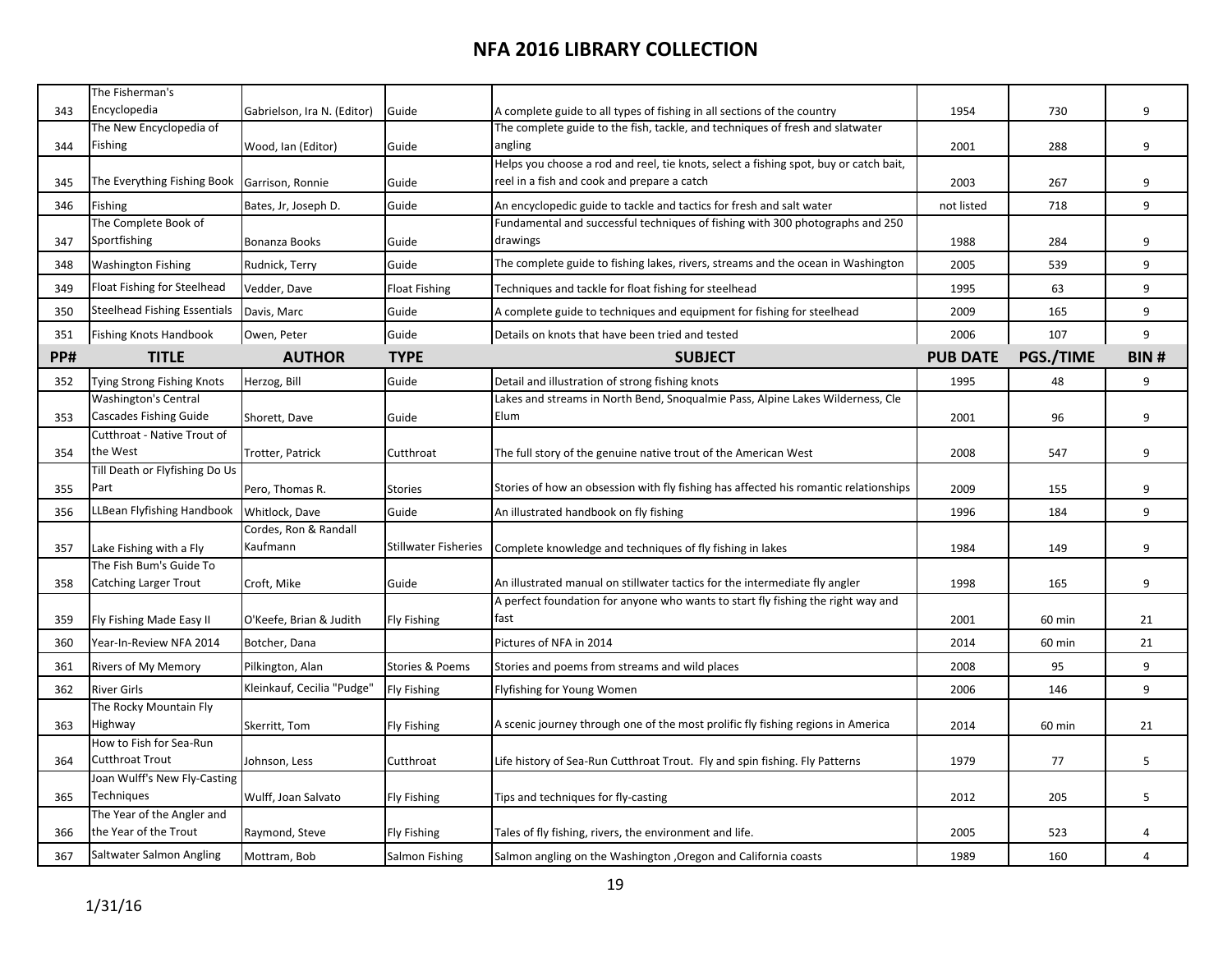| 368        | Catching On                     | Morrison, Carol J.     |                                 | Stories of fly fishing Loving fishermen and coming to understand them and their magnificent obsession | 2001            | 138              |      |
|------------|---------------------------------|------------------------|---------------------------------|-------------------------------------------------------------------------------------------------------|-----------------|------------------|------|
|            |                                 |                        | Stories of trout                |                                                                                                       |                 |                  |      |
| 387        | <b>Trout Magic</b>              | Traver, Robert         | fishing                         | Stories about the wonderful world of trout fishing                                                    | 1989            | 216              |      |
|            | <b>Color Guide to Steelhead</b> |                        | Steelhead drift                 |                                                                                                       |                 |                  |      |
| 388        | Drift Fishing                   | Herzog, Bill           | fishing                         | Everything you want to know about steelhead drift fishing                                             | 1994            | 80               |      |
|            |                                 |                        |                                 | Guide to common invertebrates (mainly insects) living in Wyoming's streams.                           |                 |                  |      |
|            | <b>Wyoming's Stream</b>         | Tronstad, Lusha M. and |                                 | Photos, characteristics, adult emergence charts, and a few flies that imitate each                    |                 |                  |      |
| 389        | Macroinvertebrates              | Brian R. Barber        | Macroinvertebrates insect order |                                                                                                       | 2015?           | 180              |      |
| <b>PP#</b> | <b>TITLE</b>                    | <b>AUTHOR</b>          | <b>TYPE</b>                     | <b>SUBJECT</b>                                                                                        | <b>PUB DATE</b> | <b>PGS./TIME</b> | BIN# |
| 39C        | Year-in-Review 2015             | Botcher, Dana          | NFA year 2015                   | Photographs and video of the NFA activities in 2015                                                   | 2015            | 30 min           | 21   |
|            |                                 |                        |                                 |                                                                                                       |                 |                  |      |
|            |                                 |                        |                                 |                                                                                                       |                 |                  |      |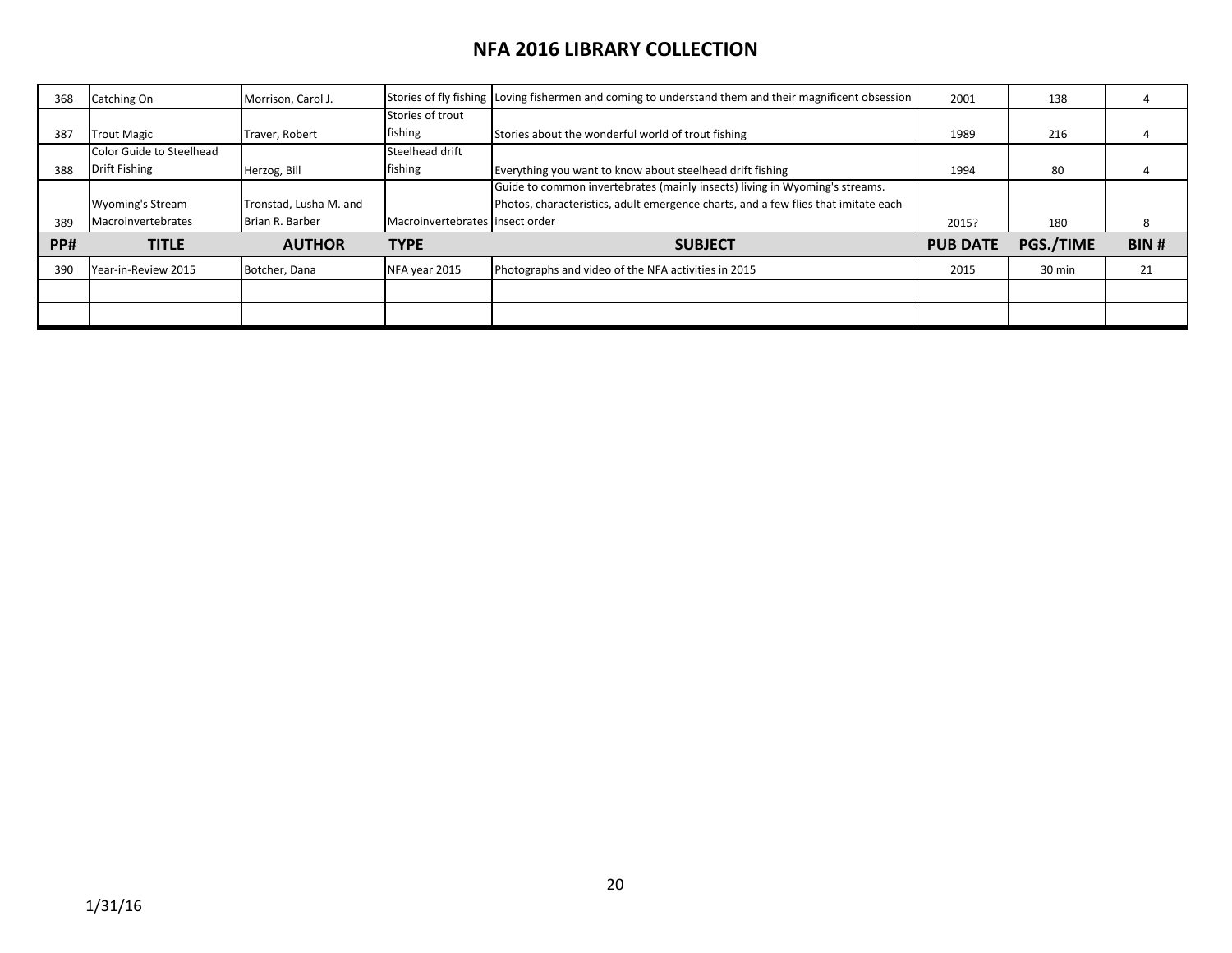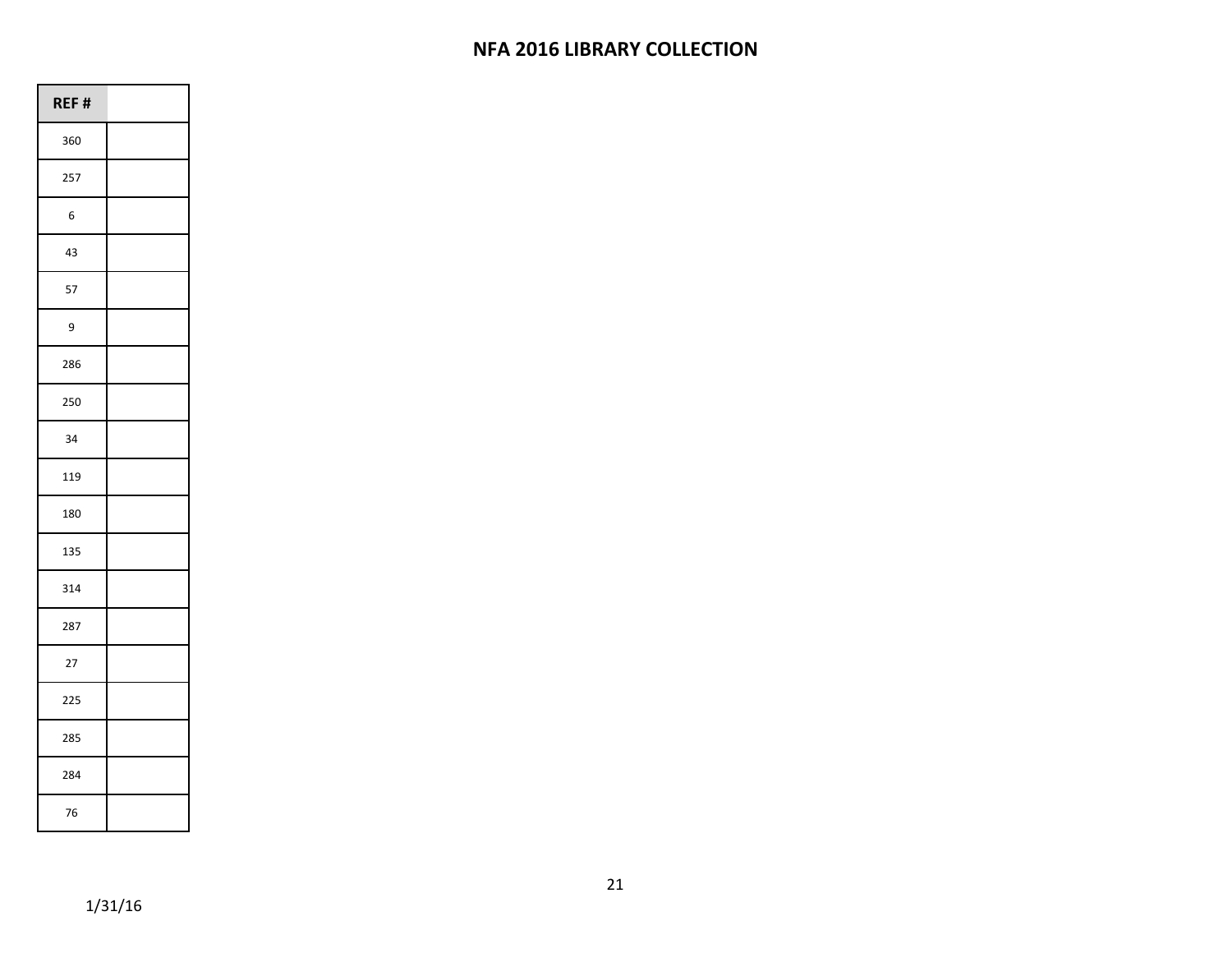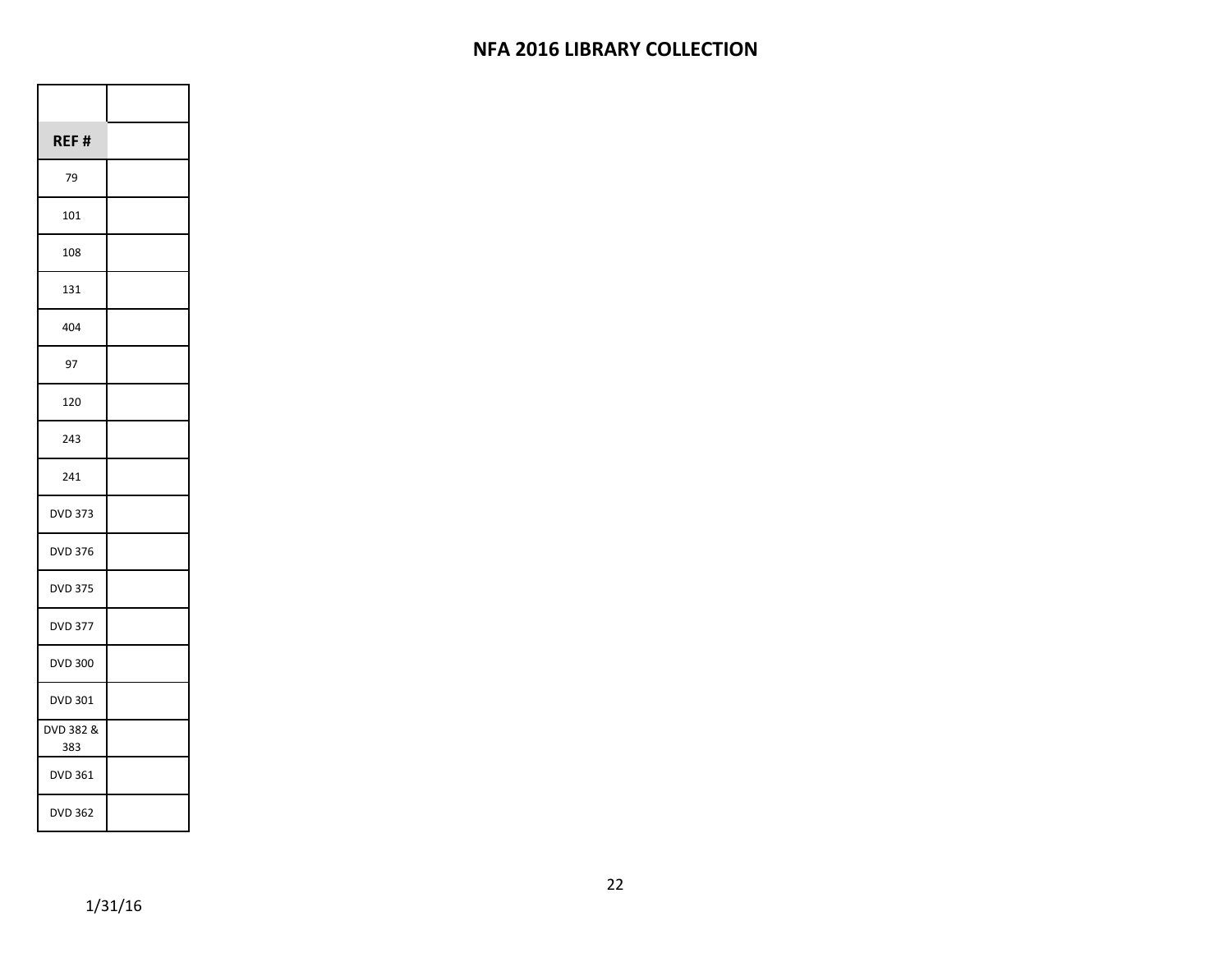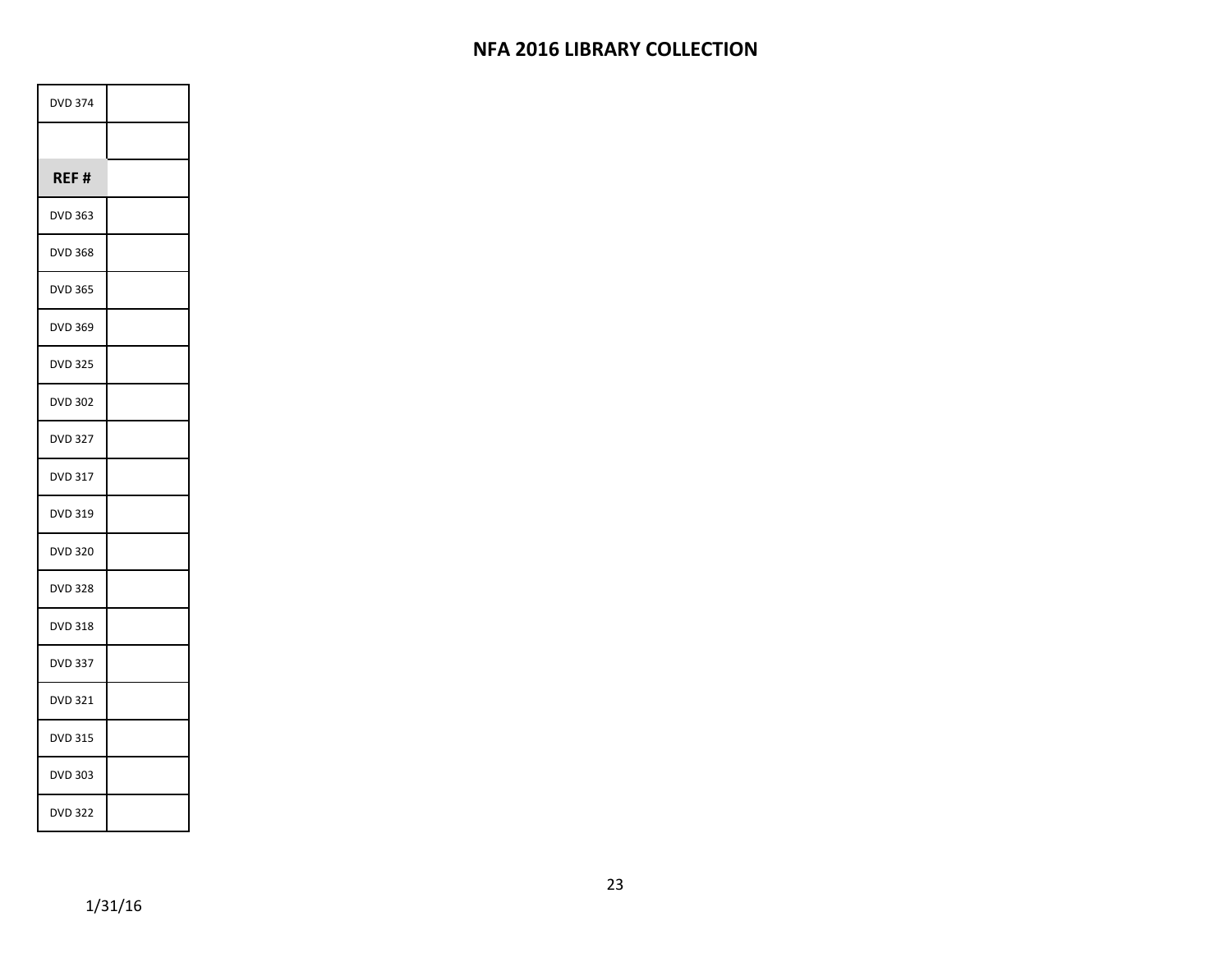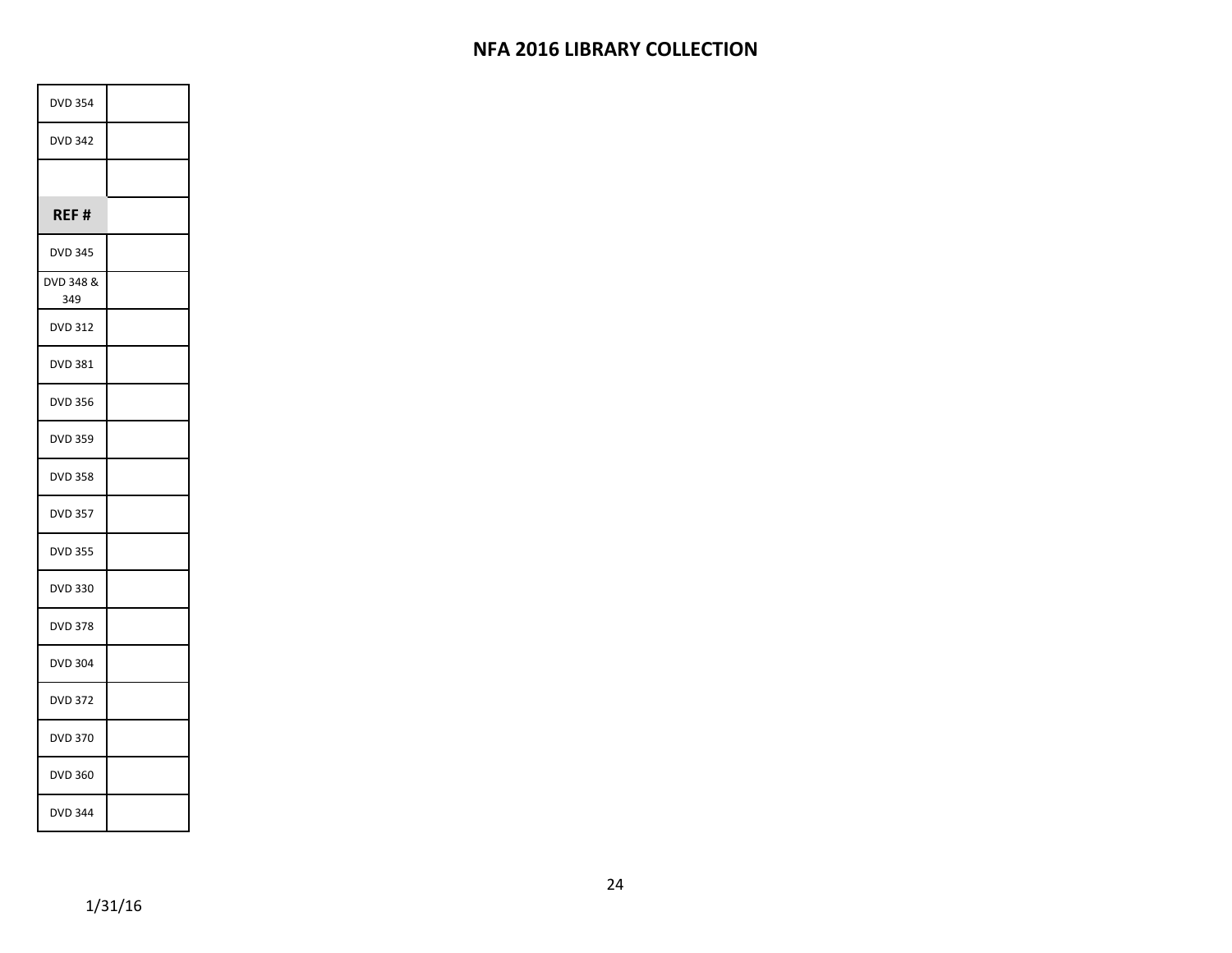| DVD 341          |  |
|------------------|--|
| DVD 309          |  |
| <b>DVD 313</b>   |  |
|                  |  |
| REF#             |  |
| <b>DVD 314</b>   |  |
| DVD 352 &<br>353 |  |
| DVD 305 &<br>306 |  |
| DVD 350 &<br>351 |  |
| DVD 346 &<br>347 |  |
| DVD 339 &<br>340 |  |
| <b>DVD 338</b>   |  |
| <b>DVD 379</b>   |  |
| DVD 316          |  |
| <b>DVD 329</b>   |  |
| <b>DVD 335</b>   |  |
| <b>DVD 307</b>   |  |
| <b>DVD 343</b>   |  |
| DVD 311          |  |
| 292              |  |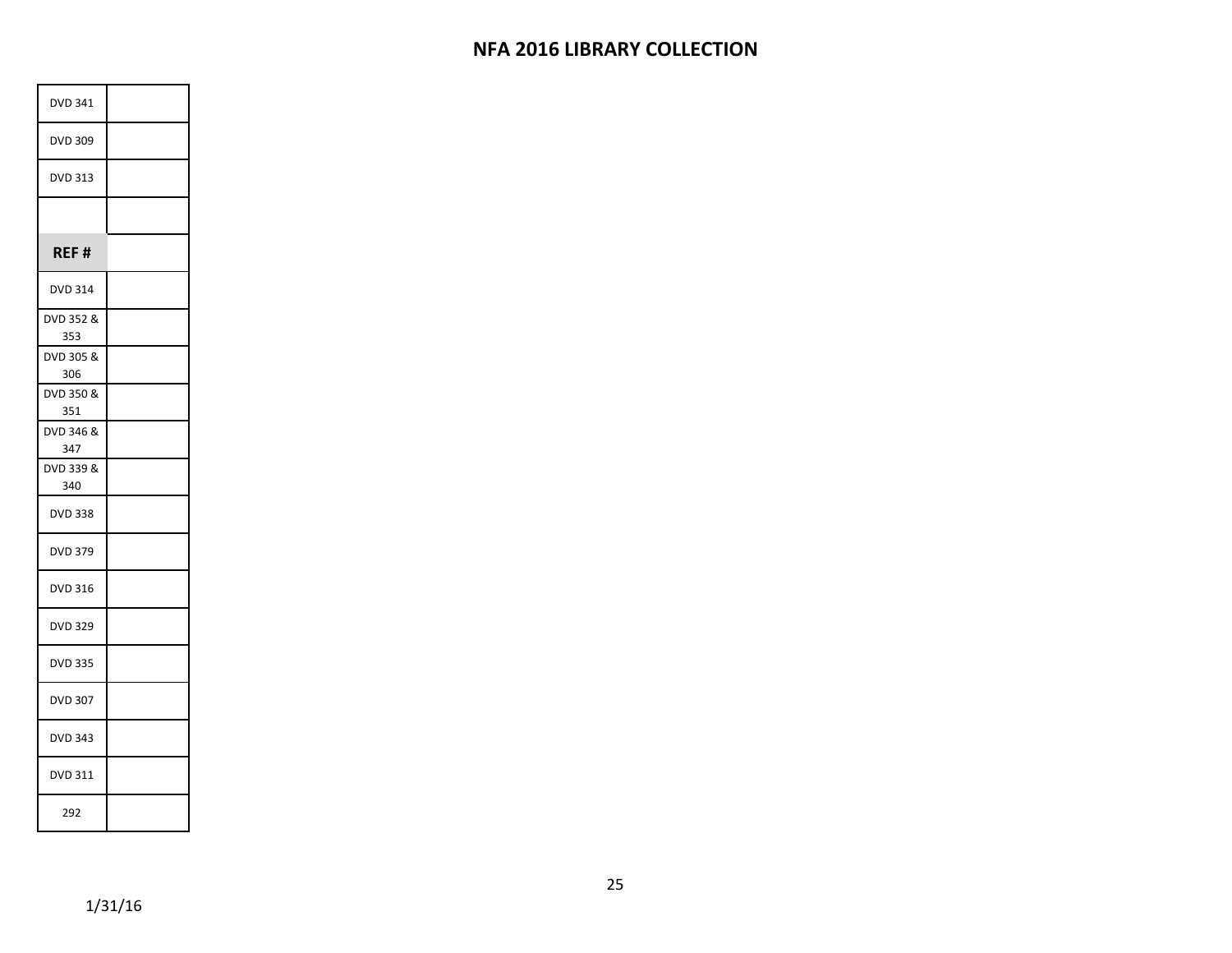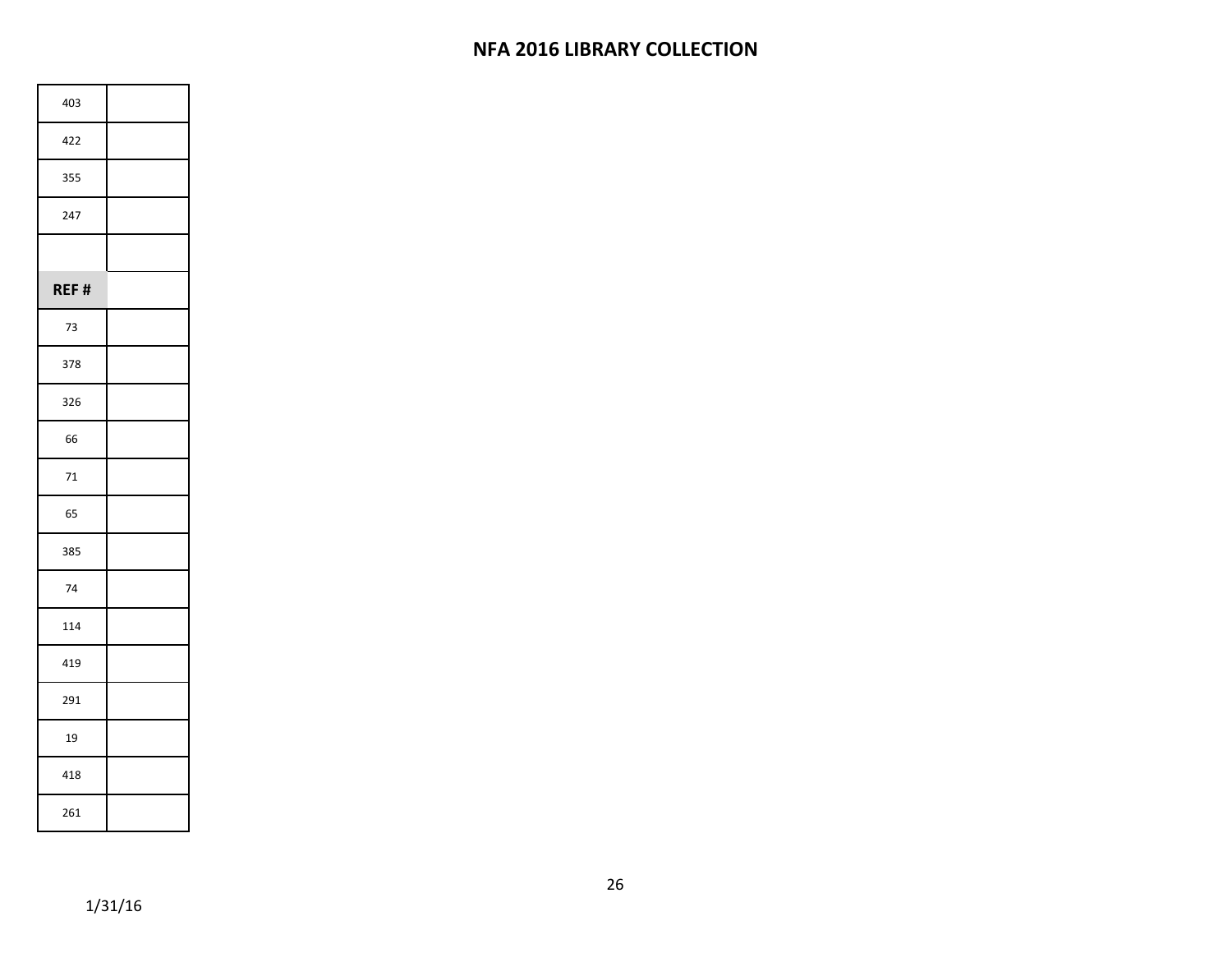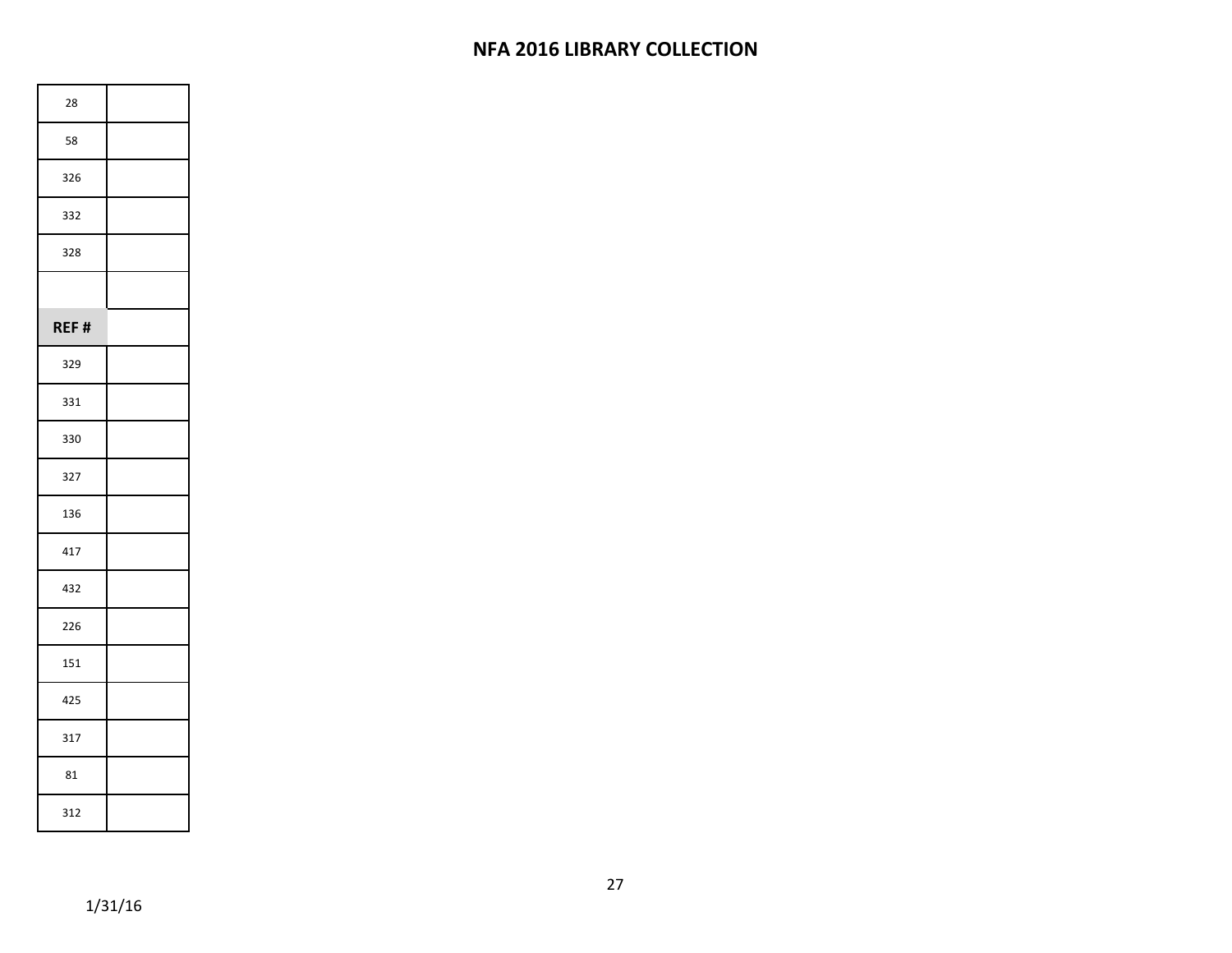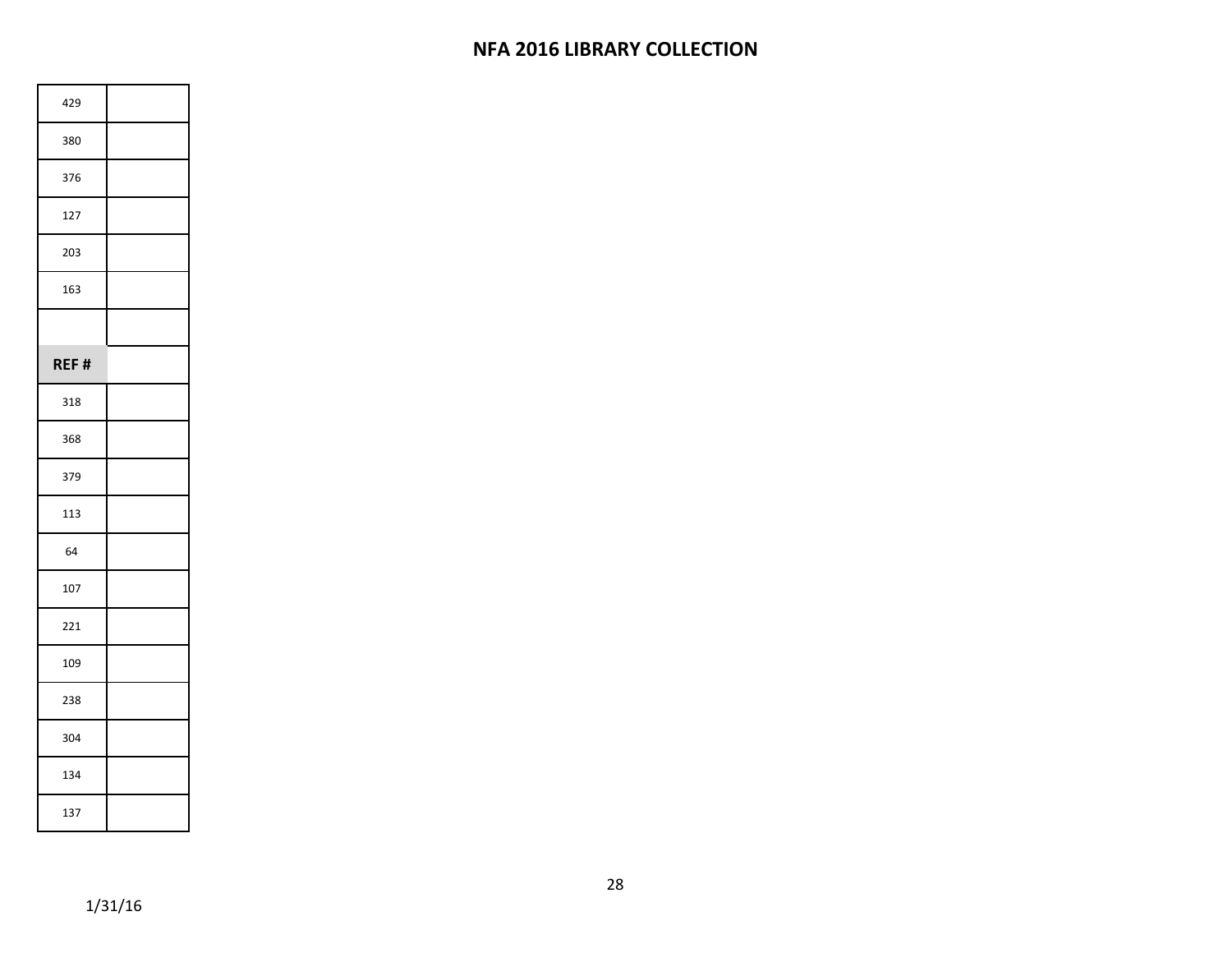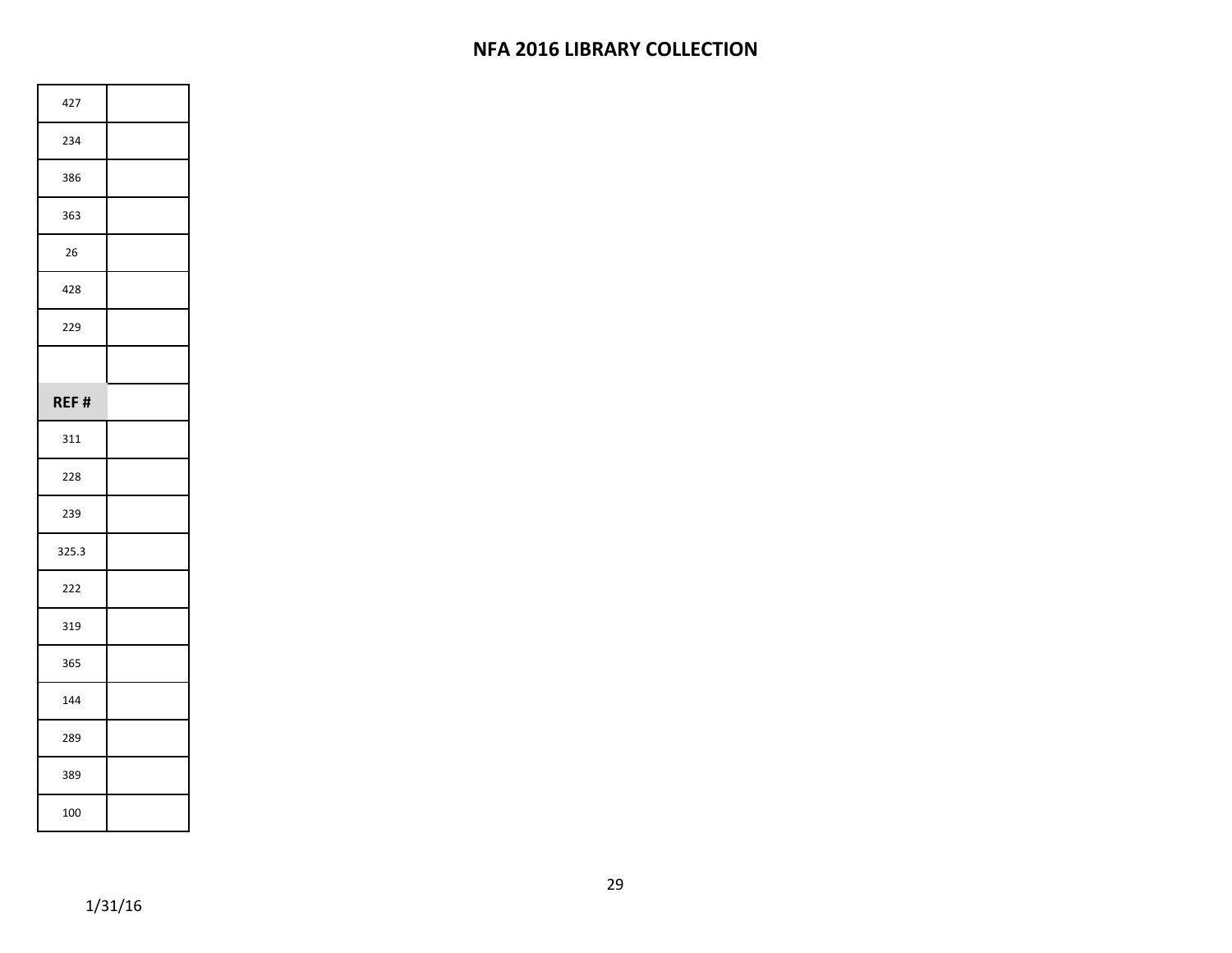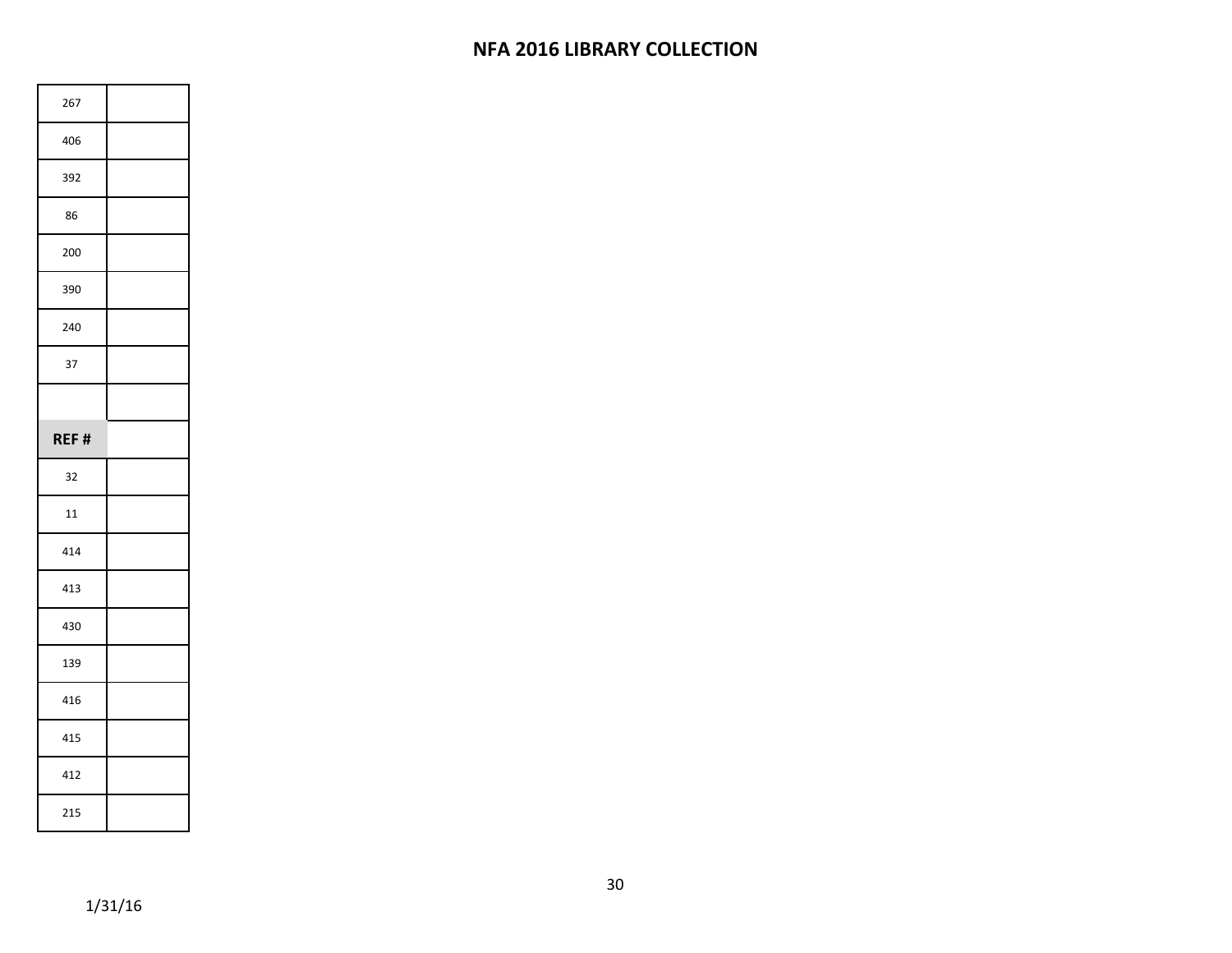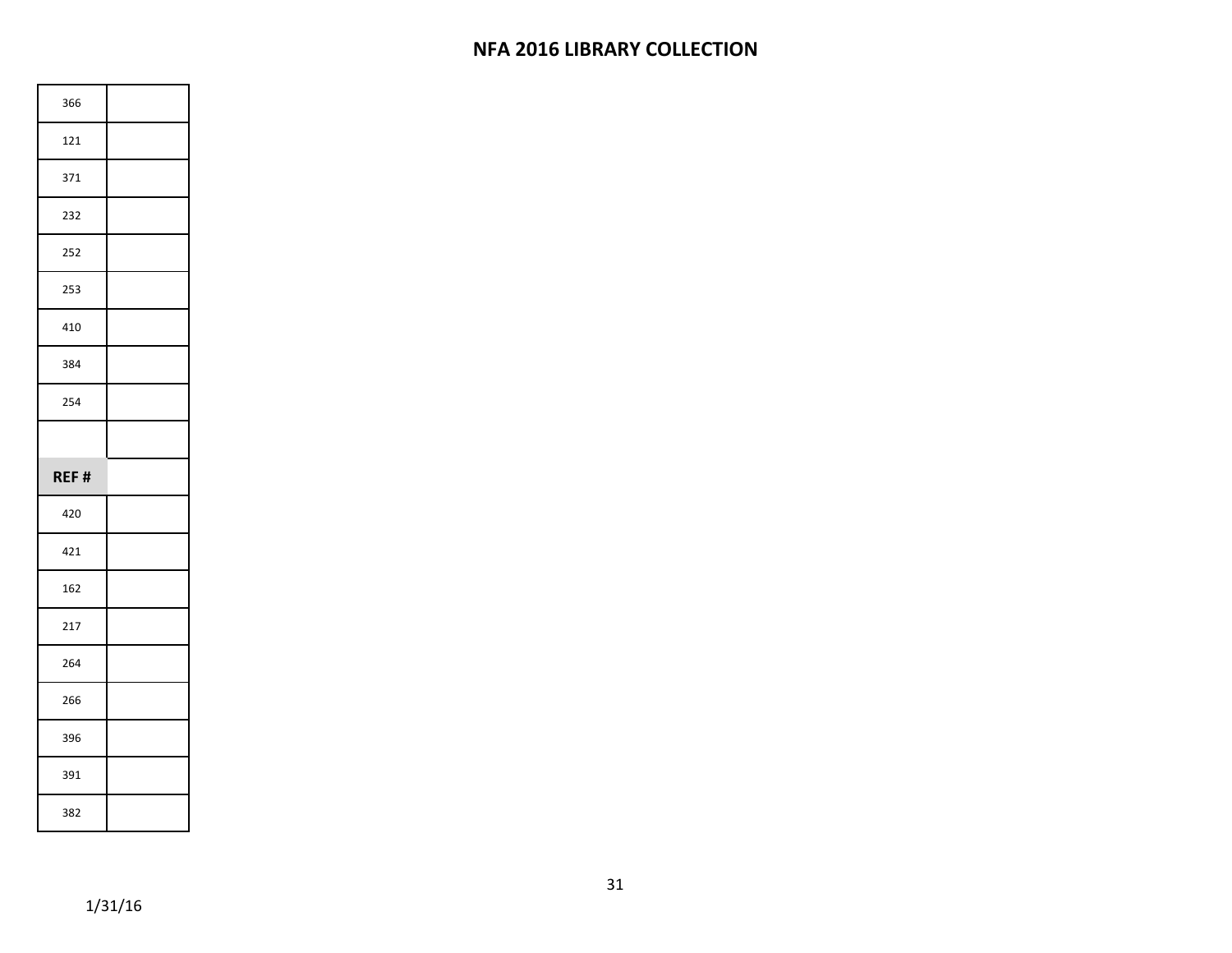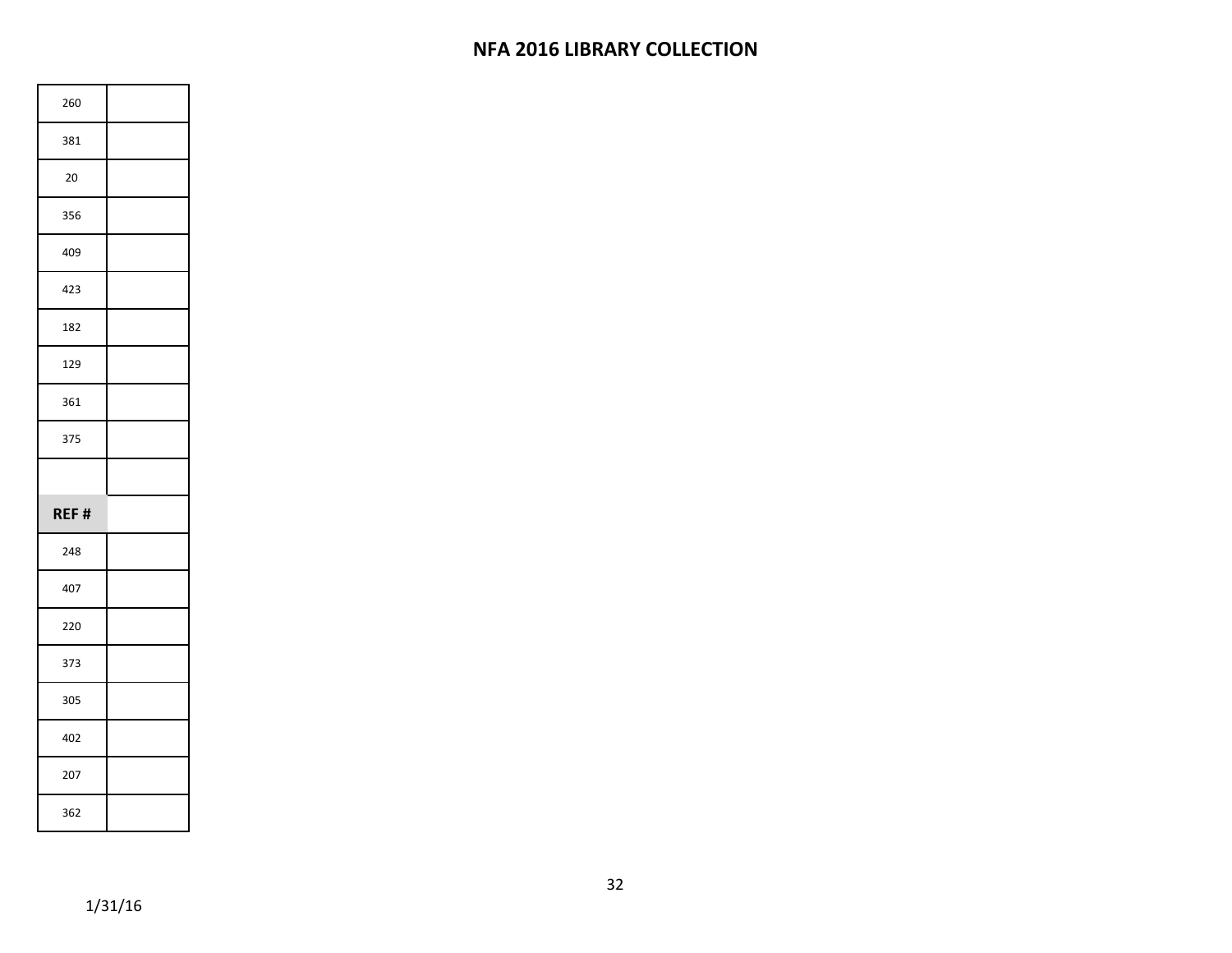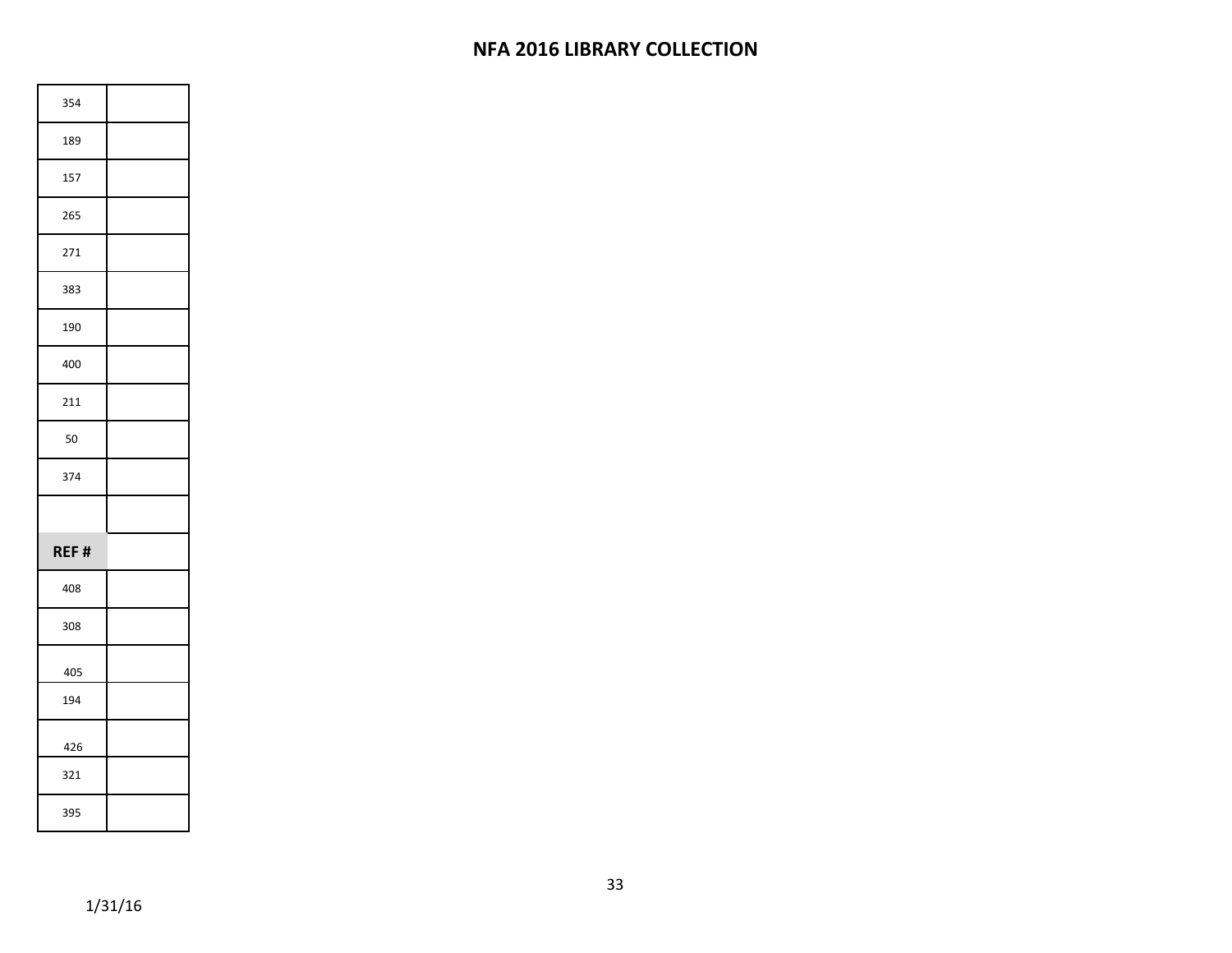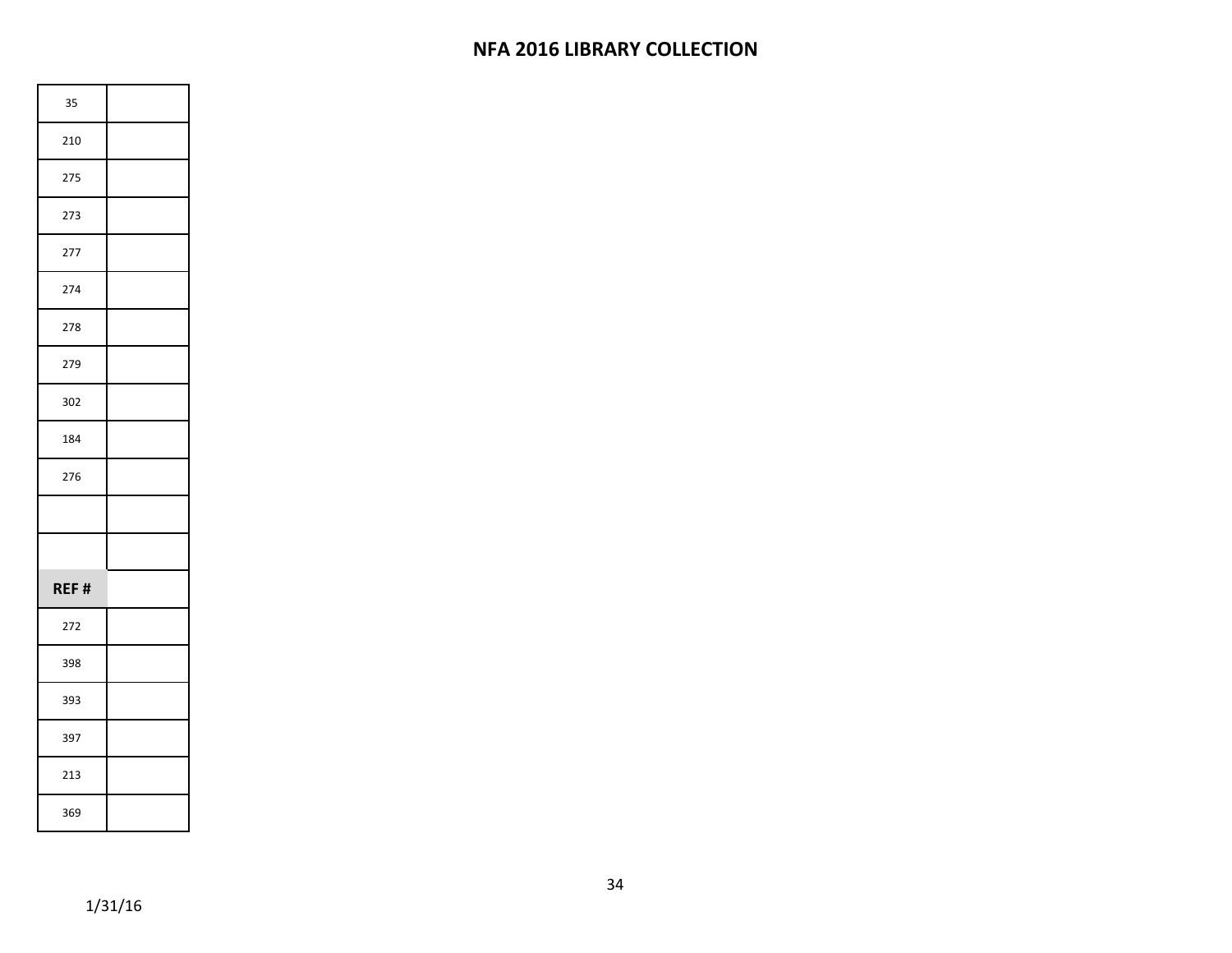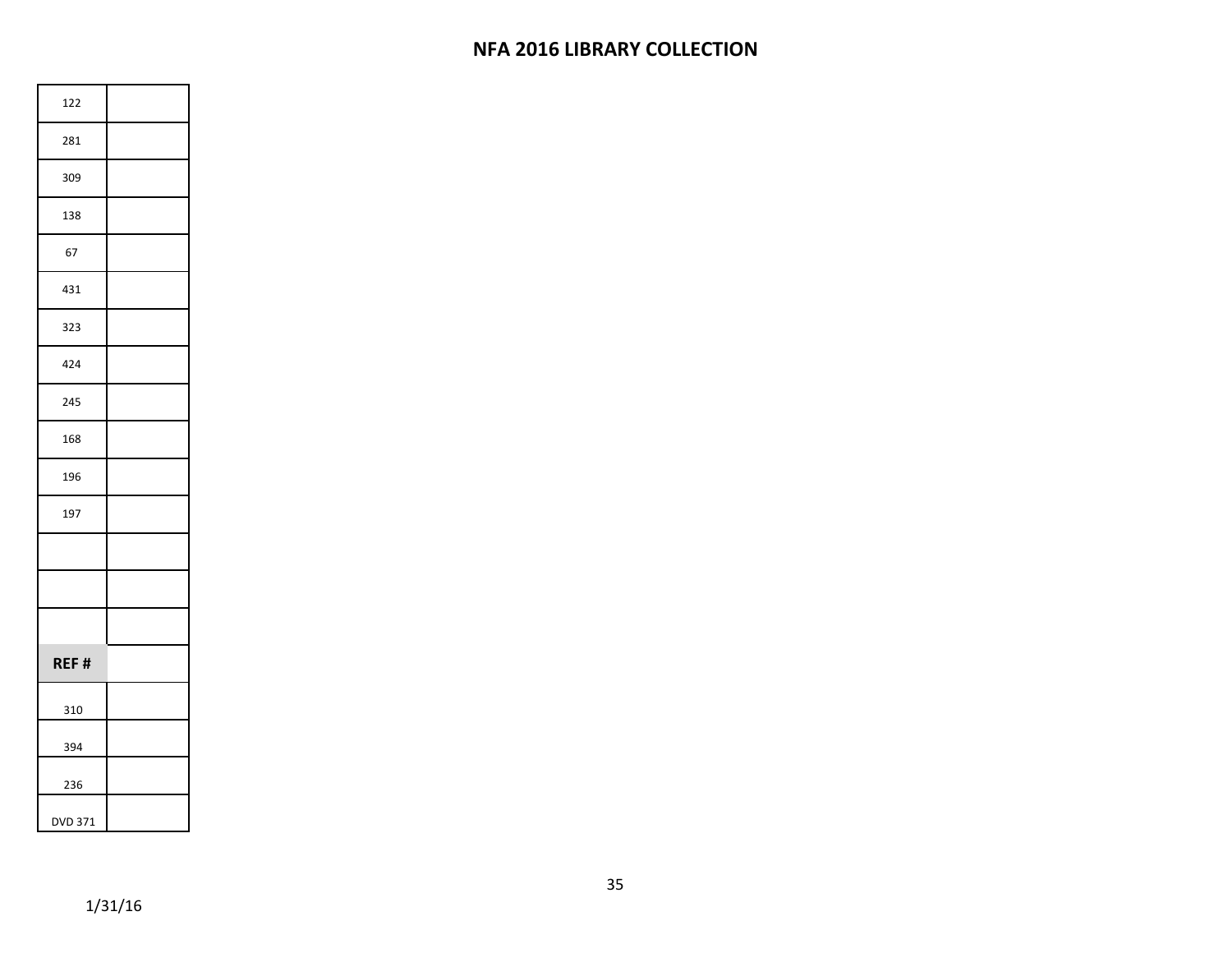| 288            |  |
|----------------|--|
|                |  |
| 259            |  |
| 5              |  |
|                |  |
| 370            |  |
| 231            |  |
| 283            |  |
| 372            |  |
| DVD 366        |  |
| <b>DVD 364</b> |  |
| 306            |  |
| 224            |  |
| 433            |  |
| 434            |  |
| 435            |  |
| 436            |  |
| 437            |  |
| 438            |  |
| 439            |  |
| REF#           |  |
| 440            |  |
| 441            |  |
| 442            |  |
| 443            |  |
|                |  |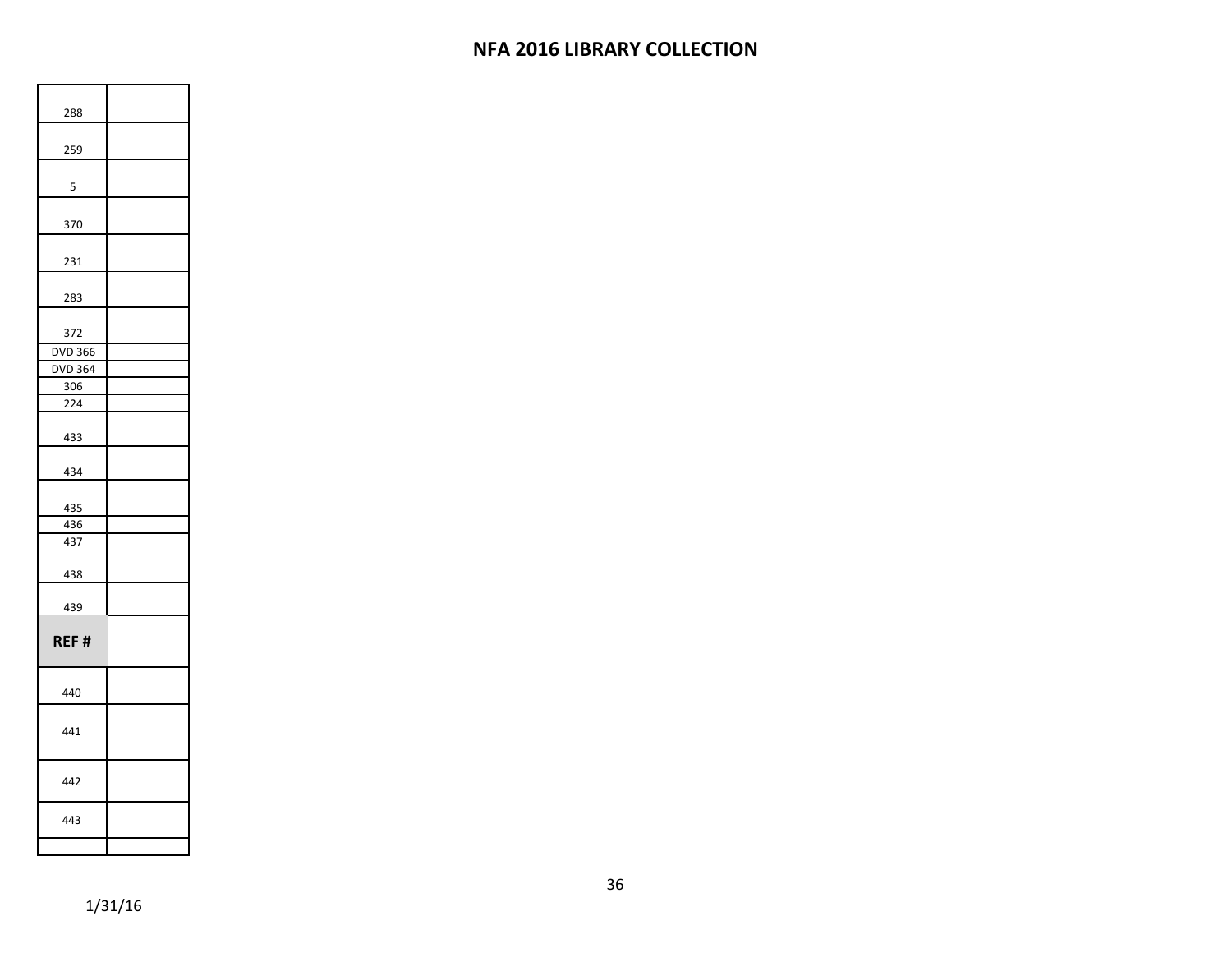| 444  |  |
|------|--|
| 445  |  |
| 446  |  |
| 447  |  |
| 448  |  |
| 449  |  |
| 450  |  |
| 451  |  |
| 452  |  |
| 453  |  |
| 454  |  |
| 455  |  |
| 456  |  |
| 457  |  |
| 458  |  |
| 459  |  |
| 460  |  |
| 461  |  |
| REF# |  |
| 462  |  |
| 463  |  |
| 464  |  |
| 465  |  |
| 466  |  |
| 467  |  |
| 468  |  |
| 469  |  |
| 470  |  |
|      |  |
| 471  |  |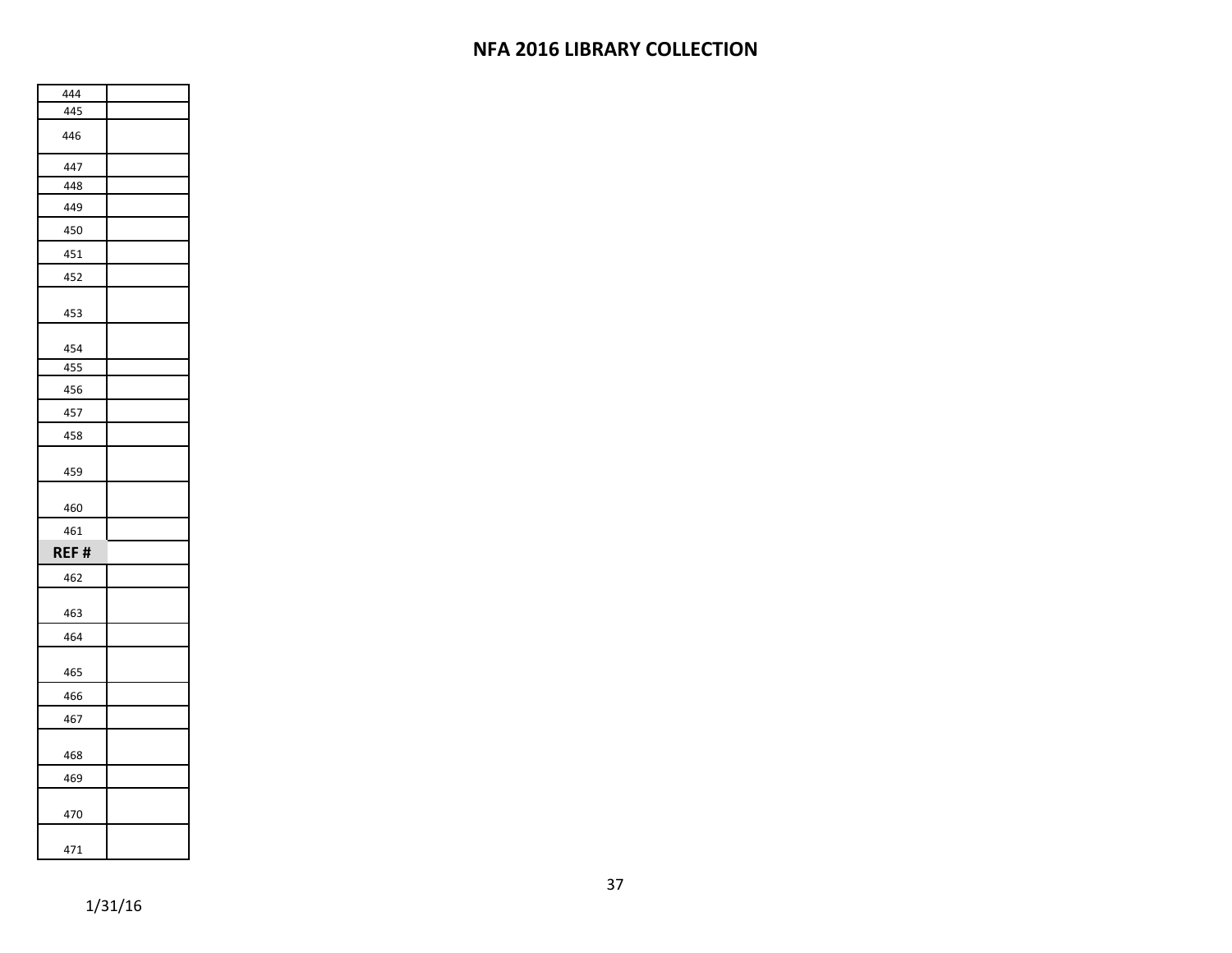| 205   |  |
|-------|--|
| 472   |  |
| $5.2$ |  |
| 473   |  |
| 474   |  |
| 475   |  |
| 476   |  |
| 477   |  |
| 478   |  |
| 479   |  |
| 480   |  |
|       |  |
| REF#  |  |
|       |  |
|       |  |
| 481   |  |
| 482   |  |
| 483   |  |
| 484   |  |
| 485   |  |
| 486   |  |
| 487   |  |
| 488   |  |
| 489   |  |
| 499   |  |
| 500   |  |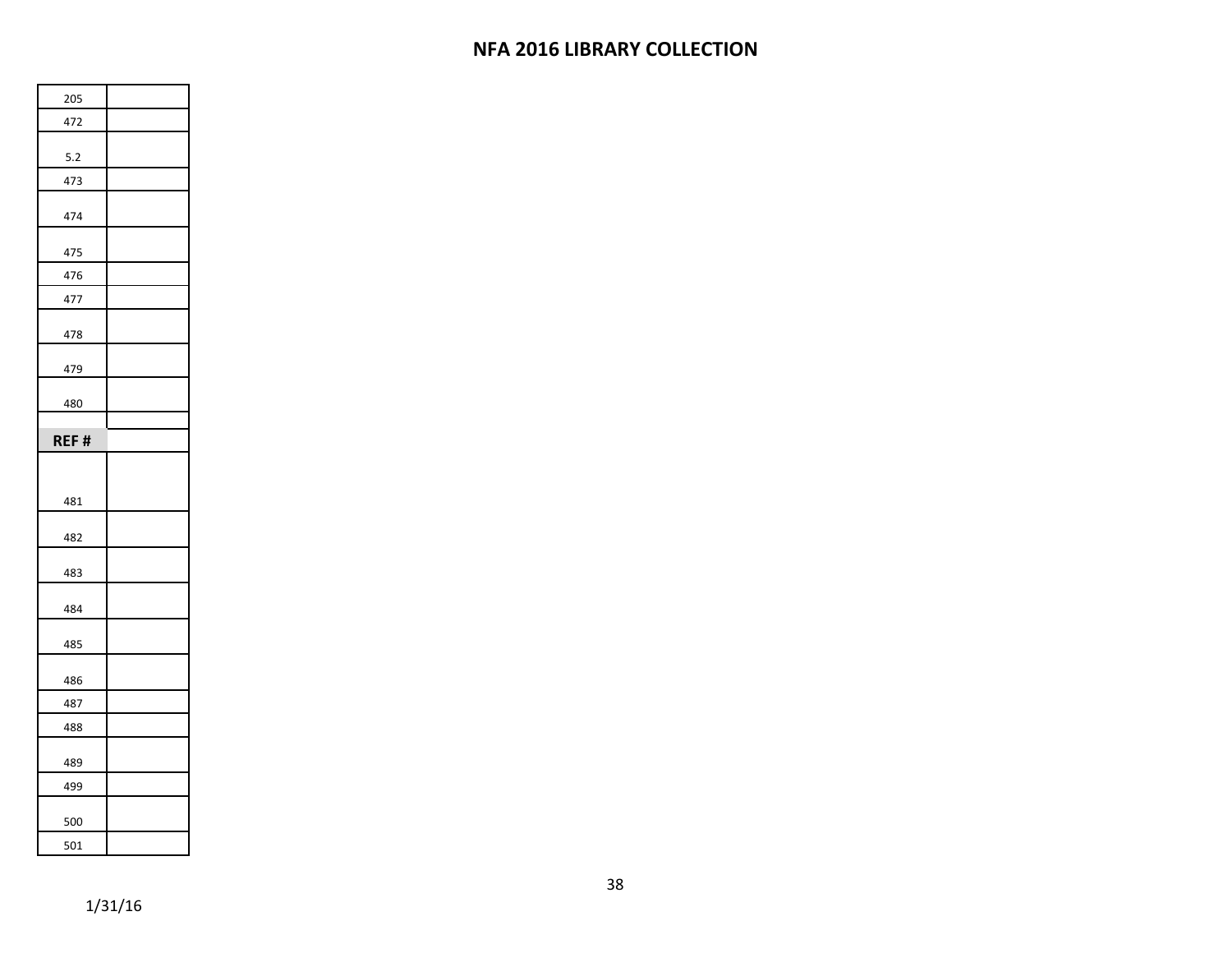| 502           |  |
|---------------|--|
| 503           |  |
| 504           |  |
| 505           |  |
| 506           |  |
| 507           |  |
| 508           |  |
| 509           |  |
| 510           |  |
| REF#          |  |
| 511           |  |
| 512           |  |
| 513           |  |
| 514           |  |
| 515           |  |
| 516           |  |
| 517           |  |
| DVD518        |  |
| DVD519        |  |
| 520           |  |
| 521           |  |
| <b>DVD522</b> |  |
| 523           |  |
| 524           |  |
| 525           |  |
| 526           |  |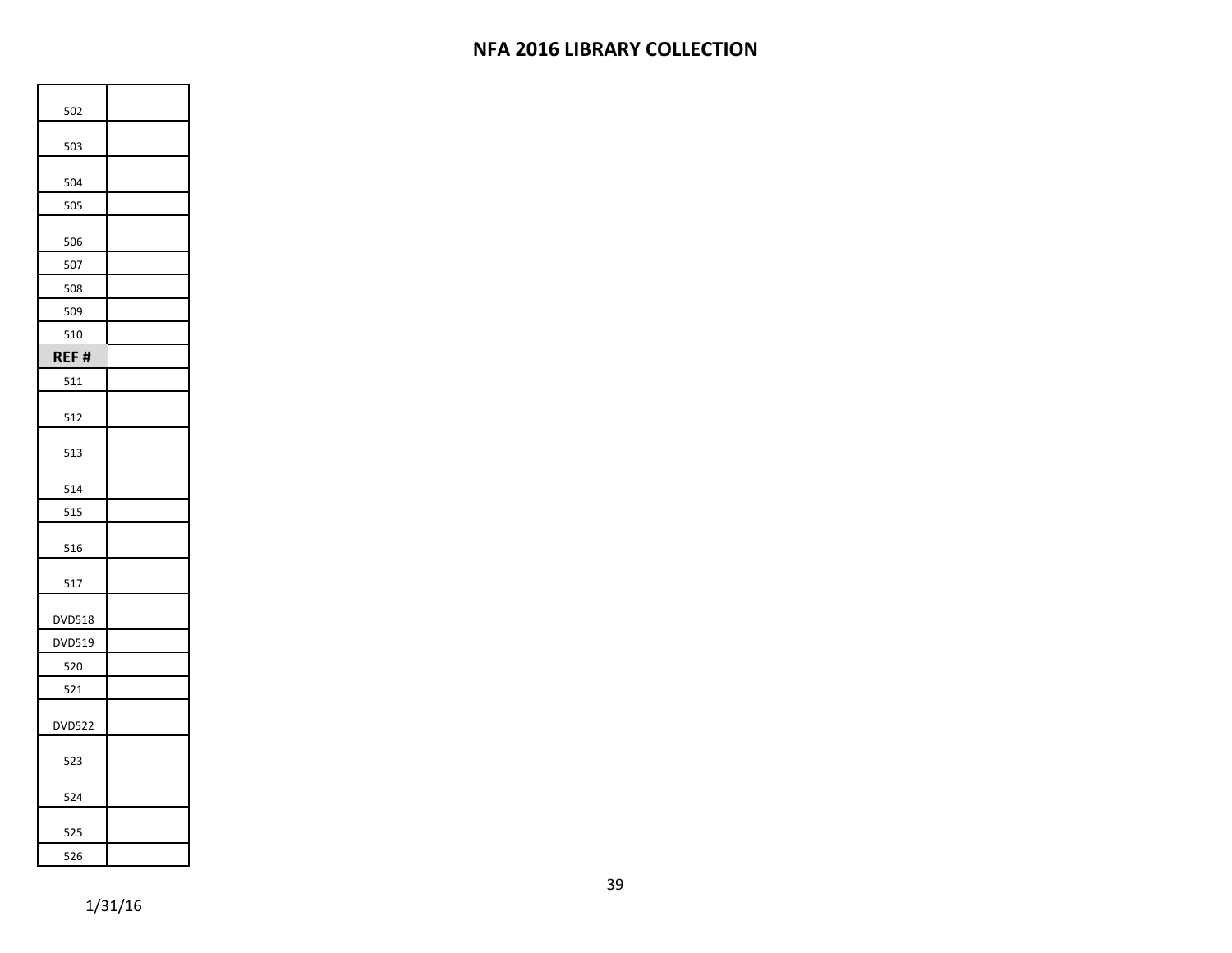| 527           |  |
|---------------|--|
| 528           |  |
|               |  |
| 529           |  |
|               |  |
| 530           |  |
|               |  |
| REF#          |  |
| <b>DVD531</b> |  |
|               |  |
|               |  |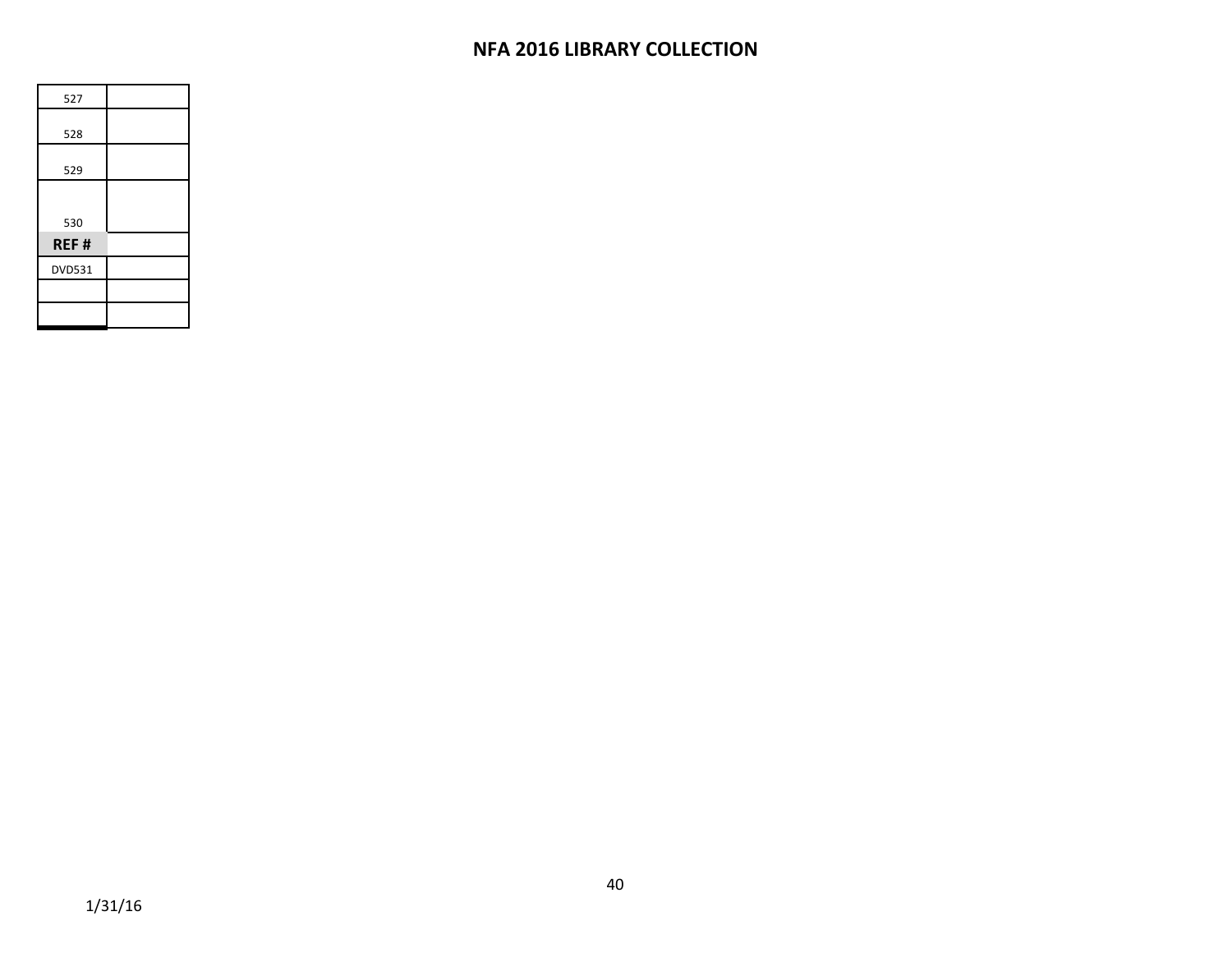|                         | $\sf A$ | $\overline{B}$ | $\overline{C}$ | $\mathsf D$ | $\overline{E}$ | $\mathsf F$ | $\overline{G}$ |
|-------------------------|---------|----------------|----------------|-------------|----------------|-------------|----------------|
| $\mathbf 1$             |         |                |                |             |                |             |                |
|                         |         |                |                |             |                |             |                |
| $\overline{2}$          |         |                |                |             |                |             |                |
|                         |         |                |                |             |                |             |                |
| $\mathbf{3}$            |         |                |                |             |                |             |                |
| $\overline{\mathbf{4}}$ |         |                |                |             |                |             |                |
| $\overline{\mathbf{5}}$ |         |                |                |             |                |             |                |
|                         |         |                |                |             |                |             |                |
| $\boldsymbol{6}$        |         |                |                |             |                |             |                |
|                         |         |                |                |             |                |             |                |
| $\overline{7}$          |         |                |                |             |                |             |                |
|                         |         |                |                |             |                |             |                |
|                         |         |                |                |             |                |             |                |
| $\bf 8$                 |         |                |                |             |                |             |                |
|                         |         |                |                |             |                |             |                |
| $\boldsymbol{9}$        |         |                |                |             |                |             |                |
| $10\,$                  |         |                |                |             |                |             |                |
| $11\,$                  |         |                |                |             |                |             |                |
| $12\,$                  |         |                |                |             |                |             |                |
| 13                      |         |                |                |             |                |             |                |
|                         |         |                |                |             |                |             |                |
|                         |         |                |                |             |                |             |                |
| $15\,$                  |         |                |                |             |                |             |                |
| $16\,$                  |         |                |                |             |                |             |                |
|                         |         |                |                |             |                |             |                |
| $17\,$                  |         |                |                |             |                |             |                |
|                         |         |                |                |             |                |             |                |
| $14\,$<br>18            |         |                |                |             |                |             |                |